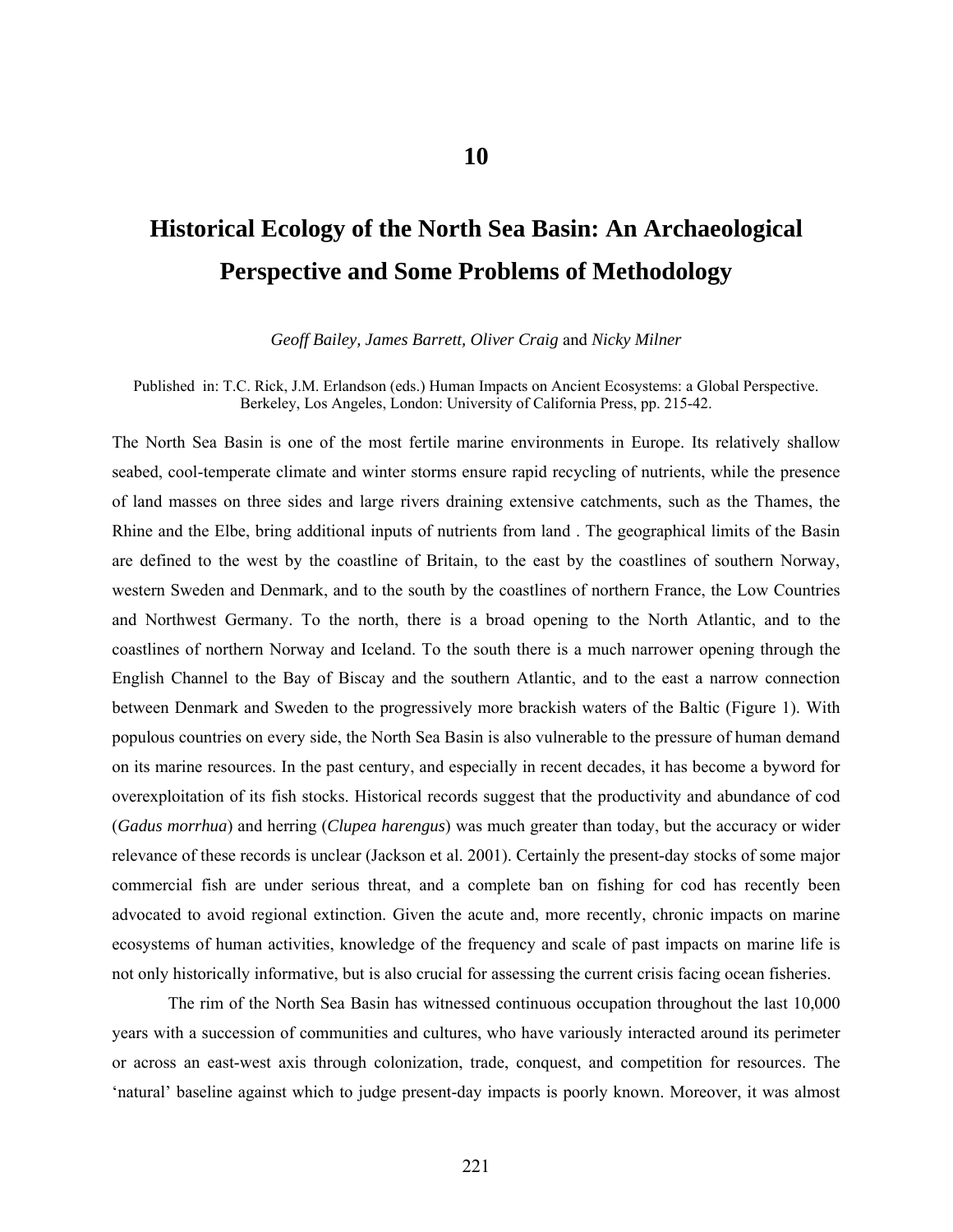certainly an ever-changing baseline, due both to climatic and environmental changes, both amplified in their turn by relatively high latitude and proximity to the Scandinavian ice sheet of the last glacial, and to a changing history of human interest in and exploitation of marine resources over the past 10,000 years.

Because of complex changes in palaeogeography associated with glacial isostasy, the archaeological record of long-term coastal settlement is fragmentary and subject to large uncertainties of differential preservation or visibility. Some of the best-preserved coastal sites, particularly for the Mesolithic period, are on the peripheries of the North Sea proper, in northern and western Scotland and the inner waters of Denmark. As far as marine subsistence is concerned, most of the emphasis has been on the Stone Age, and particularly the Mesolithic period (c. 9500–3800 cal BC [10,000–5000 radiocarbon years BP]) (Bailey and Spikins in press). For the later prehistoric and protohistoric periods (Neolithic, Bronze and pre-Roman Iron Ages, and Roman, Viking and Medieval periods), the emphasis on archaeological interpretation has been more on issues of trade and culture contact than on marine exploitation and subsistence (cf. Cunliffe 2001). This reflects both the relative rarity of coastal settlement, particularly around the southern rim of the basin, which has undergone long-term submergence and accumulation of marine sediments, and different research agendas in different periods of the archaeological sequence. For the later periods, in contrast to the Mesolithic period, the emphasis has generally been on social and cultural change rather than on palaeoeconomy, and on agriculturally based and urban societies rather than maritime ones.

The questions asked and specific evidence assembled vary tremendously between communities of scholars working in different periods and regions. Seasonality of resource scheduling remains a critical question in the Mesolithic, whereas studies of chiefdoms and states in the Middle Ages are more concerned with issues such as gender and 'ideology' (e.g. Barrett and Richards 2004). Mollusks are the subject of intensive study in Mesolithic contexts but are seldom given equally detailed treatment in later periods. This diversity is exacerbated by the fact that there appear to be only two periods in the postglacial history of the North Sea during which marine resources played a major role in daily routine, economy and social life. These periods, the Mesolithic and the Medieval (Barrett et al. 2004a; Enghoff 1999; 2000; Milner et al. 2004; Richards et al. 2003; Tauber 1981) occupy temporal extremes of the Holocene. Common ground between them, and those who study them, is hard to find. Thus, it is not possible to construct a single narrative of maritime historical ecology around the North Sea.

Whether this perceived emphasis on marine resources in the Mesolithic and the Medieval period reflects biases in the archaeological record and the different interests of archaeologists working in different periods is hard to judge. But it is worth noting that in both periods when marine resources seem to be particularly prominent, we are dealing with colonization processes involving the expansion of human populations into new territory — in the case of the Mesolithic, the entry of populations into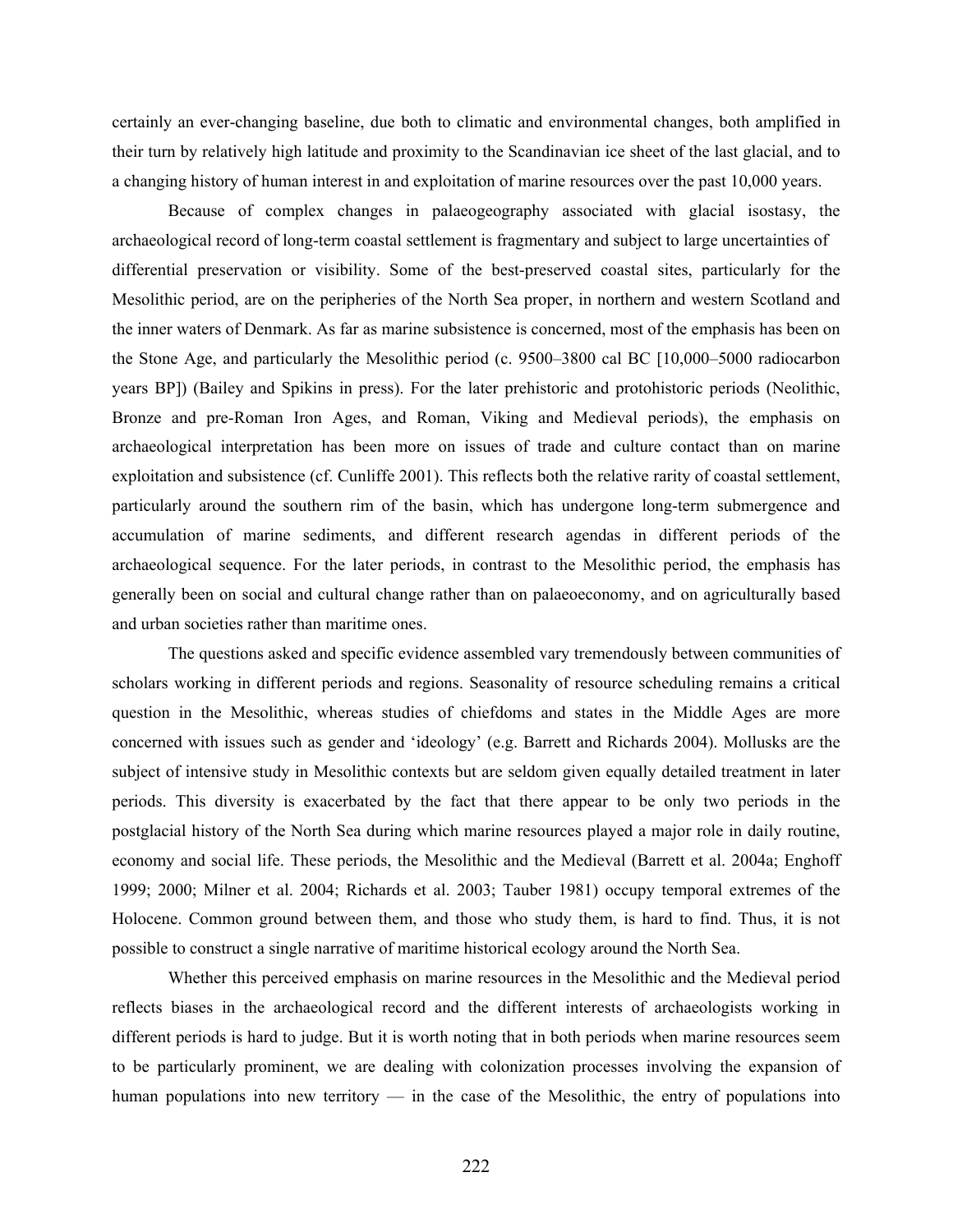pristine territory newly exposed after the retreat of the ice sheets, and in the early Medieval period, the westward expansion of the Vikings from Norway across the North Sea and around the Atlantic coasts of northern Britain involving conquest and occupation of already populated territory. There are good reasons to suppose that marine resources played an important facilitating role in both cases.

Given these complexities, this chapter will focus on one issue that has been perceived as critical in both periods, and which also unites social and ecological concerns: the intensification of exploitation. We offer a broad overview of the evidence, in order to provide a long-term perspective on the history of human interaction with marine resources. Given the incompleteness of the evidence, we pay particular attention to methodological issues. We examine the large palaeogeographic and climatic changes that have affected the region, and the ways in which these have influenced both the visibility of archaeological evidence for coastal settlement and maritime activity and the ecological characteristics of the marine environment. We emphasize the extreme patchiness of the archaeological record, particularly for the earlier prehistoric period, because of factors of differential visibility and preservation, and focus on two episodes within this longer-term history: changes associated with the introduction of agriculture at the Mesolithic-Neolithic transition at about 4000 cal BC, and the so-called 'fish event horizon' at about AD 1000 associated with the early Medieval and Viking periods (see also Perdikaris and McGovern, this volume).

## **Methods**

We begin with a brief discussion of methods used to assess changes in the dependency of human populations on marine resources and human impact on marine ecosystems. All the methods we refer to here have been used in discussion of the European archaeological evidence, and all are involved in the examples we discuss later. We distinguish between direct methods, which inform on the ecological impact of human subsistence on the exploited organisms, and indirect methods, which estimate the contribution of marine foods in human palaeodiet.

#### *Direct Methods*

These refer to the morphological, biological or biochemical characteristics of exploited organisms, which may be sensitive to human impact, and we identify four such indicators.

 First and most commonly relied on is reduction over time in the mean size of organisms that grow continuously throughout their life span. This is especially popular in studies of mollusks, and assumes that size reduction is due to intensified exploitation that removes the older and larger individuals.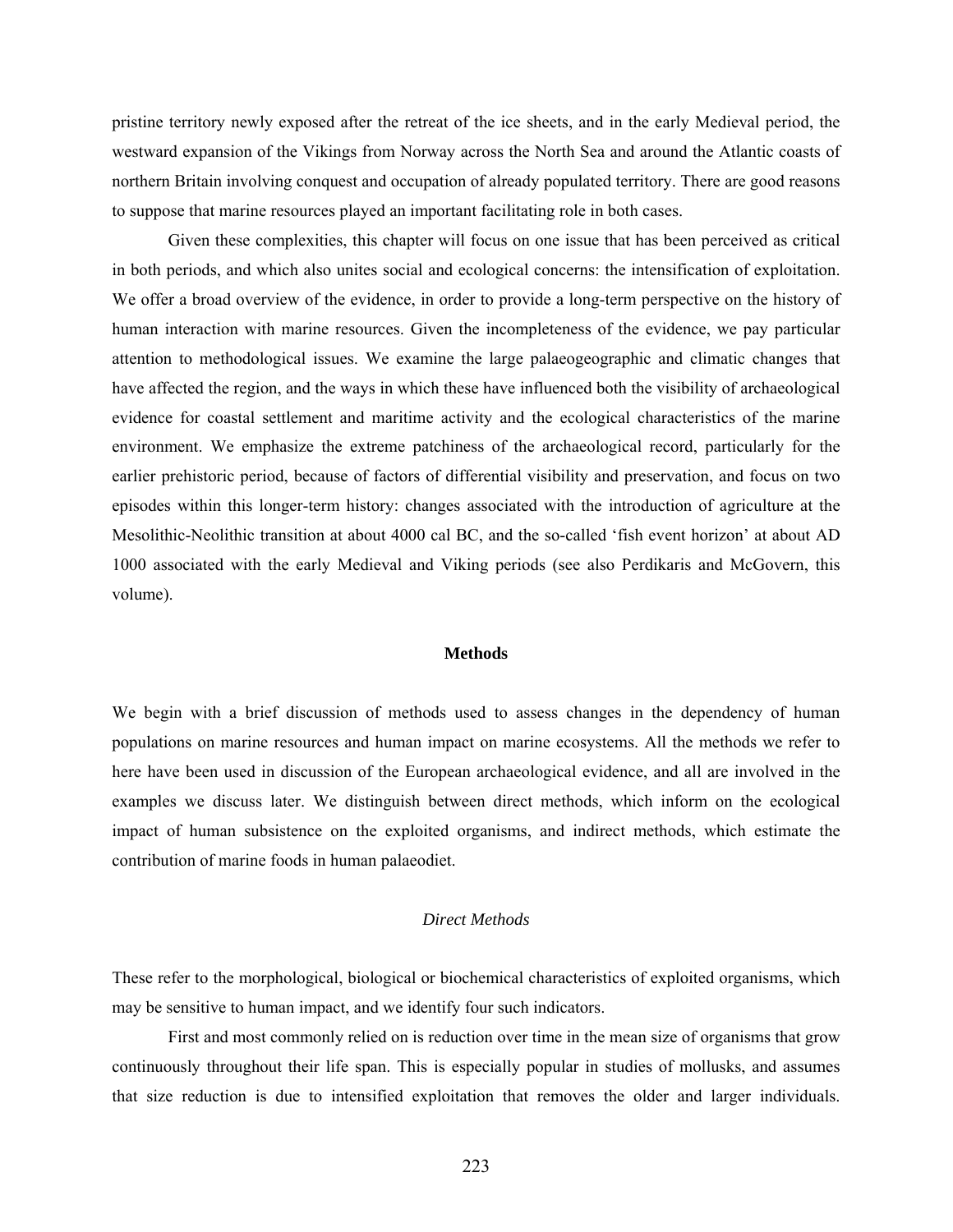However, this measure is highly unreliable in the absence of data on age structure unless environmental changes affecting growth rates can be excluded (Figure 2). In other words, shells may undergo long-term reduction in size not because of increased human impact but because of other environmental changes that slow down rates of growth without affecting the overall age structure. Similar considerations apply to the study of fish bones. Here there is an additional caution, and that is that different age classes of fish may feed in different areas. Moreover, these may change from season to season, so that age and size classes of fish represented in archaeological deposits may reflect differences in the areas fished or the season of activity represented at that particular site. Differences in fishing methods can also affect the size of the caught fish, quite independently of any larger scale impact of human populations on fishing stocks.

Age at death, our second indicator, can be estimated for many mollusks and vertebrates by measurement of incremental growth structures in the shell or in fish-bone elements such as vertebrae and otoliths, and is an essential control on interpretation of changes in mean size.

Another indicator is change in growth rates, which is relevant for many mollusks and fish that are subject to density dependent controls on growth. Under conditions of crowding we should expect slower growth rates, whereas reduced density, for example thinning out by increased predation pressure, would result in increased growth rate. Growth rate information, like age at death, can be obtained from incremental growth structures. However, interpretation is complicated by other environmental changes, which may produce similar results. Change in growth rates, in its turn, is an additional confounding variable that can complicate assessment of size changes.

Finally, changes in the composition of stable nitrogen isotopes in higher-level predators may indicate changes in ecosystem structure and in particular evidence of 'fishing down the foodweb' under conditions of very heavy overall human predation pressure (Hirons et al. 2001; Pauly et al. 1998; Wainwright et al. 1993). We are just beginning to obtain results from this method, but it is clear that measurements on individual organisms need to take account of overall isotope ecology and of geographical variations in isotope ecology.

# *Indirect Methods*

Indirect methods essentially comprise two types of analysis. The traditional method of palaeodietary measurement is to estimate differences in presence/absence or proportion of different food remains in archaeological deposits, using counts of specimens or minimum number of individuals, expressed in terms of flesh weight, calories, protein or some other measure of relative food value. These provide a measure of change in emphasis on marine versus terrestrial sources of food and hence expectations about increased/decreased impact on the marine sector. However, they should be used with extreme caution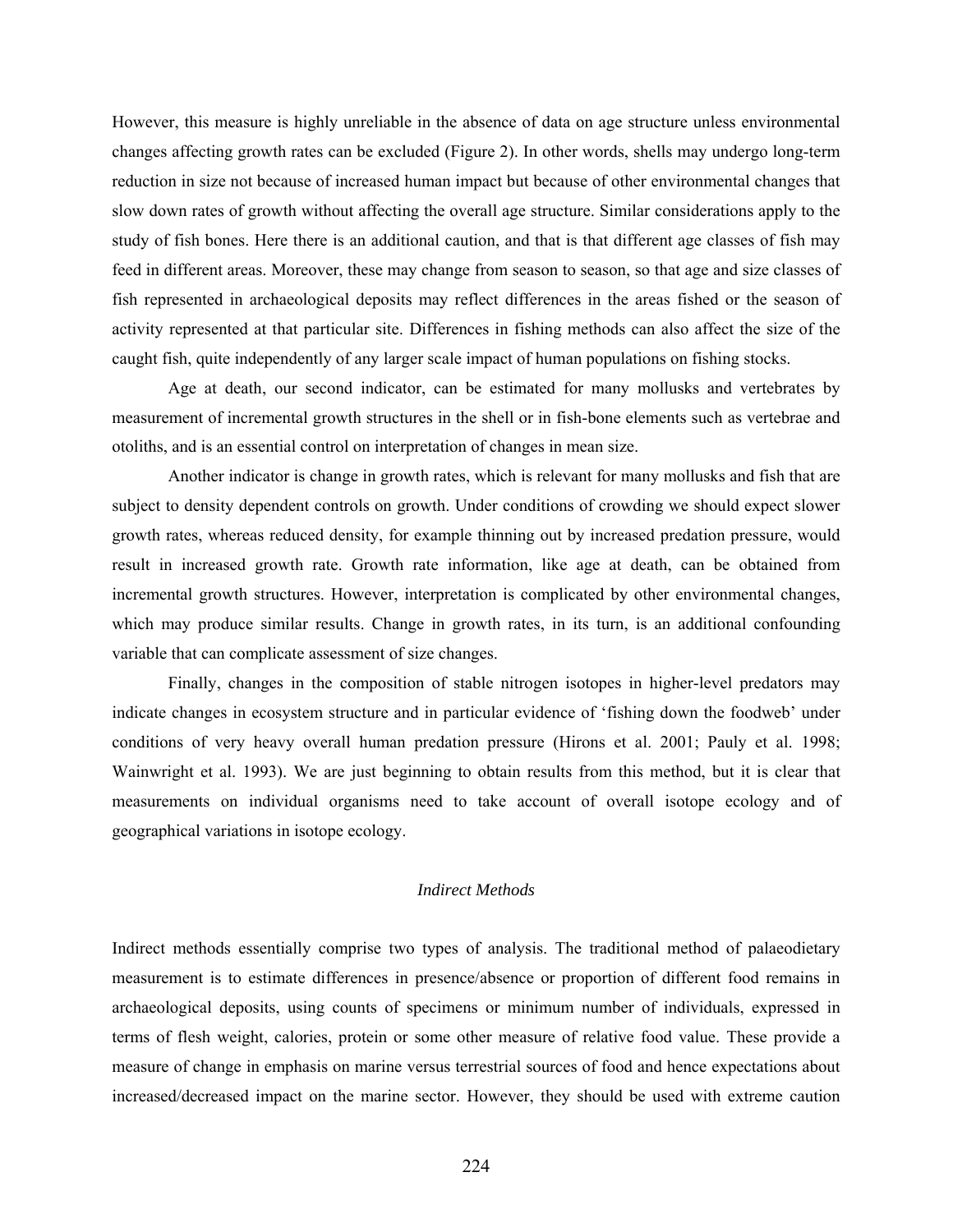because of problems of potential bias and confounding variables. For example, the apparent intensification of marine resource exploitation recorded in southern European cave sites from about 17,200 cal BC (16,000 BP) onwards and culminating in the concentrations of estuarine open-air shell mounds in Portugal, Denmark and Scotland from about 6500 cal BC (7000 BP) appears to be largely a function of differential visibility of evidence related to sea level rise, reinforced by stabilization of sea level and development of productive estuarine habitats from about 6500 cal BC onwards (cf. Bailey 2004a; 2004b; Bailey and Craighead 2003; Bailey and Milner 2002; Fischer 1995a). Problems of differential preservation of different types of food organisms are also a major source of uncertainty, as are problems of differential discard and differential spatial distribution of food remains, both at intra-site and inter-site scales.

Changes in processing methods, particularly of mammals and fish, as indicated by differential frequencies of different parts of the skeleton, provide an added refinement. For these may reflect changes in the ways in which the carcasses were prepared in response to increased demand. Systematic overrepresentation of the heads and other unwanted parts of fish, for example, might indicate mass processing of fish for drying or smoking and long-distance export and consumption elsewhere. However, as with other archaeological methods, it is necessary to allow for factors such as differential preservation or differential spatial discard of different parts of the skeleton. Under-representation of fish heads, for example, could equally well indicate preparation of fish carcasses for local consumption rather than for long-distance trade.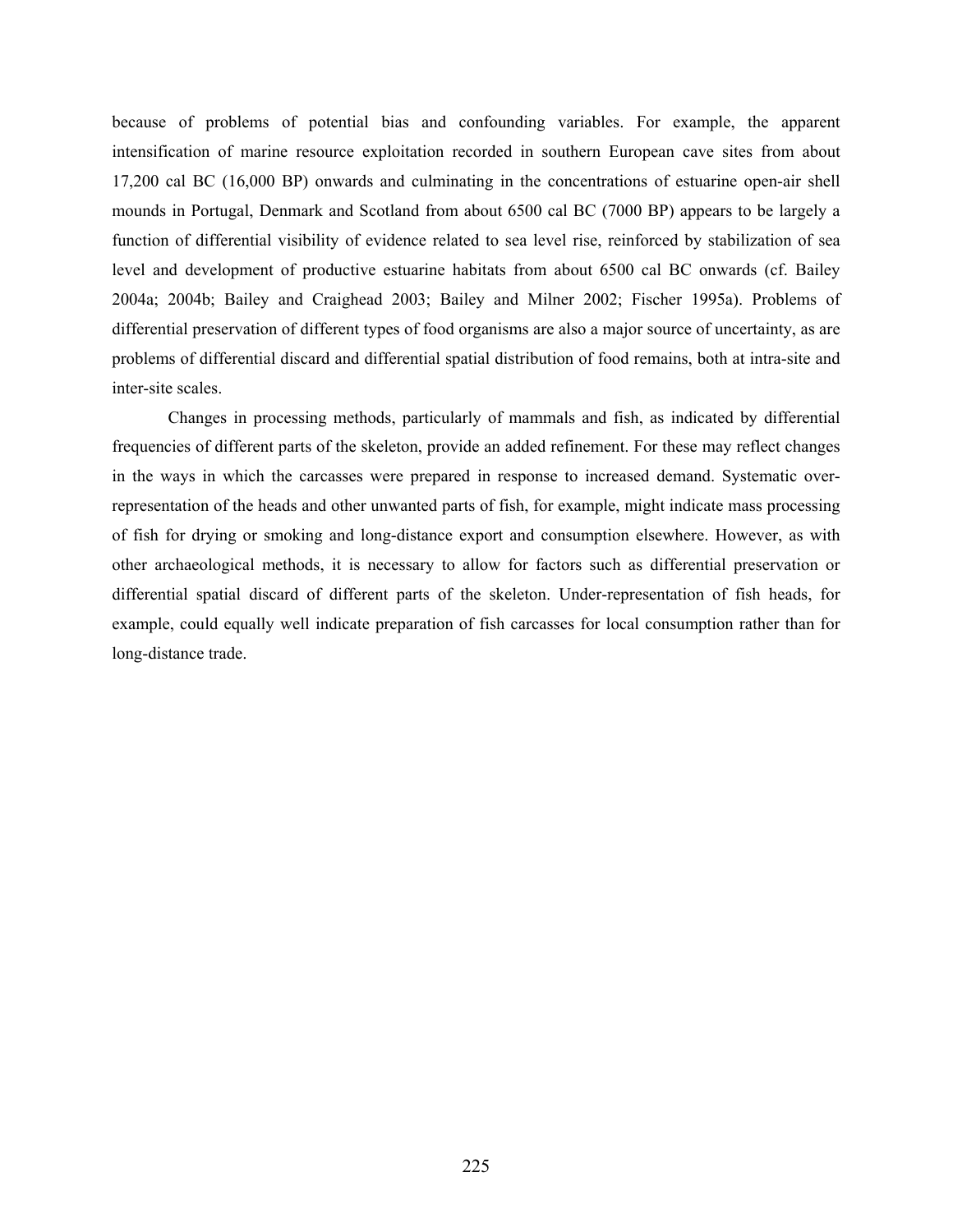The second major measure of food consumption is stable carbon and nitrogen isotope measurements on human bone collagen, which can measure changes in the relative proportion of marine and terrestrial protein in the human diet. These techniques offer a powerful insight into human palaeodiet uncomplicated by the biases that afflict archaeological food remains. However, they have uncertainties of their own. Human skeletal material is often confined to limited geographical locations and may not be representative of the wider population. The precision with which the isotope data can measure the relative proportion of marine and terrestrial foods in mixed diets is also subject to controversy (Hedges 2004; Milner et al. 2004; 2006; Richards and Schulting 2006).

In summary, there are a variety of methods that can be deployed, but all are open to various uncertainties. The principal difficulty with direct methods is that all the indicators of increased impact can also result from other sorts of environmental changes not involving human activity, posing major issues of disentangling human and non-human effects. The principal difficulty with the indirect methods, quite apart from any uncertainties in the accuracy or reliability of palaeodietary measures, is that variation in the proportion of marine foods that contribute to the diet of coastal people does not necessarily correlate closely or at all with variations in their ecological impact on the exploited organisms.

#### **Palaeogeography and Prehistoric Coastal Settlement**

With respect to the earliest period of the sequence, Northwestern Europe enjoys several advantages as a region for testing models of initial human colonization of empty landscapes. Foremost is the certainty that humans were colonizing unoccupied landscapes. Northwestern Europe was undoubtedly unoccupied prior to late Pleistocene colonization since most of it had been covered by ice sheets thousands of meters. The region also has a long history of archaeological study and, hence, a comparatively fine-grained archaeological record, with numerous sites and a well-established chronological framework. However, the dynamics of the retreating ice sheet, rising sea levels in the Baltic and North Seas, and isostatic rebound greatly complicate characterization of the landscape and its coastal ecology—and even the extent of available land area and the position of the retreating coastline. Furthermore, the retreating ice simply expanded the area of the European subcontinent that was available for human habitation. No physical barriers (such as seaways, a narrow land isthmus, or ice sheets) precluded two-way movement between the newly available landmass and the Pleistocene refugia for human populations further south in Europe. Also, the differences between the environments of the source region and the colonized area appear to have been minimal. Fauna recolonizing the deglaciated zones would have had a long history of adaptation to (and avoidance of) humans. Colonization processes may have differed from those associated with first occupation of the continents of Australia and the Americas, which were separated from source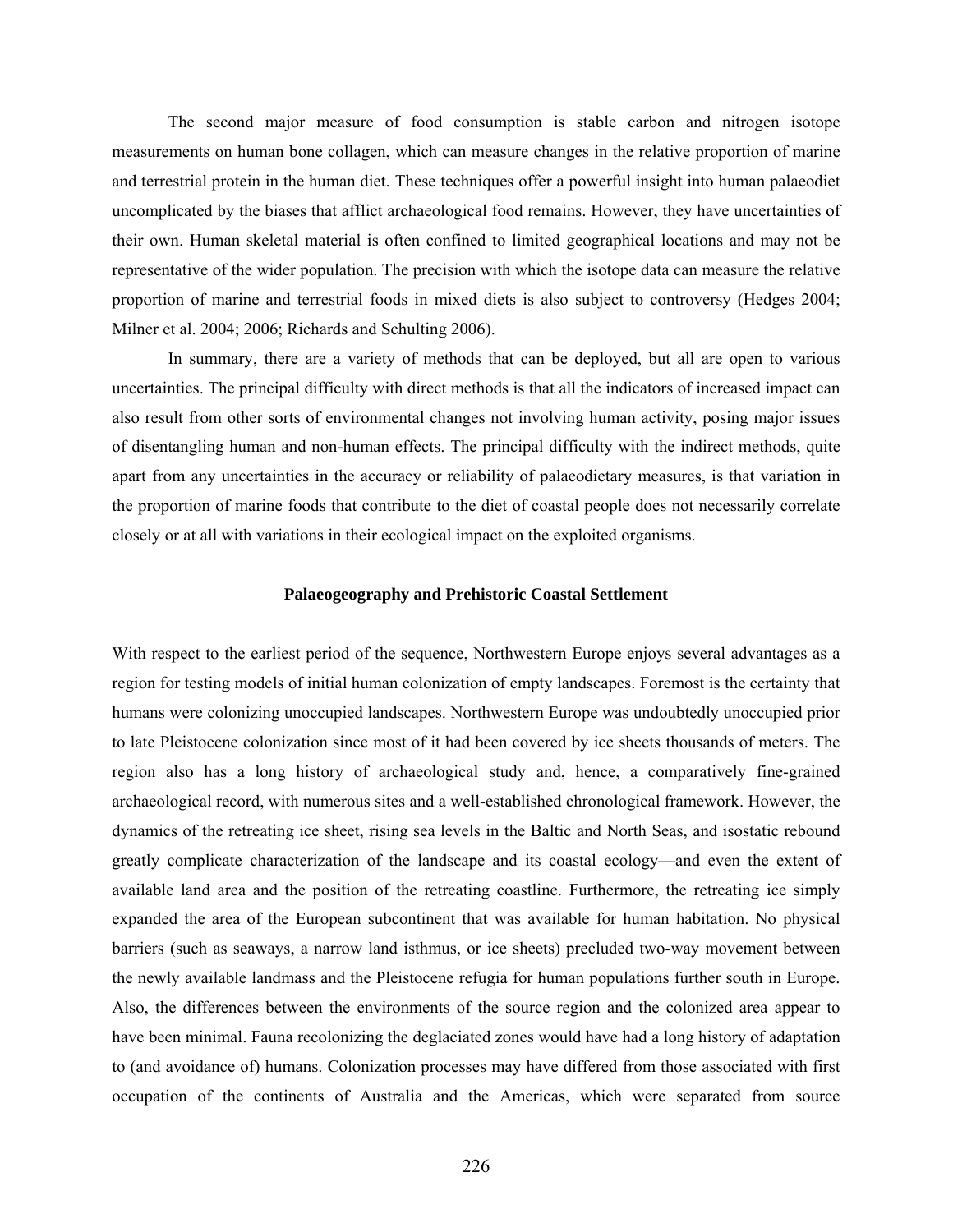populations by oceanic or ice barriers, had flora and fauna that differed from those of the colonists' homeland, and included 'naïve' animals unused to human predation (Barton et al. 2004: 141–2). With these caveats in mind, we examine the archaeological data for colonization of northwestern Europe from about 13,000 years ago onwards, following the retreat of the Scandinavian ice sheet.

As on coastlines in most other parts of the world, there is a sharp increase in the evidence of coastal settlement and marine exploitation in the form of shell middens and other indicators of maritime activity from about 6500 cal BC onwards, the later part of the Mesolithic period in the European sequence. Most archaeologists now accept that this cannot be taken at face value as evidence of intensification on marine resources, but rather reflects the history of eustatic sea-level change and the loss of evidence on now submerged coastlines. In the North Sea, however, this picture is greatly complicated by isostatic effects, and there is evidence both of significantly earlier coastal settlement in the north on elevated shorelines, and significant loss of coastal evidence for later periods in the south because of ongoing submergence and coastal erosion.

The shallowness of the North Sea ( $\sim$  40–100 m depth), particularly the southern basin, means that it has a complex history of palaeogeographical change associated with progressive marine inundation by the late glacial and early postglacial sea level rise (Coles 1998; Fitch et al. 2005; Shennan & Andrews 2000). That history is further complicated by the proximity of the Scandinavian ice sheet, resulting in variable degrees of isostatic rebound or depression associated with local changes in the loading of sea and ice on the earth's crust. In general terms, the northerly regions, especially the Norwegian coastline, which had the largest mass of ice over it, are regions of isostatic rebound, which means that late glacial and early postglacial shorelines that elsewhere are now destroyed or submerged by eustatic sea level rise are exposed above modern sea level. This is also the case, though to a much more limited extent, in northern Britain and southern Scandinavia. However, that advantage is offset by the fact that bone and shell preservation over large areas of this territory, and especially in Norway and Scotland, is mostly very poor or non-existent, due to acid base rocks and soils (Bjerck 1995; Clark 1983; Hardy and Wickham-Jones 2002; Milner et al. in press (a); Waddington et al. 2003).

Conversely, the southern coastlines, particularly along the coast of eastern England and the Low Countries, have undergone progressive submergence, coastal erosion and loss or burial of earlier coastal settlements by marine transgression or burial under thick deposits of marine and alluvial settlements. These trends have continued into the historical period and in some regions up to the present day. The coastlines of Eastern England, particularly the low cliffs of the Yorkshire coast and parts of East Anglia, are under active erosion, and the collapse of houses and other property into the sea is a regular and dramatic witness to marine encroachment. Dunwich, on the Suffolk coast, once a thriving fishing town and harbor with a history extending back to at least the  $11<sup>th</sup>$  century AD, is famous for its nine churches,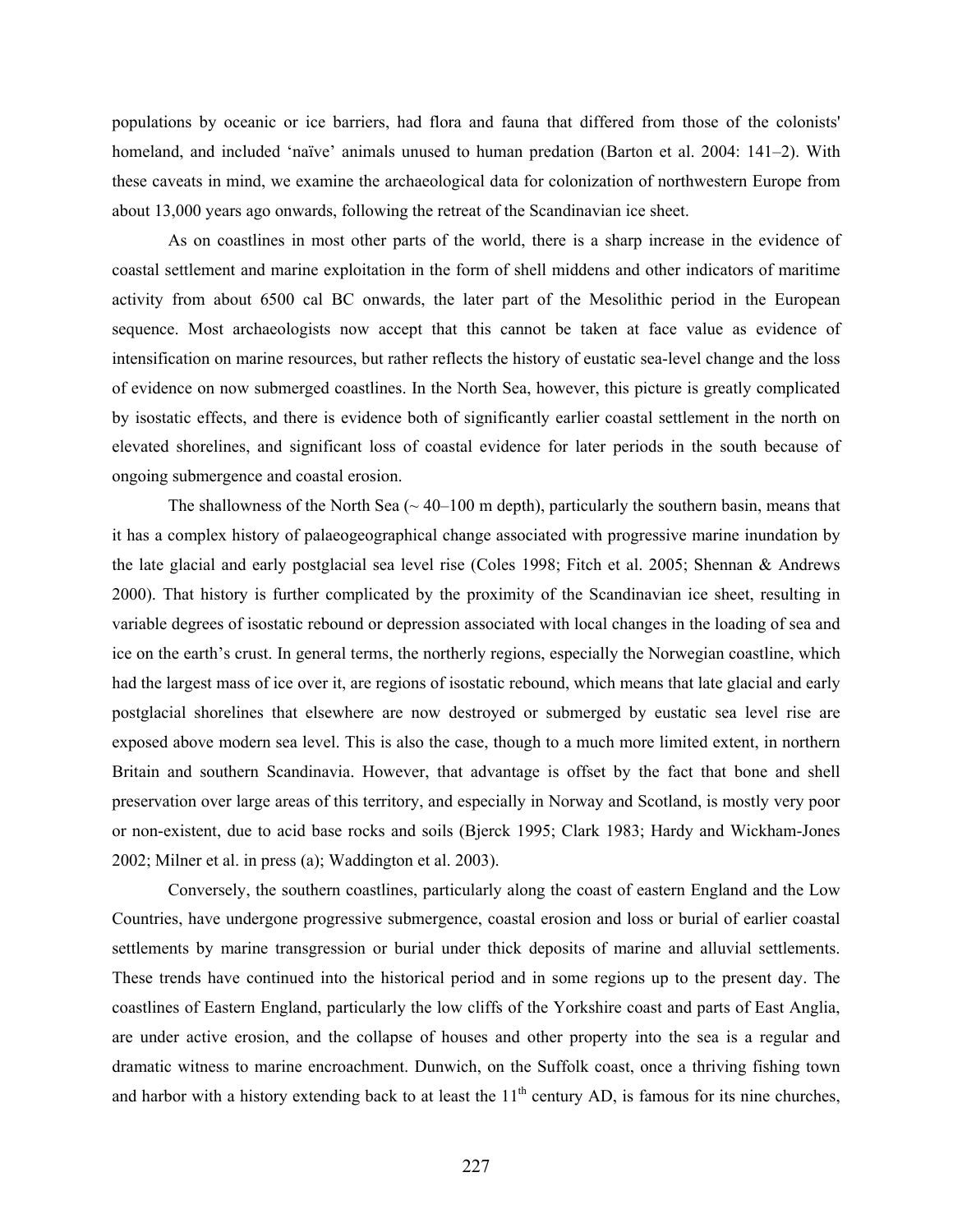all of which are now underwater. Large areas of former coastal settlement are now almost certainly buried under many meters of alluvial and marine sediments. It is only rarely that major engineering works have allowed excavations on a scale that can give an insight into these deeply buried landscapes, as with the discovery of richly preserved Mesolithic settlements at Hardinxveld-Giessendam in the Netherlands, originally located in a coastal wetlands (Louwe Kooijmans 2003).

At the height of the last glacial Maximum, at about 20,000 cal BC, the North Sea Basin and its surrounding territories would have been a single landmass of uninhabitable ice and Arctic desert. Whether the British and Scandinavian ice sheets coalesced to form a continuous ice barrier is uncertain, but the North Sea would have comprised at most an inlet of variable extent accessible only from the north (Coles 1998) (Figure 1). In the earliest stages of deglaciation and sea level rise, that inlet would have widened somewhat and extended further south in the vicinity of the present-day Norwegian trench. Much of the Norwegian coastline was ice-free by 13,500 cal BC (13,000 BP years ago) and perhaps as early as 17,200 cal BC (16,000 BP) (Bjerck in press (a)). With the onset of the late glacial interstadials at about 13,500 cal BC (13,000 BP), populations of reindeer hunters spread out from glacial refuges in France and southern Germany into the lowland regions of northern Germany and Britain, and onto the still-dry bed of the North Sea. There are numerous dated occurrences of human occupation from about 13,500 cal BC onwards, and these include an antler harpoon dredged from the Leman and Ower Bank with an AMS date of 11,950–11,300 cal BC (OxA-1950), and a flint recovered by oil drilling from a submerged beach deposit on the Viking bank (located between the Shetland islands and the Norwegian coastline), which must be at least 11,000 cal BC on geological grounds (Long et al. 1986; Tolan-Smith and Bonsall 1999; Verhart 2004).

 The activities of trawler dredges in the southern part of the North Sea have brought up many tons of terrestrial and marine fauna. These include land mammals such as mammoth and reindeer, which represent several different cold stages of the Pleistocene, when the North Sea would have been a dry basin (Glimerveen et al. 2004). Large quantities of marine mammals have also been recovered including a coldadapted Pleistocene marine fauna of walrus, harp seal, ringed seal and various whale species (Van Kolfschoten and Van Essen 2004). These indicate periods of colder climate and submerged shorelines when glacial-period sea level was high enough for marine conditions to penetrate into the southern part of the North Sea Basin.

 In the shallow waters of Denmark, there have been extensive and pioneer investigations of underwater archaeology, which have revealed over 2000 archaeological sites, mostly in the shallow waters of the Kattegat around the islands of Funen and Zealand between the Jutland peninsula and southern Sweden, with underwater excavations at Tybring Vig, the Argus Bank, Møllegebaet and Pilhaken (Fischer 1995a; 2004; in press; Skaarup and Grøn 2004). These sites are in shallow water (~10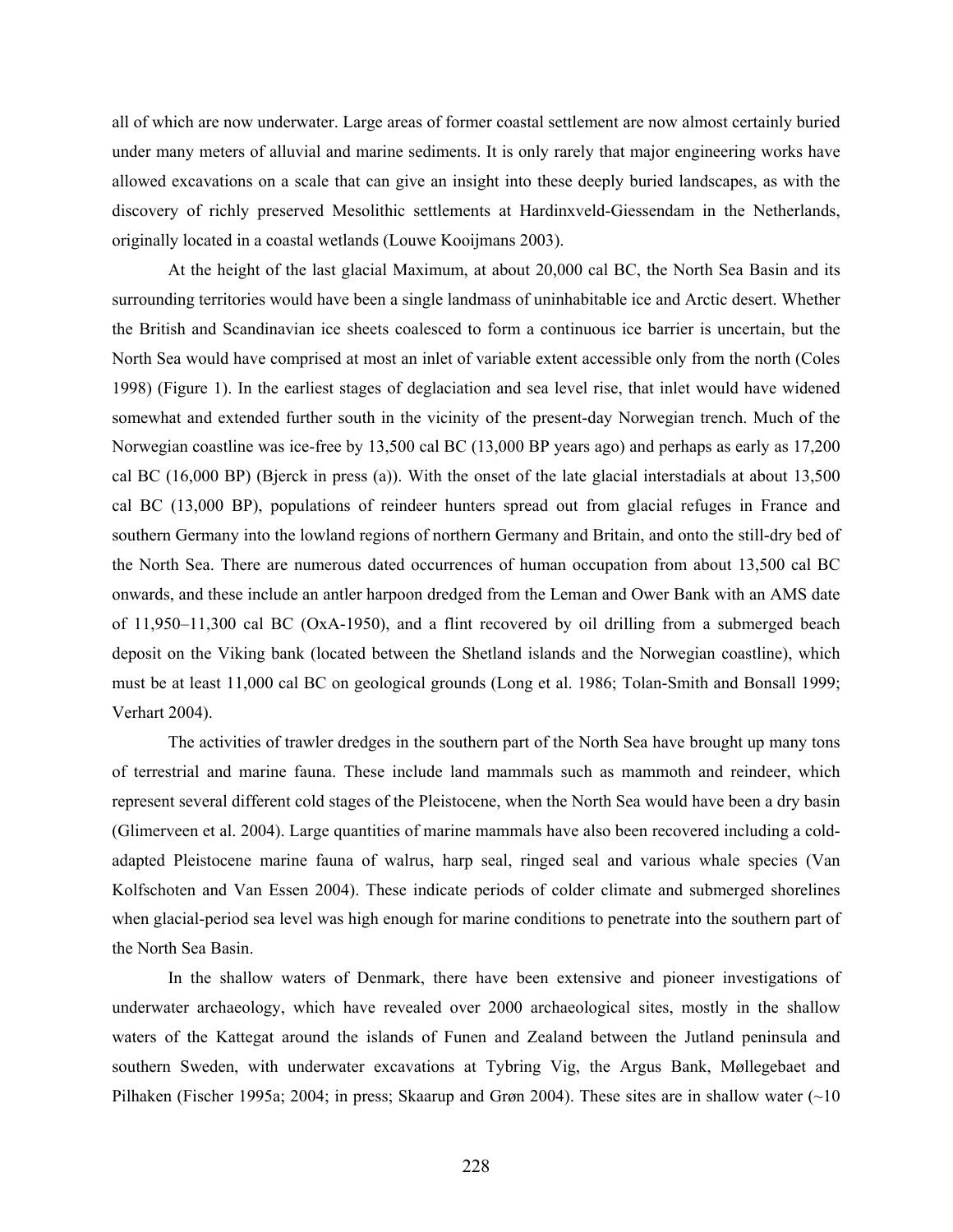m depth) on shorelines that have undergone isostatic submergence, so the majority belong to the Ertebølle culture (c. 5500–4000 cal BC) of the late Mesolithic period, and are not significantly earlier than the famous Ertebølle shell mounds on the isostatically elevated shorelines of the northern Jutland Peninsula. However, because of the excellent conditions of preservation underwater, these sites often provide detailed evidence of organic materials, especially wood. At Tybrind Vig there was a dugout canoe, a paddle with elaborate decoration, the remains of a landing stage, and large numbers of wooden stakes arranged in a line to form a fish trap extending out from the shoreline. Similar evidence of large-scale fish traps has been identified on other parts of the submerged shoreline, and suggests a major commitment to fishing. It is, however, clear from the faunal and other evidence of food remains, both from underwater sites and from the dry-land shell mounds, that while fish and to a lesser extent shellfish were major food sources, the overall economy was a mixed one that included hunting of terrestrial and marine mammals and some plant food exploitation. How much further back in time this marine-oriented palaeoeconomy can be traced in Denmark remains unclear, though Fischer (1995b) is optimistic about the possibilities of extending underwater exploration to deeper, and hence, earlier underwater locations.

 For insight into earlier periods, we must turn to Norway and Sweden. Here, much of the coastline formed at about 13,500 cal BC is now above modern sea level because of isostatic rebound, especially in Norway (Bjerck 1995; in press (a); in press (b); Schaller Åhrberg in press). That ought to provide a unique insight into the use of marine and intertidal resources at a time when shorelines of equivalent date in other parts of the world are now 40–50 m below present sea level. However, there is no indisputable evidence of human presence on these elevated shorelines for another 3000 years. Then, at or shortly after 9600 cal BC (10,000 BP), numerous sites appear along the full 2000 km length of coastline as far as the far north of Finnmark, representing an expansion of coastal settlement that must have taken place within a few generations

One of the difficulties of evaluating these very early coastal settlements is the almost total lack of preservation of bone or other organic material. However, site locations on promontories and offshore islands with good views of the sea and nearby inlets providing easy access for boats are evidence of a strong maritime orientation. It seems probable but not demonstrable that fish, seabirds and sea mammals were all of importance, most probably in combination with hunting on land. Deep inlets like the Boknafjord in Southwest Norway or the Uddevalla and Götaälv Straits on the Bohuslan coast of Sweden had extremely high levels of marine productivity resulting from the meeting and mixing of nutrient rich seawater and glacial melt water. Narrow straits also provided good opportunities for trapping sea mammals, and further upstream narrow corridors of land and crossing points were good for intercepting reindeer. The location of the sites, the nature of the resources available, and the need for substantial intake of animal fats for human survival in these northerly regions, indicates that marine resources and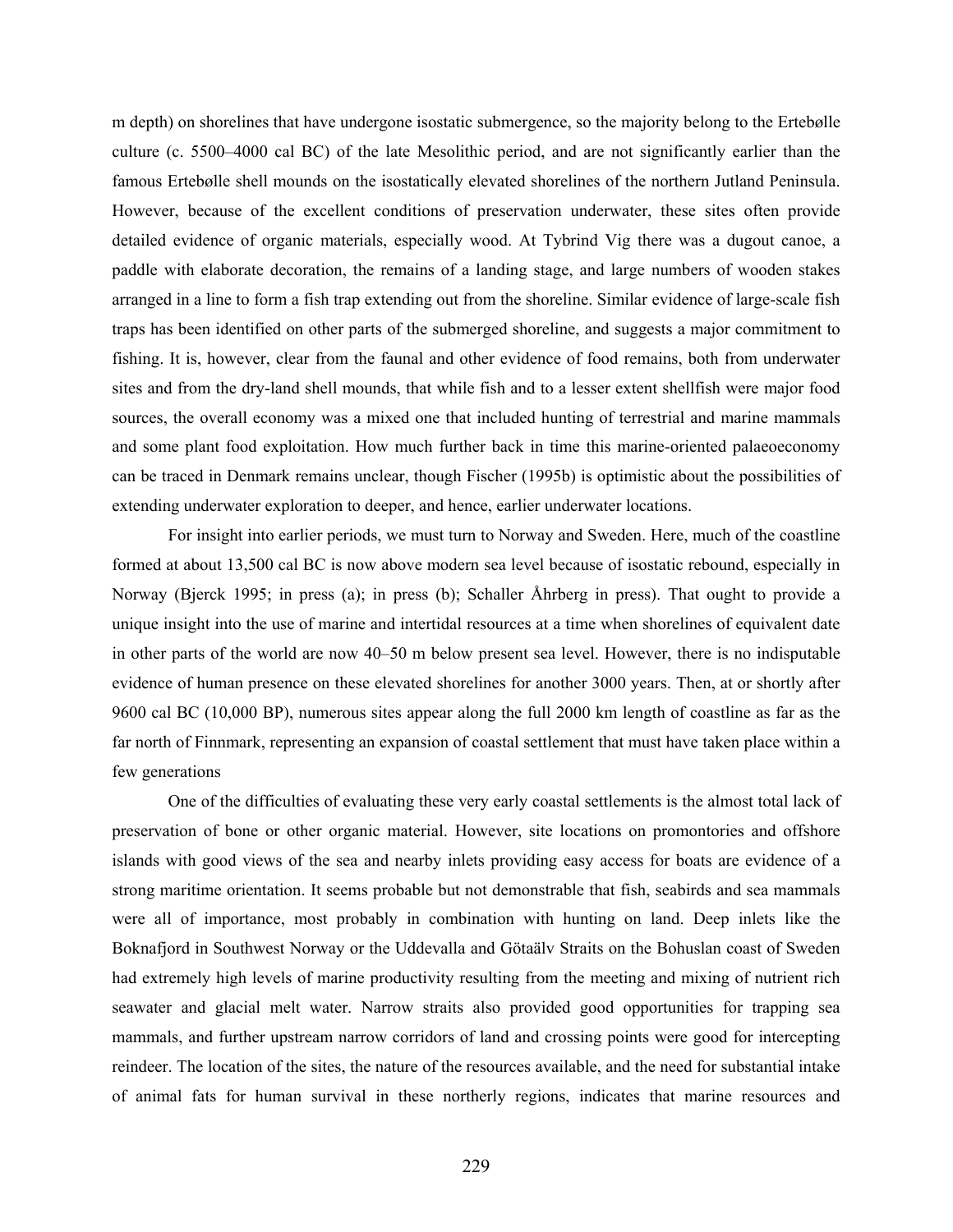especially sea-mammals must have been a major source of subsistence. Flake adzes are a prominent tool type in the stone industries and would have been well suited for scraping blubber from seal carcasses (Bjerck in press (a)).

In the British Isles there appears to be a similar pattern, though the earliest sites seem to be slightly later than in Norway, most dating between about 8500 and 8000 cal BC. These are likewise confined to regions of isostatic uplift in northern Britain, on the Northumberland coastline of Northeast England, and in parts of Scotland and Northern Ireland, the latter requiring the use of boats and skilled navigation to cross the treacherous straits that separate Ireland and Southwest Scotland (Bailey in press; Tolan-Smith in press). Since the degree of isostatic uplift in northern Britain is much less than in Norway, it is possible that earlier coastal sites have been submerged. However, unequivocal evidence of hinterland occupation in northern Britain is also scarce in earlier periods. Thus, it seems that, as in Norway, this early phase of settlement indicates a new phase of population expansion, with heavy reliance on marine resources, perhaps linked as in Norway to changes in ocean currents and ecological conditions associated with the Preboreal period. Here too, however, actual organic remains of marine resources are sparse, and limited to some seal bones at Howick in Northumberland (Waddington et al. 2003) and salmon bones at the riverine site of Mt. Sandel in Northern Ireland (Woodman 1978).

The time lag in the human colonization of these rich marine environments following the exposure of ice-free coastlines can be explained in one of two ways. According to one view, the pre-existing human populations of southern Europe had no prior experience of exploiting marine resources. Moreover, successful movement along the Norwegian coastline and around the Western Isles of Scotland would have required seaworthy boats, most probably framed boats covered in animal skins, and investment in the necessary skills for the development of such a technology along with its attendant social costs and risks (Bjerck 1995; In press (a)), and there may have been a time lag before these skills were developed. The alternative view is that maritime skills and exploitation of marine resources have a much longer history on European coastlines mostly obscured by the loss of evidence associated with lowered sea levels, and that the more northerly coastal regions were too climatically marginal and risky for sustained human settlement until about 9600 cal BC, regardless of any existing technological skills in the exploitation of the sea (Fischer 1996; 2004; Bailey and Spikins in press). Bjerck (In press (a)), for example, has compared the marine environment on the late glacial Norwegian coastline to present-day Svalbard, with drifting pack ice and frozen fjords, polar bear, large populations of seal and maritime birds, but few fish apart from the small polar cod (*Boreogadus saida*). It is arguable as to whether this would have been an accessible or viable environment for year-round human survival, or whether marine resources by themselves in the absence of any alternatives on land would have been sufficient to support long-term human settlement. At about 9600 cal BC, the Scandinavian ice sheet, which had persisted in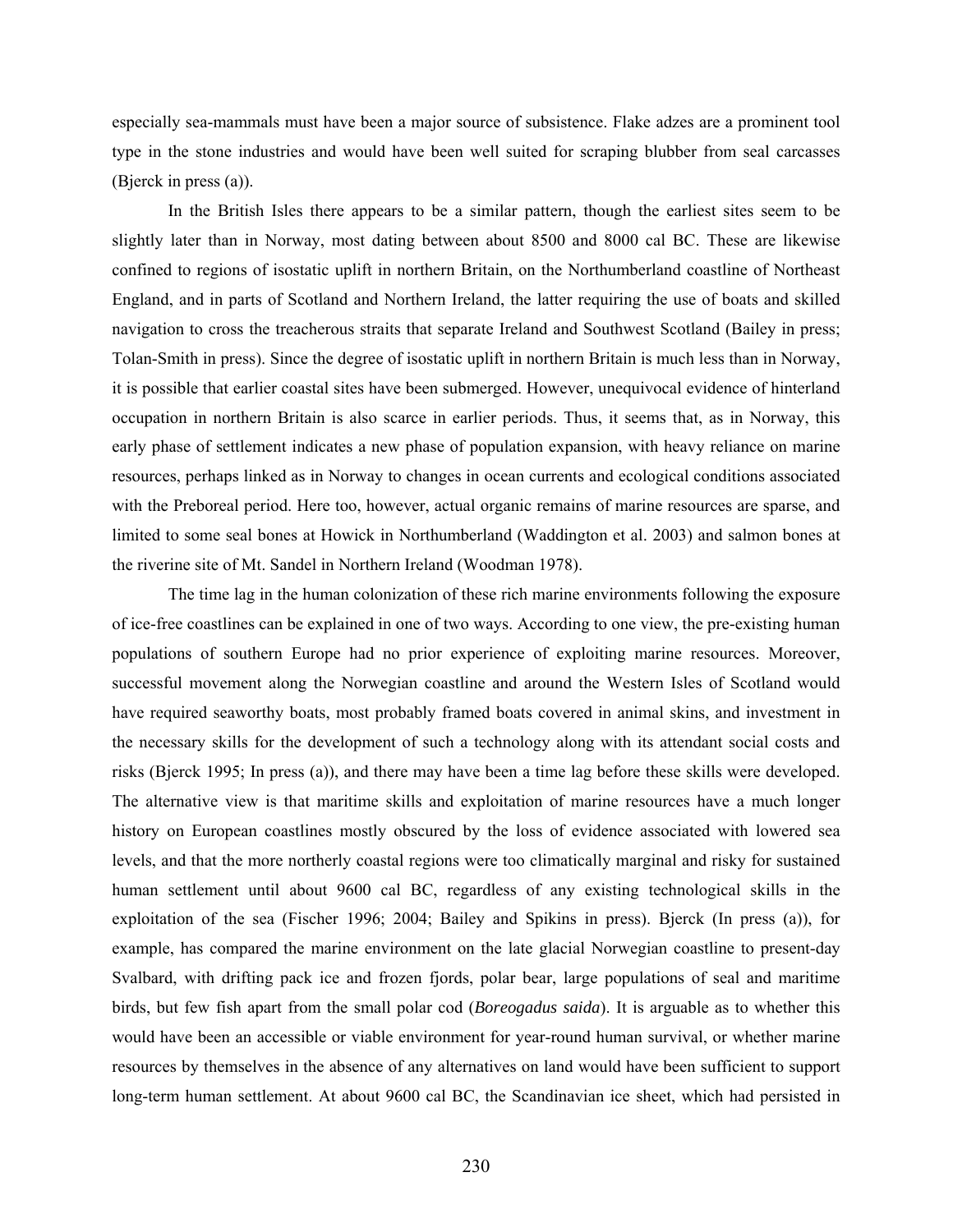close proximity to the coastline, finally disappeared, opening up the hinterland to herds of reindeer and elk that provided resources to complement those obtained from the sea. The polar front also shifted north to the latitude of Iceland and was replaced by the warmer waters of the Gulf Stream, creating a more productive environment at sea as well as on land, and providing an essentially modern marine fauna that included large stocks of cod and herring, which became key food staples in later periods. Under such conditions, the greater diversity and richness of resources, including land mammals, may have made a critical contribution to the sustainability of human settlement in otherwise quite extreme climatic conditions. Similar considerations apply to northern Britain.

How far back in time one can extend the deeper history of maritime exploitation on the Pleistocene coastlines of southern Europe beyond the immediate influence of the ice sheets is unclear. On all but the narrowest coastlines, the drop in sea level would have taken the shoreline at least 5–10 km out beyond the present position, so that any coastal settlements or archaeological evidence of marine exploitation must necessarily now be destroyed or submerged. Certainly, some of the long cave sequences on the north Spanish coast show the presence of marine shells as food remains in deposits extending back into the last glacial period, and although the quantities of shells are quite small, these are believed to be only the tip of a more intensive pattern of marine exploitation (Bailey and Craighead 2003; Straus in press; Straus and Clark 1986). In the Mediterranean, Upper Palaeolithic deposits in the site of Cueva de la Nerja in southern Spain, where the offshore shelf is steep and narrow, have yielded bones of seal and fish along with mollusk shells in deposits extending back to about 14,000 BP (Morales et al. 1998; Morales and Roselló 2004). On Gibraltar, the even earlier sequence of Vanguard Cave (Stringer et al. 2000) extends back to an earlier period of high sea level associated with the last interglacial period — another window of visibility for human use of marine resources — and recent preliminary excavations in these early deposits have produced small quantities of fish bones, a cut-marked bone of a porpoise, and marine shells (Clive Finlayson, pers. comm.). On the shallower continental shelves around the shorelines of northern France and southern Britain, last glacial shorelines would have been much further out to sea, and any archaeological trace of their use less easily visible.

At any rate, as far as the North Sea Basin is concerned, it seems certain that we can trace continuous interest in and exploitation of marine resources back to about 10,000 years ago. Whether an Inuit pattern of adaptation to and exploitation of marine resources existed in earlier periods on nowsubmerged northerly shorelines with Arctic conditions remains unclear.

For the later part of the Mesolithic period following cessation of eustatic sea level rise after about 6500 cal BC, coastal settlements with or without shell middens appear widely throughout much of the study area. Undoubtedly the largest and best-known group is the Ertebølle sites of Denmark and southern Sweden, which comprise some 400 known shell mounds, in which oysters are the most common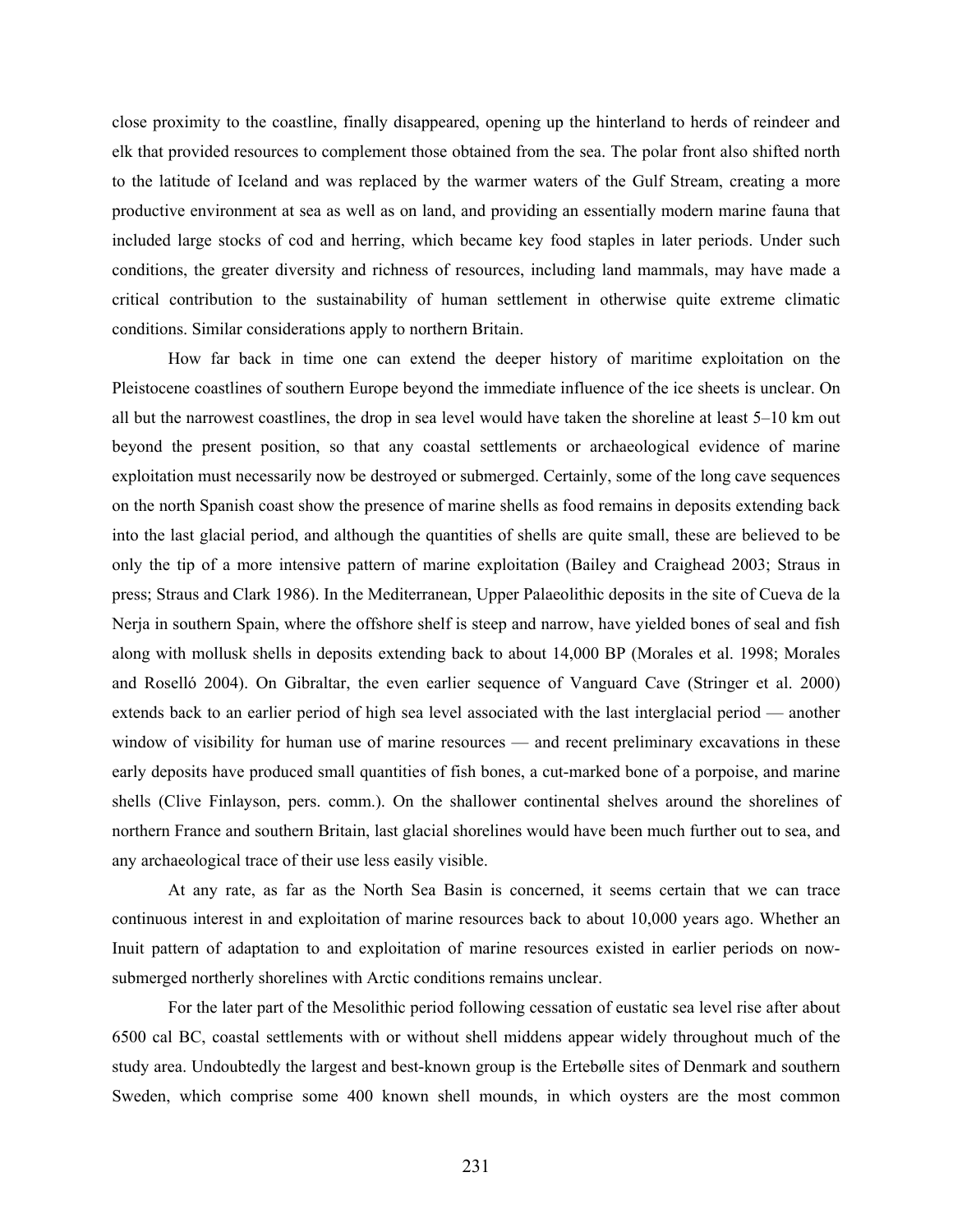molluscan species, dated between about 5500 and 4000 cal BC (6500 and 5200 BP) (Andersen 2000; in press). Most of these are in the northern Jutland Peninsula and on the northern coastline of Zealand, where the slight elevation of the Litorina shoreline of the period above the present sea level has ensured optimal conditions of site visibility and preservation. Some individual mounds are several hundred meters long and 3–4 meters thick. Meilgaard alone comprises  $2000 \text{ m}^3$  of deposit containing an estimated 2,000,000,000 oyster shells (Bailey 1978), and other mounds are bigger. These seemingly astronomical quantities have sometimes given rise to the notion of human populations who lived primarily on mollusks, and who might thus have imposed considerable pressure on the available mollusk supply. It is, however, clear from a series of analyses carried out in Europe and elsewhere that these quantities do not warrant such a conclusion (Bailey 1975; 1977; 1978; Bailey et al. 1994; Clark 1975). Rather, they are the result of progressive accumulation over many centuries, combined with high levels of visibility and preservation of mollusc shells relative to remains of other food resources. In all those cases where adequate quantitative controls can be established, the marine molluscs appear to represent a relatively minor food supply, but one that was nevertheless of great significance to human subsistence in representing an easily accessible and predictable food resource (cf. Meehan 1982).

In Denmark, there are as many coastal sites again that are not shell middens, and the absence of shells appears to be due to the lack of local shell beds in the immediate vicinity of such sites. This is consistent with the idea that the oysters, though forming an important food supply, were only one of a range of resources exploited by these coastal populations. Some individual sites may have had quite specialized functions, for the exploitation of marine birds, whales or oysters (Rowley-Conwy 1983), but the overall economy comprised a wide range of resources including hunting of terrestrial and sea mammals, shellgathering, fishing and collecting of plant foods and a high degree of sedentism. Marine resources exploited included, in particular, oysters (*Ostrea edulis*) and cockles (*Cerastoderma edule*), gray seal (*Halichoerus grypus*), and cod (*Gadus morrhua*). Freshwater fish are also well represented in some coastal middens (Enghoff 1986).

In Britain, the best-known examples are in the north, particularly in Scotland. These include the Oronsay shell mounds (dominated by *Patella vulgata*), off the west coast of Scotland (5320–3800 cal BC) (Mellars 1987; Mellars and Wilkinson 1980), Morton (dominated by mollusks of *C. edule*) on the Tay estuary on the east coast (6600–3790 cal BC) (Coles 1971), and West Voe in the Shetlands, with a Mesolithic shell midden deposit with *P. vulgata, O. edulis,* and *Mytilus edulis* dated at 4320–4030 cal BC and a Neolithic midden stratified above it (Melton and Nicholson 2004; In press). Morton indicates a range of exploited food resources including land mammals, fish (with cod prominent), and plant foods. The Oronsay mounds suggest a more specialized marine economy dominated by fishing for saithe, *Pollachius virens*, like cod a member of the Gadidae family, shellgathering for limpets (possibly used for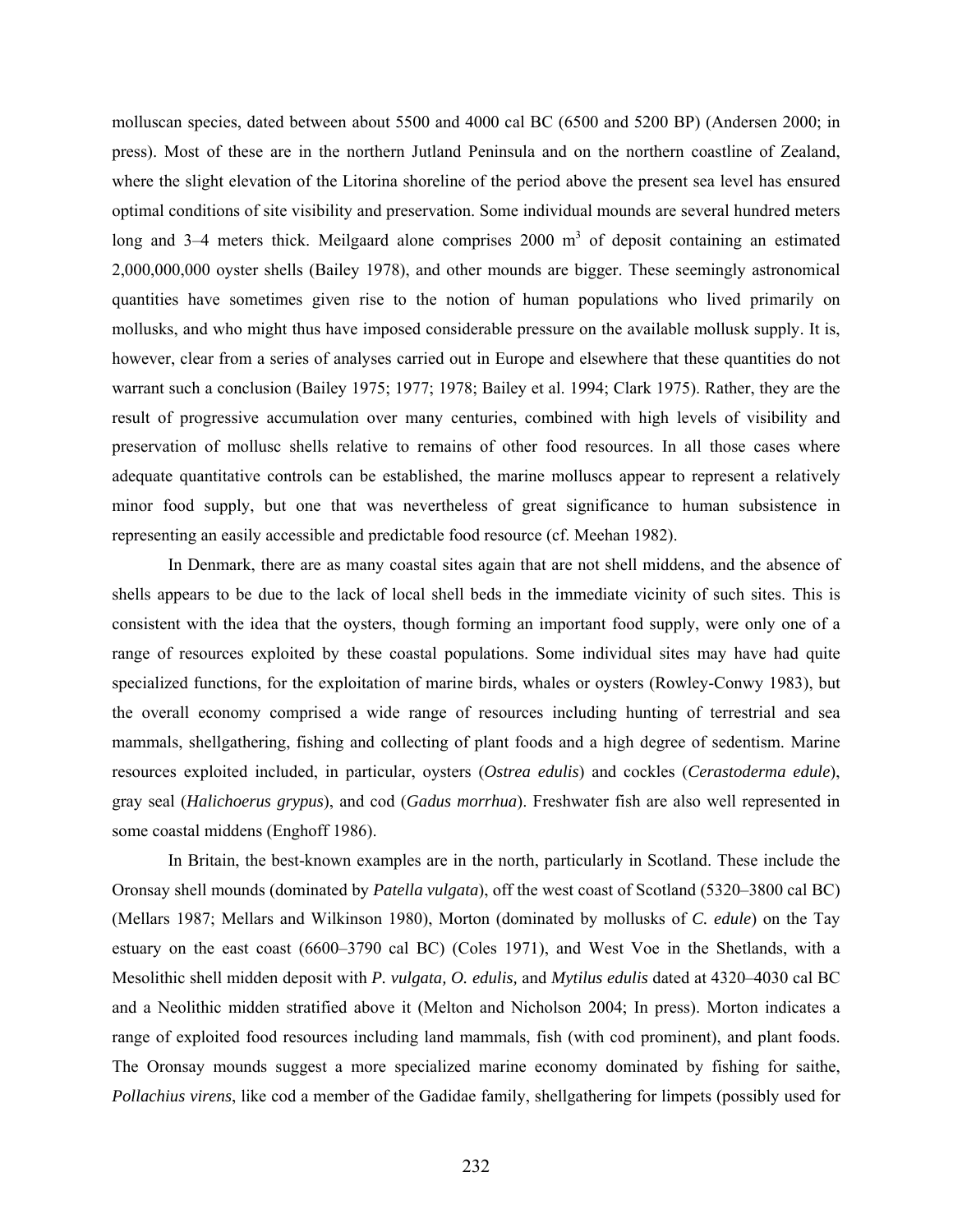baiting fishing lines) and hunting of gray seal. Seasonality data from fish otoliths suggest the use of different mounds on the island at different times of year, but it remains unclear whether these represent a specialized maritime community who lived permanently on the island (Mellars 2004) or people who visited the island for its rich marine resources from bases on the mainland or the large islands nearby (Mithen 2000).

In western Sweden and Norway, as noted, preservation conditions are generally poor. Remains of fishing for cod, sometimes of large size, and other gadids are present along with evidence of landmammal hunting at a scattering of Mesolithic sites, including Skipshelleren and the Viste Cave in Norway, and Ölmanäs and Dammen in western Sweden (Bjerck in press (a); in press (b); Schaller Åhrberg in press; Wigfors 1995). Of these, Dammen is of particular interest in preserving quite a large assemblage of bones of cod and herring, substantial quantities of shellfish, particularly periwinkle (*Littorina littorea*) and a large artifact collection including numerous fish hooks, dated to about 7000 cal BC. Schaller Åhrberg (in press) interprets this as evidence of an organized fishery for cod using baited hooks on lines and for herring using seine nets.

There are few indicators from this scattered body of Mesolithic material that give insight into the nature of human impact on the marine ecosystem or provide us with a clear baseline from which to judge later impacts. It is clear that a wide variety of marine resources were exploited, and were of considerable importance as major sources of subsistence over many millennia, including resources such as oyster, cod and herring that have become of commercial importance in recent centuries. In reviewing the evidence for fish remains from these sites, Pickard and Bonsall (2004) have noted the considerable variation in size and age of specimens recovered in different sites, but have concluded that these represent variations in local topographic conditions relative to fish feeding areas and migratory patterns. They also specifically exclude the practice of deep-sea fishing from boats and argue that all the evidence is consistent with use of line fishing from the shore. We conclude that any impacts on the marine ecosystem were at best localized, and most probably moderated by the widespread practice of broad-spectrum economies not specialized or over-dependent on any one class of food resources, and by the confinement of marine exploitation, for the most part, to shore-based activities or at any rate a boating technology confined to inshore waters.

#### **The Mesolithic/Neolithic Transition**

The transition from the Mesolithic to the Neolithic is associated with the introduction of agriculture in the region, beginning at about 4000 cal BC in Britain and Denmark, and later further north. We might expect this major economic transition to show up in changes in the use of the marine environment, and a number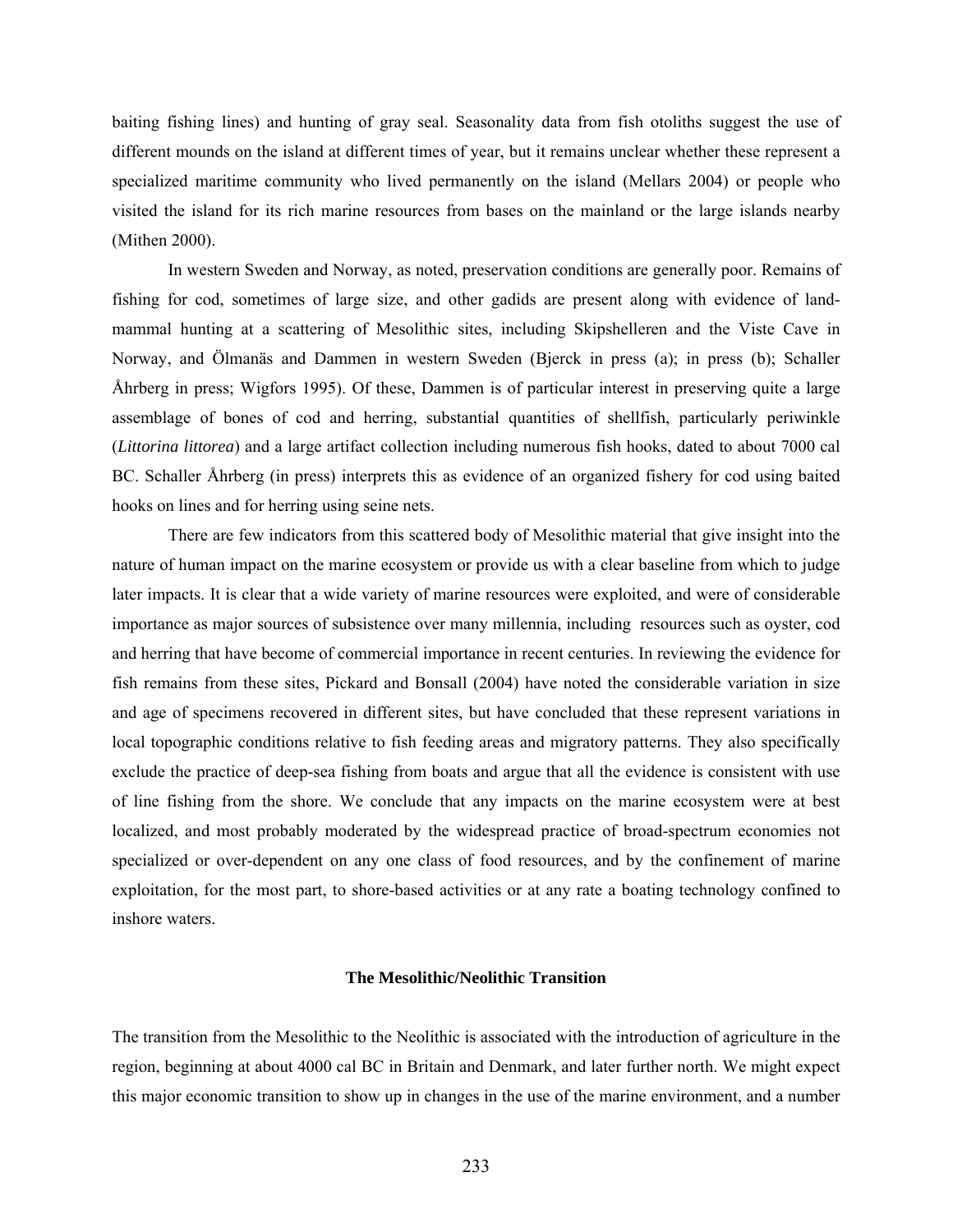of lines of evidence have been brought to bear on this issue, in particular changes in size and age structure of exploited molluscan populations in midden sequences, and a new body of stable isotope results from human bone collagen.

A number of Danish shell middens contain Neolithic midden deposits stratified above Mesolithic levels, and these sites show a shift from a predominance of oysters in Mesolithic levels to cockles in the Neolithic, a transition especially well documented at the site of Norsminde (Andersen 1989) (Figure 3). This mound comprises  $\sim 270 \text{m}^3$  of midden deposit and was occupied from 4500 to 3200 cal BC. The dominant species are oyster (*O. edulis*) and cockle (*C. edule*), with other mollusk species present in variable but generally low frequencies — mussel (*M. edulis*), periwinkle (*Littorina littorea*), carpet shell (*Tapes decussatus*) and whelk (*Hinia decussata*). The shift in taxonomic frequencies is well shown at this site, although the change involves a decline in oysters relative to cockles rather than the complete disappearance of oysters. Remains of other food resources are well represented in the Mesolithic levels, including bones of fish, seal and land mammals, while the Neolithic levels are composed mainly of mollusk shells, suggesting a change in the use of the site from a settlement to a specialized camp used for processing of shellfood by farming people who had their settlements further inland.

Detailed analyses of the size and growth characteristics of the principal mollusk species have been undertaken, informed by control studies of modern populations, to establish limits of accuracy in establishing patterns of growth as indicators of age and season of death. The Mesolithic evidence suggests that, after an initial size decline, interpreted as the initial impact of human gathering on a previously unexploited shell bed, there is a very stable pattern of exploitation with uniform size and age structures of the exploited mollusks, and no evidence that shellgathering activities were making significant inroads into the ecological viability of the mollusk populations (Figures 4 and 5). In the Neolithic layers, both size and age structure fluctuate, indicating intermittent periods of heavier exploitation pressure, while the shells also appear to have been collected over a longer part of the year (Figure 6), in contrast to the narrow season of collection practiced in the Mesolithic period (Bailey and Milner in press; Milner 2001; 2002). Similar trends have been identified in the cockles as well (Bailey and Milner in press; Milner and Laurie in press).

Comparison with stable isotope data from human skeletons suggests a more complicated picture (Figures 7 and 8). Sample data are now available from quite a large selection of human skeletons from Mesolithic and Neolithic burials throughout western and northern Europe including Britain and Scandinavia (Liden et al. 2004; Lubell *et al*. 1994; Richards and Hedges 1999a; 1999b; Richards *et al*. 2003; Schulting and Richards 2002). The results suggest a significant dietary shift from emphasis on marine protein in the Mesolithic to emphasis on terrestrial protein in the Neolithic. Some have gone so far as to suggest an actual avoidance of marine resources by Neolithic people (cf. Thomas 2003), but we do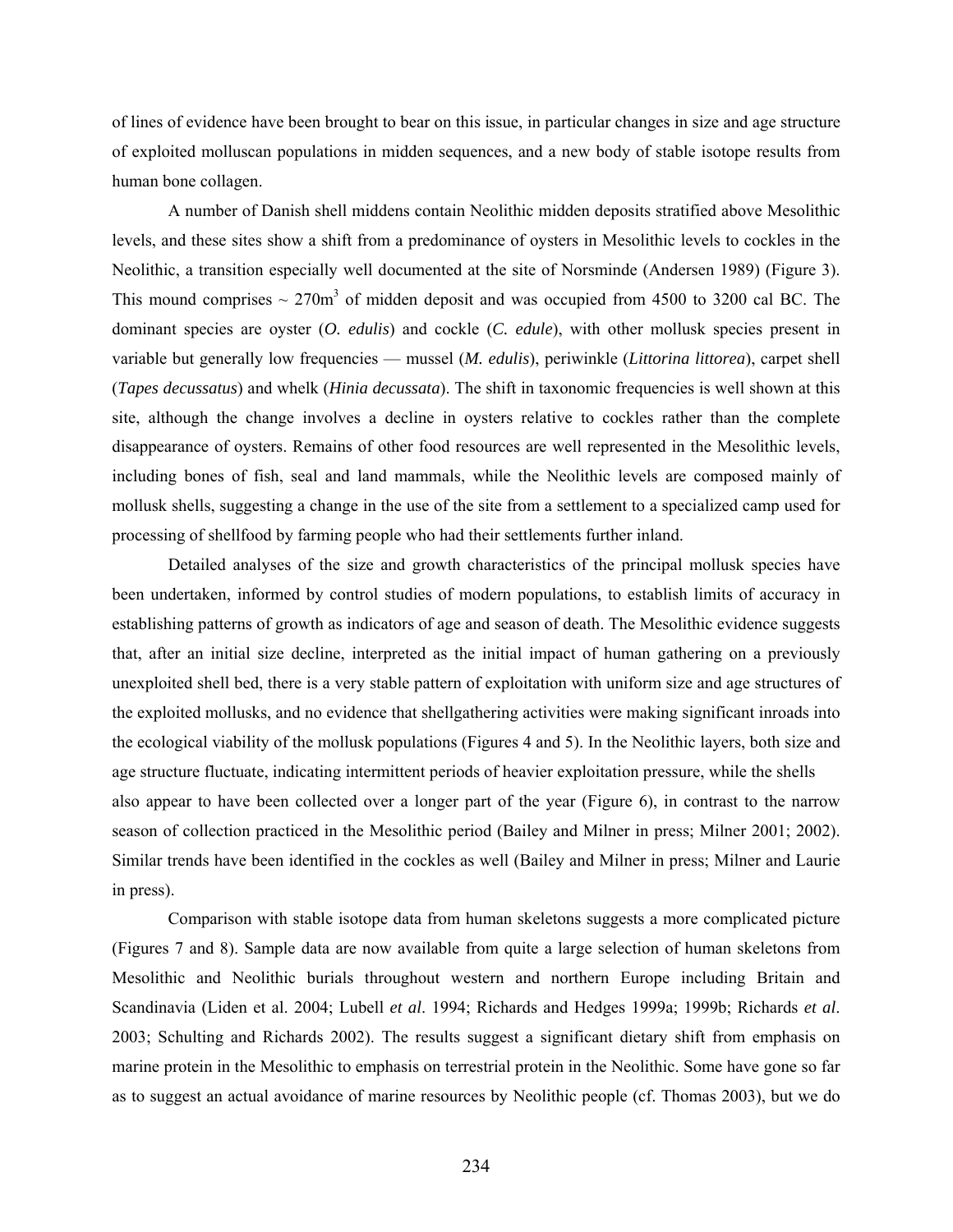not believe this is warranted by the evidence. Firstly, there is well-known evidence in Neolithic deposits for the continuation of shellgathering, sea-mammal hunting and fishing. This is true not only in the Danish sites, but also more widely in the North Sea Basin, notably in Norway, Sweden and Scotland (Bjerck in press (b); Clark 1977; Milner et al. 2004; Wickham-Jones in press; Wigfors 1995). Secondly, the baseline isotope ecology used to assess human measurements is likely to have varied from area to area and period to period. Until appropriate measurements of the isotopic composition of contemporaneous food organisms and environments have been undertaken, the isotope composition of human bone should be interpreted with caution. Thirdly, the stable-isotope technique may be insensitive to differences between diets lacking marine protein and diets in which marine protein makes a relatively small but nonetheless significant contribution (Hedges 2004; Milner et al. 2004; 2006; Richards and Schulting 2006).

Nevertheless, it seems reasonable to infer a general shift over time to greater emphasis, proportionately, on terrestrial protein in the human diet. But this leaves us with the paradoxical result that marine resources appear to have been subject to less pressure from human impact when they formed a larger part of the diet (in the Mesolithic), and more pressure when human populations were apparently less dependent on them (in the Neolithic). That paradox might be resolved in five ways.

Firstly, we might suggest that the results in Figures 7 and 8 are a biased sample, reflecting individuals that are not representative of all the local populations from which they are drawn. In this regard it should be noted that there are no stable isotope results on human bone from the Norsminde site, which could conceivably be atypical in relation to the other locations from which human skeletons have been recovered and analyzed. However, it seems unlikely that such a relatively large and diverse sample is systematically biased in this way.

Secondly, it is possible that marine resources declined in abundance because of environmental change and thus became more vulnerable to overexploitation even in the absence of changes in the pattern of human activity. Analysis of sediment cores in the Norsminde estuary suggests a considerable increase in rate of sediment accumulation during the Neolithic period, quite likely related to agricultural land clearance, which would have improved substrate conditions for cockles at the expense of oysters. In addition, there is independent evidence for minor climatic change at this time, and in particular a reduction in temperature, marking the end of the mid-Holocene climatic optimum. Oysters would have been more sensitive to both these types of environmental change than cockles, and the oyster habitat may well have reduced considerably as a consequence. However, a similar argument cannot be applied to the cockles. On the contrary the evidence seems to suggest that their habitat expanded, and yet they too came under increased pressure of human exploitation, judging by reductions in size and age of the mollusk shells in the Norsminde midden.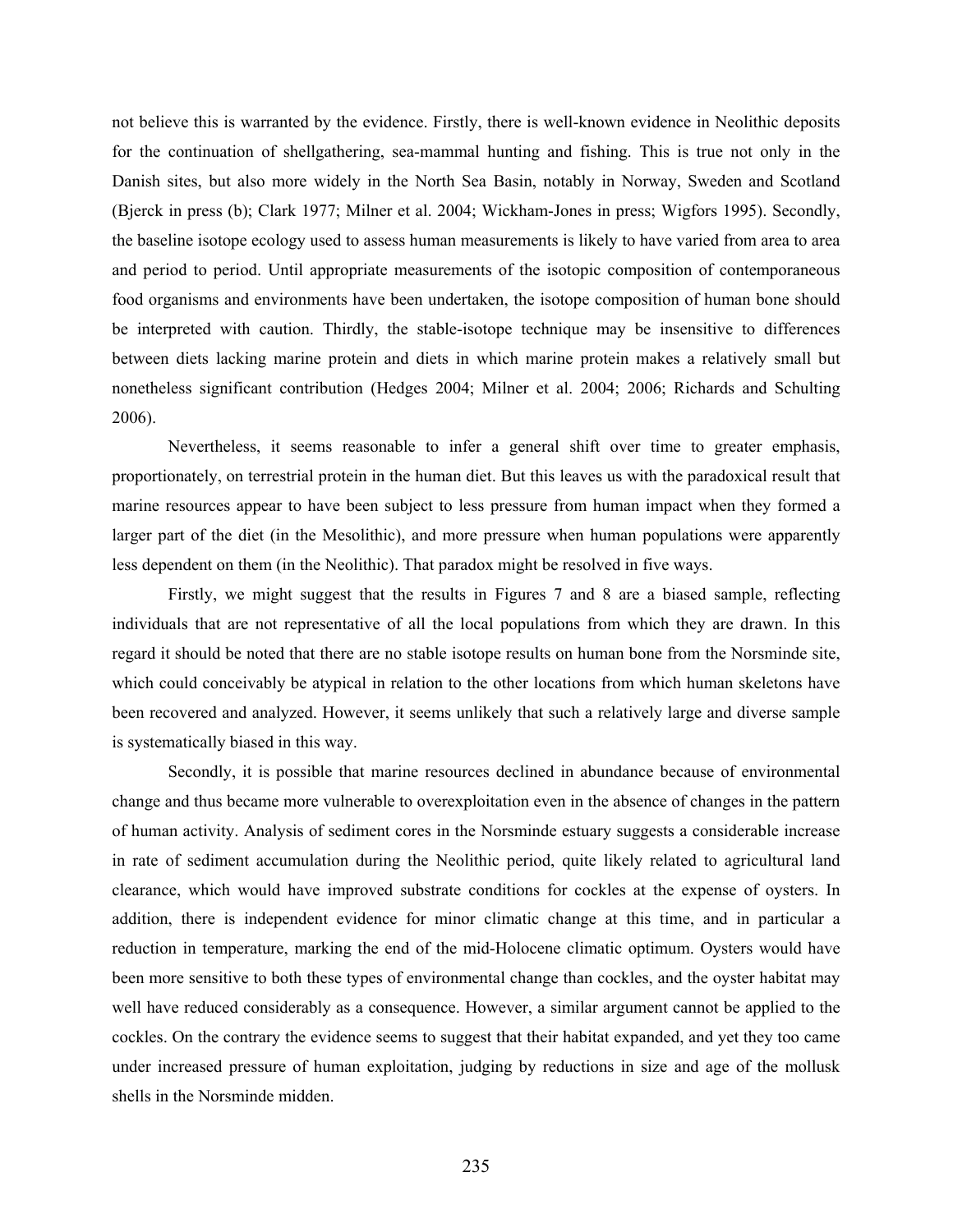Thirdly, we could argue that Mesolithic populations, being more dependent on marine resources, were more careful to avoid damaging ecological impacts that could have a major effect on human survival and well being than Neolithic populations, who could afford to be less conservation-minded, knowing that their livelihood did not depend to the same degree on the continuation of a minor resource. However, we think this unlikely, if only because mollusks appear to have been a relatively minor resource in the Mesolithic period too. Yet they played an important role as a stopgap and an alternative resource at times of year when other food resources were in short supply, and this applies as much to farming populations as to hunter-gatherer ones (cf. Deith 1988).

Fourthly, it is possible that Neolithic populations, though less dependent on marine resources than their Mesolithic predecessors, were larger overall because of changes in the economic base, including the probable addition of domestic livestock and crops, and thus had a bigger impact on a fixed marine resource base. Thus, changes in economic scheduling of different resources during the course of the year, and in particular a prolongation of the season over which mollusks were collected, as is clearly shown by the seasonality results at Norsminde, exposed the shell beds to increased levels of human impact independently of any other factors.

We cannot at present discriminate with any confidence between these alternatives, not least because analyses of changes in age structure and growth rate need to be applied to a much larger and more diverse sample of food remains in archaeological deposits. It may be that several if not all of these factors have contributed to the patterns visible in the archaeological record. As far as human impact on the molluscan populations is concerned, the main interest of this example is to demonstrate two patterns. The first is an initial reduction in size and age following initial exploitation of a pristine shell bed, followed by a period of stability. The second, apparent in the later part of the Norsminde sequence, is a greater impact on the mollusk population, indicated by episodic reductions in the size and age of the shells with occasional periods of recovery, reflecting wider changes in the organization of the human economy and most probably a larger human population. The details of these changes in human impact are difficult to pursue further in this case, because of relatively small sample sizes, low chronological resolution, and also the ongoing problem of disentangling human impacts on mollusk populations from other environmental changes (Bailey and Milner in press).

## **The Medieval to Modern Transition**

A diversity of opinion continues to exist regarding the state of Europe's political economy following the collapse of the Roman Empire (Collins and Gerrard 2004). Nevertheless, it remains clear that the intensity of economic production and market trade declined in the middle centuries of the first millennium AD —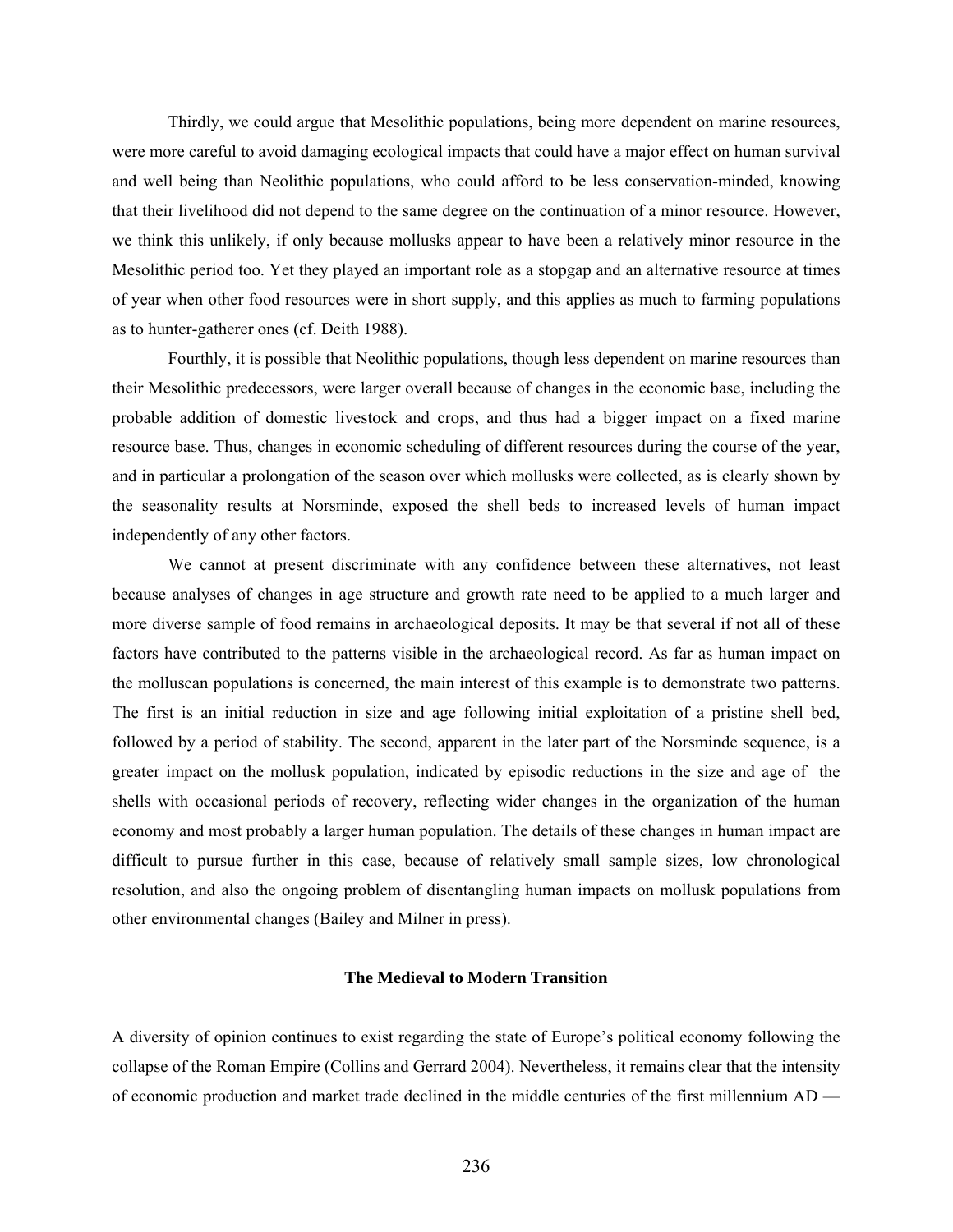the years once referred to as the Dark Ages. Documenting the re-emergence of intensive surplus production, market trade and urbanism (sometimes referred to as the commercial revolution of the Middle Ages) is a well-trodden scholarly path (e.g. Anderton 1999; Hodges 1982; Prestell and Ulmschneider 2003). Perhaps the only significant controversies remaining are the chronology of this development and its causes. Some scholars suggest an early, even  $8<sup>th</sup>$  century, development (Hill and Cowie 2001) whereas others would place significant economic changes only around or after the year 1000 (Griffiths 2003).

Within this debate, the North Sea has long been a focus of discussions of trade and its corollary, piracy (e.g. Myhre 1993; Sawyer 1971). The significance of intensified exploitation of marine animals, however, has only been recognized comparatively recently (e.g. Barrett 1997; Benecke 1982; Ervynck and Van Neer 1994; Heinrich 1983; Jones 1981). Hoffmann (1996), in a seminal paper, used historical evidence to hypothesize that Medieval population levels, land use practices, and fishing efforts had depleted freshwater fish resources by the early centuries of the second millennium AD. Since then, wider syntheses have convincingly demonstrated that marine fishing increased tremendously around the North Sea at this time, replacing the former dominance of freshwater species in the fish bone record (Barrett et al. 2004a; Enghoff 2000). The question of causation remains complex, but Hoffmann's hypothesized shift from freshwater to marine species appears to be real, whether to increase the absolute supply of fish or to replace dwindling freshwater resources. Many of the marine fish are found as bones in inland towns so it is highly probable that they represent traded commodities (or indirect subsistence to use Hoffmann's terminology) rather than locally organized provisioning.

To illustrate this trend one can consider the evidence from different parts of Britain likely to have been net 'producers' and 'consumers' of traded fish, particularly cod, over the millennium from AD 600– 1600, namely the Northern Isles of Scotland (Orkney and Shetland) and England (Figure 9). The former were the focus of a semiautonomous Scandinavian, then Scottish, earldom (Thomson 2001) whereas the latter transformed from a patchwork of small Anglo-Saxon chiefdoms to the English state over the millennium in question (Hinton 1998).

In the Northern Isles, fish and sea mammals were exploited at very low levels prior to the  $9<sup>th</sup>-10<sup>th</sup>$ centuries. Regardless of recovery method and preservation conditions, cetacean and seal remains are rare finds (e.g. Mulville 2002). Fish bones are more abundant, but represent small inshore species easily caught using traps, nets or lines and with minimal risk or technological investment (Barrett et al. 1999; Colley 1983; Nicholson 1998). Stable isotope analysis of human bone collagen also indicates that marine protein was a negligible component of the Northern Isles diet at this time (Barrett and Richards 2004; Barrett et al. 2001). The most common fish species is saithe, *Pollachius virens*, also the species that dominates the fish remains at Mesolithic Oronsay (see above). Based on ethnohistoric analogy from later centuries, it is likely that in the  $9<sup>th</sup>$ –10<sup>th</sup> centuries saithe served principally as a source of lamp oil,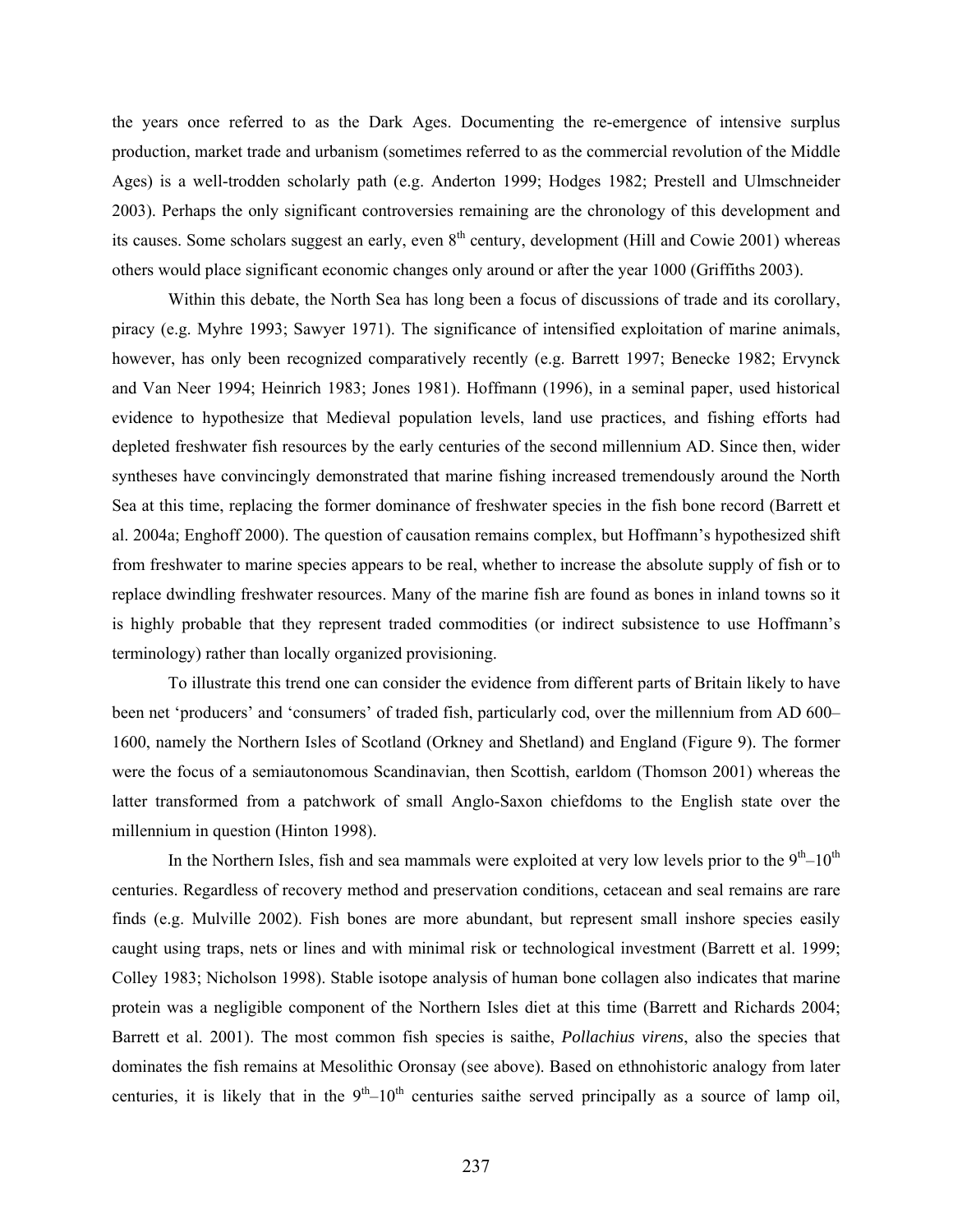although they may also have formed a minor dietary supplement (Nicholson 2004); but it is doubtful that the same analogy can be extended as far back as the Mesolithic period, when it is assumed that saithe were exploited mainly for food.

With the first appearance of burials with Scandinavian grave-goods in the Northern Isles (between AD 850 and 950), there was a significant increase in sea fishing, particularly for large cod. This may be evidence for the introduction of a marine-oriented diet, knowledge base and worldview by Scandinavian migrants (Barrett et al. 1999; 2001; Cerón-Carrasco 2005). Large cod and related species were widely fished in Viking Age Norway (e.g. Barrett et al. forthcoming; Hufthammer 2003; Perdikaris 1999; see also Perdikaris and McGovern, this volume).

In the  $11<sup>th</sup>$  or  $12<sup>th</sup>$  centuries, however, the intensity of fishing for cod and related species increased far more. In many zooarchaeological assemblages, fish bones outnumber (and occasionally even outweigh) cattle, caprines and pigs combined (Barrett et al. 1999; 2001; Harland 2006). Many fish were clearly being eaten locally. However, some sites were producing cured fish based on the evidence of cut marks and element distributions and these may have been intended for export (Barrett 1997; Barrett et al. 1999; Cerón-Carrasco 1998; Harland 2006). The intensity of bait collection probably also increased, as indicated by a reduction in the size and age of limpet (*Patella vulgata*) shells found in  $11<sup>th</sup>$  to  $13<sup>th</sup>$  century strata at the site of Quoygrew in Orkney (Figure 10 and 11) (Milner et al. in press (b)). Limpets can be eaten, but isotopic evidence suggests that marine carnivores were preferred (Barrett and Richards 2004). These mollusks were utilized as fish bait in later centuries (Fenton 1978), and the same may be true of the Quoygrew limpets. Stable isotope evidence suggests that some individuals ate more marine protein than is known since the Mesolithic (Barrett and Richards 2004) (Figure 12, compare Figure 7).

Turning to England, eight taxonomic groups dominate the fish bone record. The marine fish are herring and gadids (cod family fish, in which the closely related hake is included for present purposes). The freshwater fish are cyprinids (carp family) and pike (*Esox lucius*). The migratory fish are European eel (*Anguilla anguilla*), salmon and trout (salmonids), smelt (*Osmerus eperlanus*) and flatfish (including both flounder, *Platichthys flesus*, which enters fresh water, and marine species). When these taxa were compared using Correspondence Analysis, it became clear that all 'catches' from the seventh to the tenth centuries were dominated by freshwater and migratory species (particularly cyprinids and eels). In the eleventh and later centuries, however, herring and gadids became dominant (Barrett et al. 2004a).

Simply put, the major change through time was an increase in the abundance of herring and gadids. Both became far more abundant in the eleventh to twelfth centuries (Figure 9). Herring was found in some earlier sites, particularly proto-urban centers such as York and London (e.g. Jones 1988; Locker 1988), but its importance increased fourfold at this time. For gadids, different species show slightly different patterns. Cod itself first appeared in more than nominal numbers in the eleventh to twelfth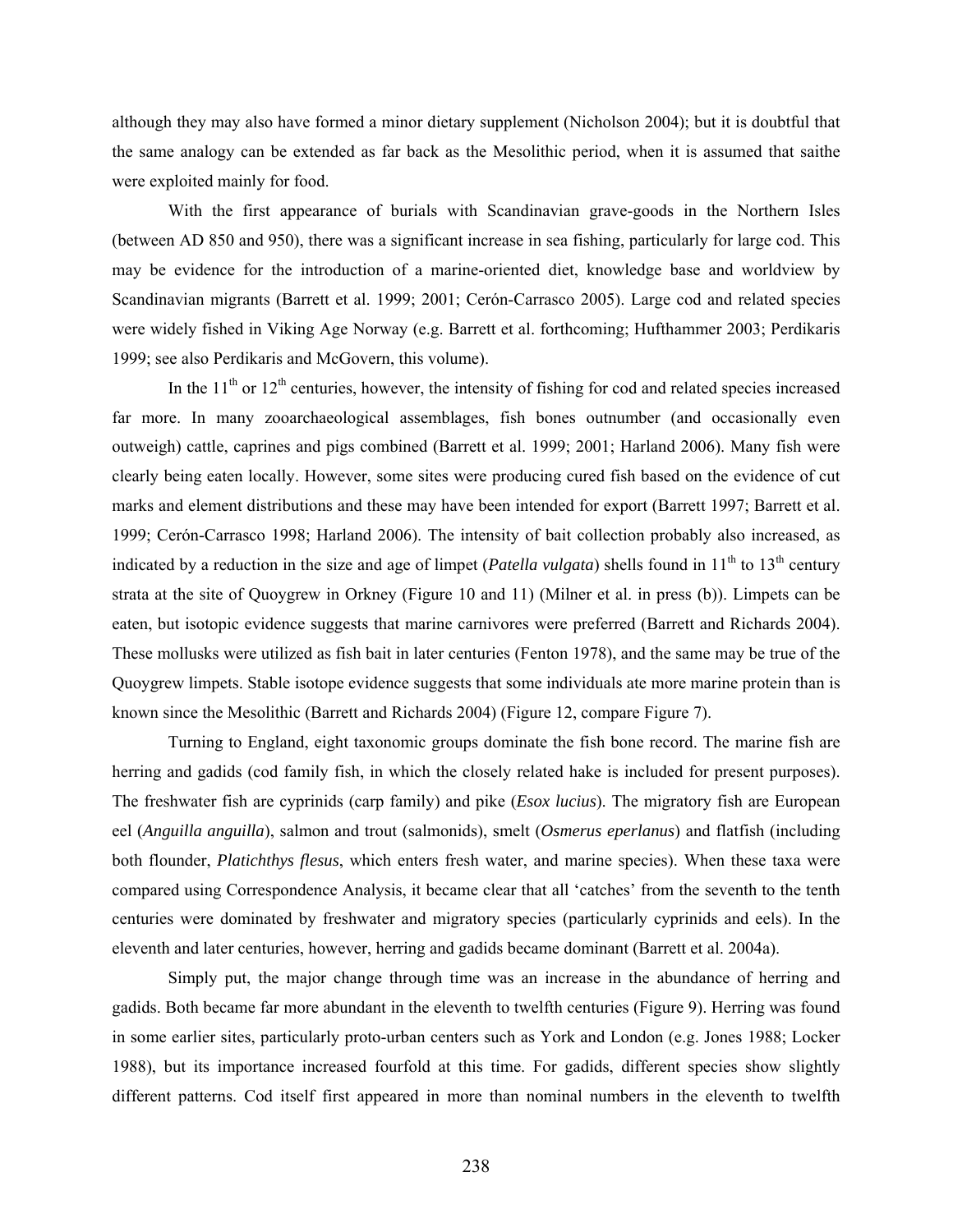centuries. Later, however, its proportion of the total declined as it was joined by related species such as haddock, ling, saithe and hake. Surprisingly, the few assemblages that can be tightly dated suggest that the initial increase in herring and cod abundance occurred within 50 years of AD 1000. Some corroboration of these observations comes from the limited historical evidence available from this period (see Barrett et al 2004a; Pauley 2004).

Attempts have been made to assess the impact of this early process of increased fishing activity on the dynamics of the fish populations in relation to the more recent impact of heavily industrialized fishing in the 20<sup>th</sup> century. Bolle et al. (2004) have used otoliths from archaeological sites of the 11<sup>th</sup> century and later to compare age, size and growth-rates of ancient and modern catches of cod, haddock, saithe and plaice. The expectation is that intensification of fishing activity should show up in a general shift to younger fish and higher growth rates (see Figure 2). The results are equivocal. Modern data show a clear shift to younger fish and increased growth rates of juveniles in cod and haddock, some change in plaice and none in saithe. However, interpretation is complicated by a two factors. Firstly, there are no data for fish assemblages that precede the fish event horizon to provide a baseline for assessing later changes. Secondly, juvenile fish of some species are subject to predation from the adults. Thus increased predation of adult fish, with consequent increase in growth rate of the surviving adults, may result in greater overcrowding and reduced growth rate of the juveniles, But this effect will be absent if the nursery grounds for the juvenile fish are separate from the adult feeding areas.

#### **Stable Isotope Analysis and Food Web Structure**

Another approach to the investigation of human impact is the analysis of the stable nitrogen isotope composition of the exploited organisms. In the North East Atlantic fisheries, statistical data on catches over the last 50 years indicate that smaller individuals and species have become increasingly abundant. Essentially, short-lived invertebrates and planktivorous pelagic fish of low trophic level have replaced long-lived carnivorous bottom fish of high trophic level. Pauly et al. (1998) have analyzed these effects in recent fisheries data and describe such disturbances of ecosystem structure and function as 'fishing down the foodweb.' However, a more complete understanding of this process and particularly its longevity is hampered by the limited data available (Polunin and Pinnegar 2002; Watson and Pauly 2002). Records of fishery landings and fish dietary data rarely extend beyond the past fifty years. Morales & Roselló (2004) have attempted to extend the record further back in time by calculating the mean trophic level of archaeological fish assemblages in a chronostratigraphic sequence that spans thousands of years at the Cueva de la Nerja in southern Spain. However, this approach relies heavily on the availability of extremely well preserved assemblages, which reflect the original, true proportions of fish of different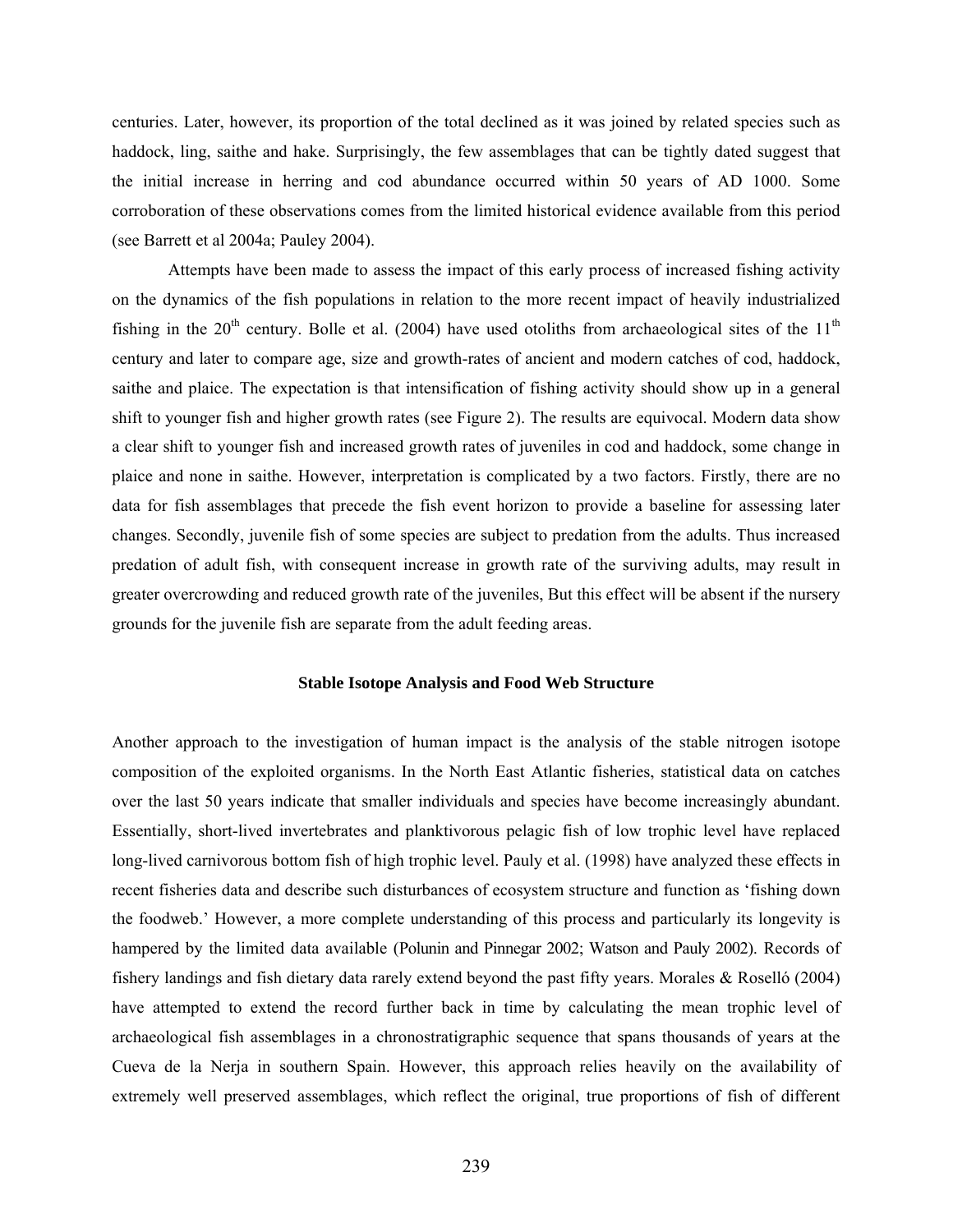trophic levels, and these are rare in the archaeological record. A technique that offers a more reliable approach is the measurement of the ratio of the stable isotopes of nitrogen  $(^{15}N$  and  $^{14}N$ ), expressed as  $\delta^{15}N$ , in archaeological marine fauna, as a means of tracking changes in the diet of marine predators (Hirons *et al*. 2001, Wainwright *et al*. 1993). Nitrogen isotope ratios show clear enrichment of <sup>15</sup>N ( $\sim$ 2–4‰) in the tissues of a consumer organism relative to its prey, and hence progressive enrichment of <sup>15</sup>N with increasing trophic level. Disruptions to the food web such as loss of medium/high trophic level fish should show up as a progressive reduction in  $\delta^{15}N$ . Comparing prehistoric, historic and modern nitrogen isotope data should therefore provide valuable insights into temporal trends in North Sea and Northeast Atlantic ecosystem structure in relation to recent human impacts.

Changes in the nitrogen isotope composition of predator species may also be the result of longterm environmental changes that have affected organisms at the base of the food web. In order to demonstrate that shortening of the food web is due to overexploitation, it is essential to compare  $\delta^{15}N$ measurements of organisms at different trophic levels and at different time periods and in different geographic locations. We have begun to collect stable isotope data from a number of Danish shell middens of Mesolithic and Neolithic date. An initial comparison of data from pinnipeds (gray and harbor seals) recently beached on the southern coastlines of the North Sea (Das *et al*. 2003) and archaeological specimens (Craig *et al.* 2006) shows that the modern specimens actually have higher  $\delta^{15}N$  values than their prehistoric counterparts, which is the reverse of what would be expected if recent shortening of the foodweb had occurred (Figure 14 now 13). One hypothesis to account for this unexpected result, albeit based on our very small sample sizes, is that there has been an overall shift in the  $\delta^{15}N$  values of organisms at the base of the foodweb due to environmental changes, and we are currently testing that hypothesis by comparing measurements in modern and archaeological mollusk shells. In another example from central California (Figure 13), Burton et al. 2001 have shown that there are no significant differences in the mean  $\delta^{15}N$  between ancient and modern pinnipeds, suggesting that ecosystem structure has remained stable over the time period in question, although analysis of lower trophic level ancient and modern marine species would be needed to confirm this.

# **Conclusions**

Human intervention in the North Sea marine ecosystem has been taking place for at least the last 10,000 years and possibly longer. Moreover, there have been major environmental changes affecting marine organisms both at the large scale of the North Sea as a whole, and at a more localized geographical scale, as well as changes in the configuration and size of human populations. There is thus no single baseline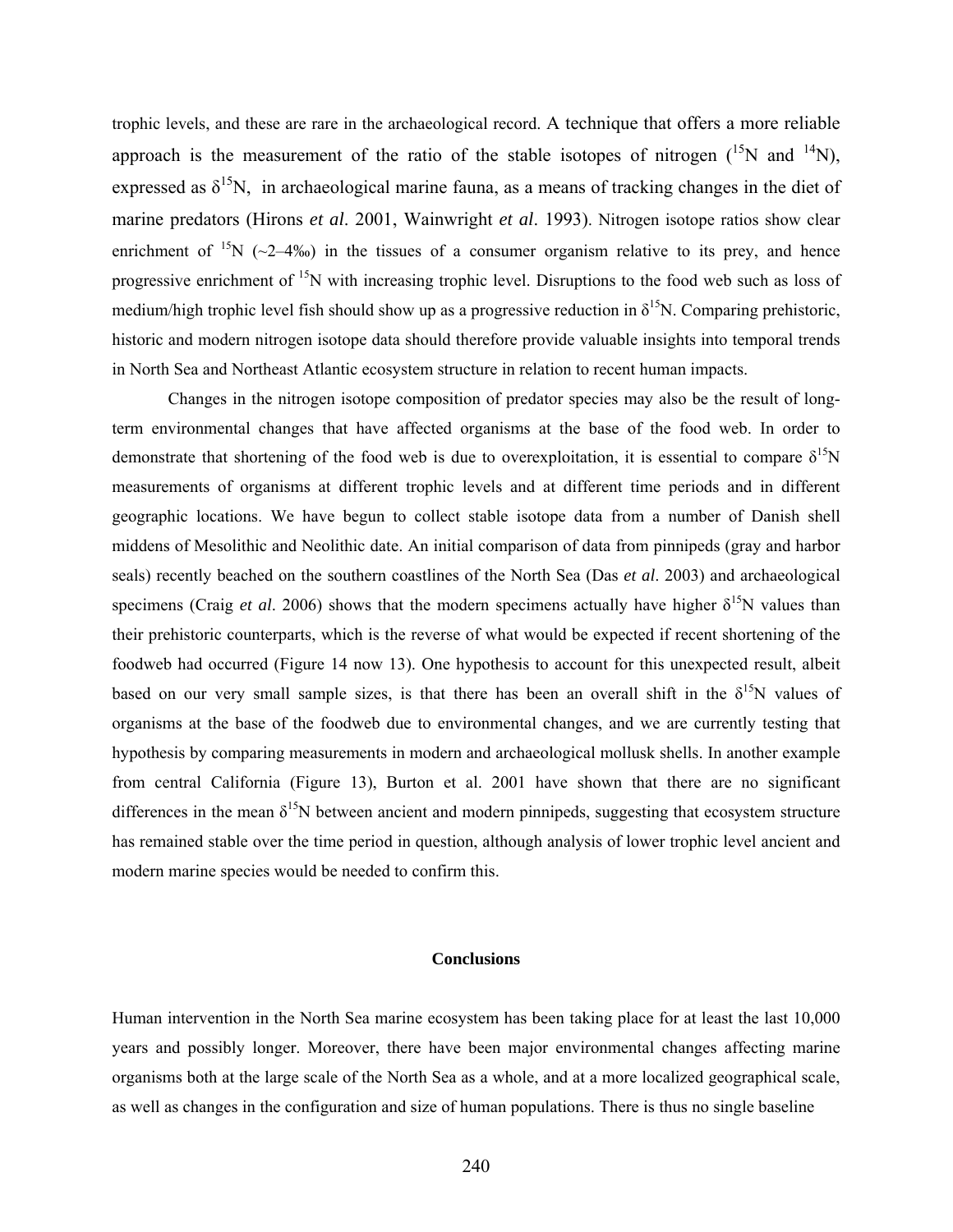against which to judge recent human impact, but rather a constantly shifting baseline subject both to geographical variation and episodic change in time.

There have been at least four periods when intensification of human exploitation of marine resources may be inferred: an early period of late glacial intensification associated with the earliest human colonization; a later postglacial intensification associated with the Mesolithic period; further intensification under the pressure of expanding agricultural populations from the Neolithic period onwards; and the 'fish event horizon' of ca. AD 1000, which anticipated the further expansion of the North Sea fisheries to Iceland and Newfoundland in the 15<sup>th</sup> century AD and the industrialization of fishing activity in the  $20<sup>th</sup>$  century. There may have been many more such episodes. The evidence of intensification in the prehistoric periods is controversial, especially in the prehistoric periods mentioned, because it is possible that the apparent changes in the archaeological record could equally well be explained by changes in the visibility of coastal archaeological deposits or changes in environmental conditions. The record that we currently have is at best patchy, and we should beware of glossing over the gaps in the record to construct a narrative of long-term progressive and increasing human impact. Equally unwarranted is the assumption that there was no human impact on marine ecosystems before the modern period.

Evidence of increased human pressure on resources is not necessarily evidence of *over*exploitation on the resource, let alone of resulting food stress on the human population. Resources with limited geographical distributions that are easily accessible, for example intertidal mollusks, might seem to be most vulnerable, but even these are likely to be resilient in the face of intensified predation provided that there are reserve stocks on less accessible coastlines or in subtidal locations, capable of replenishing locally depleted shorelines. Moreover, the thinning out of shell beds and the removal of larger specimens may lead to a relaxation of human predation pressure and a switch to other food supplies because of the resulting increase in the cost of locating and collecting edible-sized specimens, long before the risk of local extinction. This is the marine resource that we might expect to have been the earliest to come under pressure of human exploitation, but archaeological records indicate minimal evidence of human impact and none that we would consider threatening to the viability of mollusk populations, not even at a local scale.

A variety of methods can now be brought to bear on issues of human dependency on marine resources and human impact on them, including a new generation of stable isotope techniques. However, all of these techniques are subject to uncertainties and potential biases. A major difficulty is that changes that might be taken as evidence of increased human impact might equally well be produced by environmental changes unrelated to human activity (or at best only indirectly so). Changes in the methods used to capture resources can also produce 'false' evidence of intensification in the form of an apparent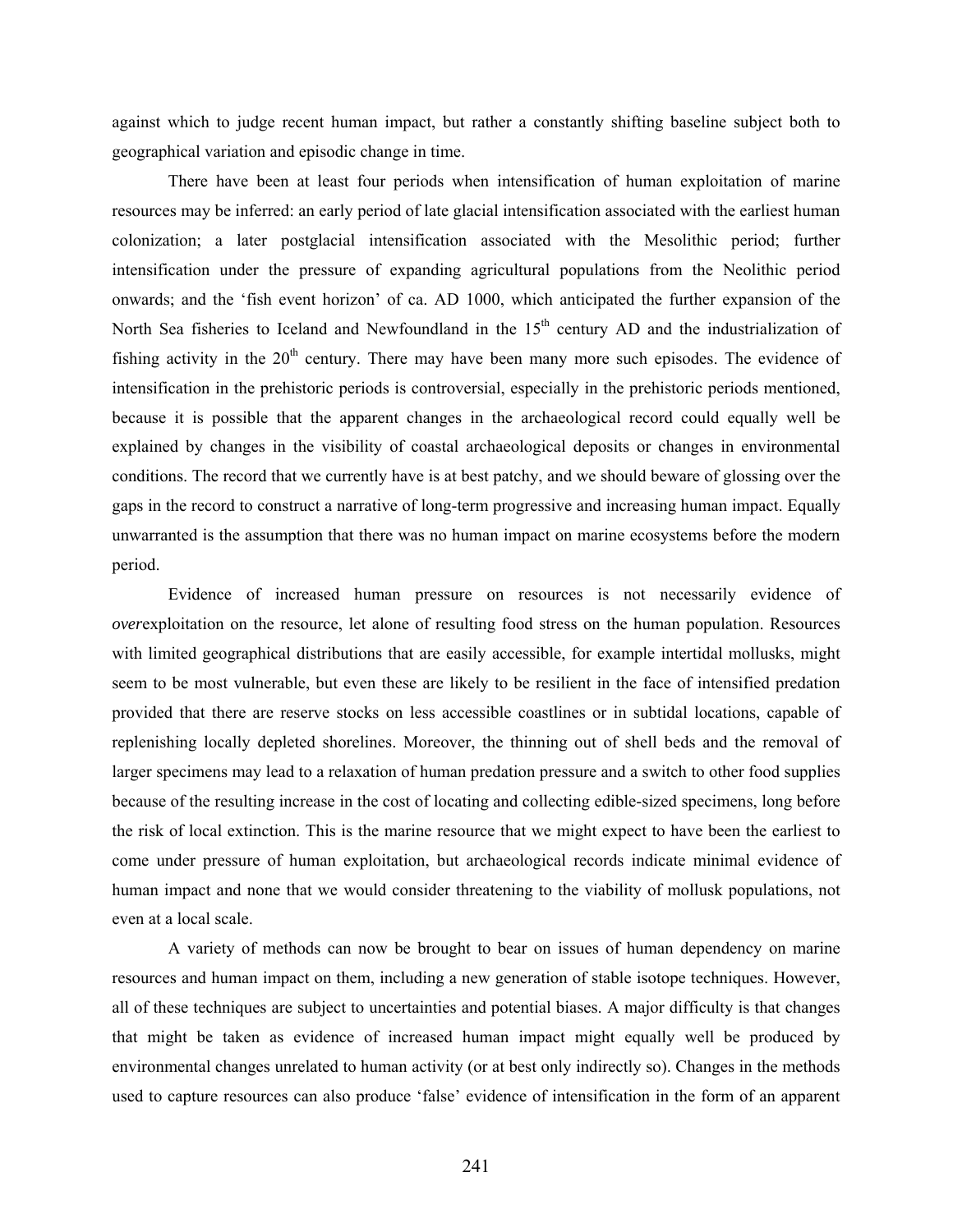reduction in size or age structure, for example a change in the mesh size of fishing nets or the size of fishing hooks, or a change in the season or location of capture. Nevertheless, it is clear that these techniques, used in combination, open up rich possibilities for tracking long-term changes in human use of and impact on marine resources, subject only to limitations imposed by the availability of archaeological samples and the resources to analyze them.

### **Acknowledgements**

We acknowledge financial support from the Arts and Humanities Research Council, AHRC UK, to Bailey and Milner through grant B/RG/AN1717/APN14658, from the Leverhulme Trust to Bailey through its Major Research Fellowship scheme, from Historic Scotland for the excavations at Quoygrew, and from the Leverhulme Trust to Barrett for The Medieval Origins of Commercial Sea Fishing Project. We are also grateful for the comments of an anonymous reviewer.

## **References Cited**

Andersen, S.H.

1989. Norsminde: A "Køkkenmødding" with Late Mesolithic and Early Neolithic Occupation. *Journal of Danish Archaeology* 8: 13–40.

Andersen, S.H.

2000. Kjøkkenmøddinger (Shell Middens) in Denmark: A Survey. *Proceedings of the Prehistoric Society* 66: 361–84.

Andersen, S.H.

In press. Shell middens *("Køkkenmøddinger")* in Danish Prehistory as a reflection of the marine environment. In *Shell Middens in Atlantic Europe*, edited by N. Milner, G. Bailey and O. Craig . Oxbow, Oxford.

Anderton, M.

1999. *Anglo-Saxon Trading Centres: Beyond the Emporia*. Cruithne Press, Glasgow.

Bailey, G.N.

1975. The Role of Molluscs in Coastal Economies: The Results of Midden Analysis in Australia. *Journal of Archaeological Science* 2: 45–62.

Bailey, G.N.

1977. Shell mounds, Shell Middens and Raised Beaches in the Cape York Peninsula. *Mankind* 11, 132–43.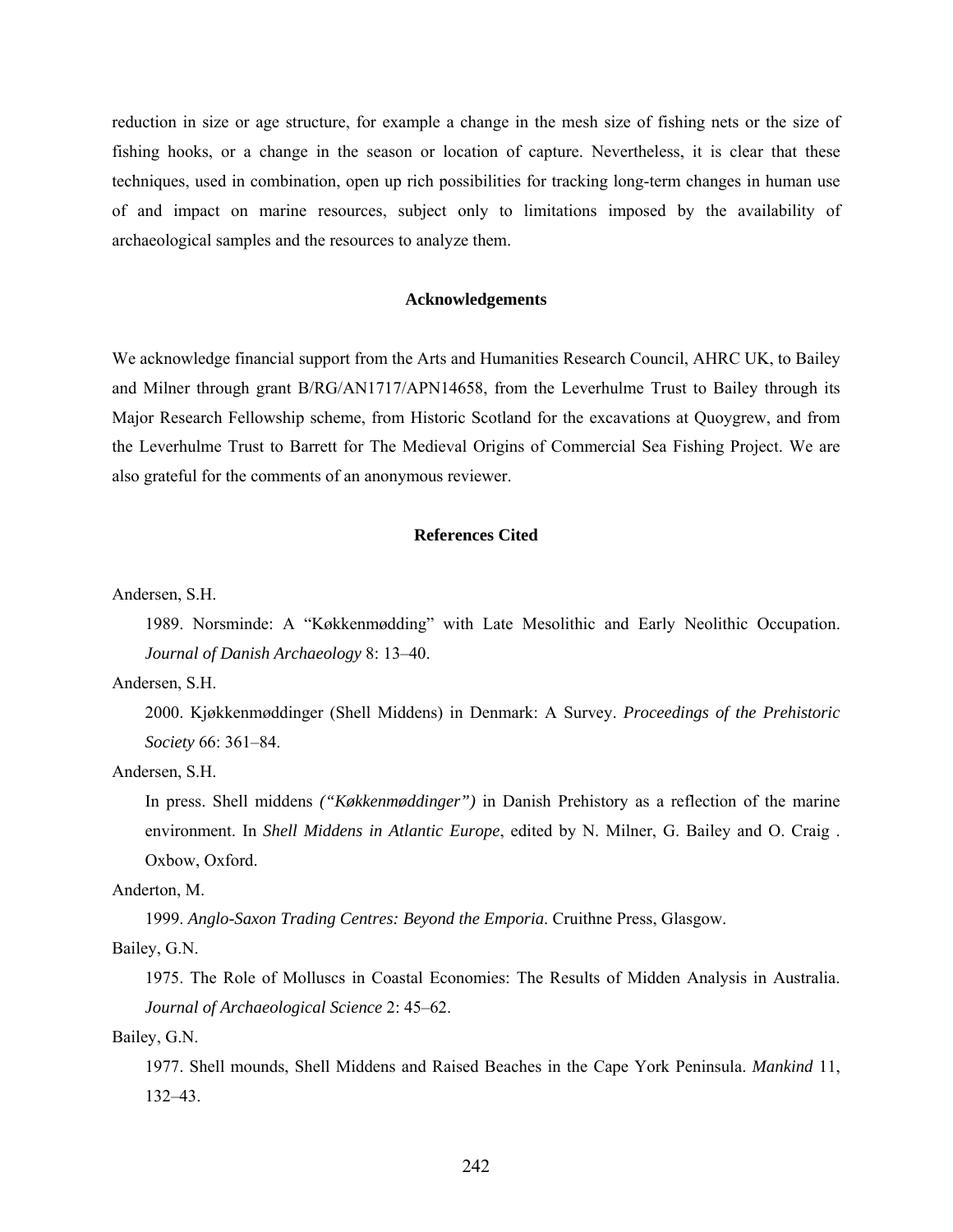Bailey, G.N.

1978. Shell Middens as Indicators of Postglacial Economies: A Territorial Perspective. In *The Early Postglacial Settlement of Northern Europe*, edited by P.A. Mellars, pp. 37–63. Duckworth, London.

Bailey, G.N.

2004a. The Wider Significance of Submerged Archaeological Sites and their Relevance to World Prehistory. In *Submarine Prehistoric Archaeology of the North Sea: Research Priorities and Collaboration with Industry*, edited by N.C. Flemming, pp. 3–10. CBA Research Report 141, London.

Bailey, G.N.

2004b. World Prehistory from the Margins: The Role of Coastlines in Human Evolution. *Journal of Interdisciplinary Studies in History and Archaeology* 1 (1): 39–50.

Bailey, G.N.

In press. Palaeogeography of the North Sea Basin. In *The Late Palaeolithic and Mesolithic of the North Sea Basin*, edited by K. Pedersen and C. Waddington. Oxbow, Oxford.

Bailey, G.N. and Craighead, A.

2003. Late Pleistocene and Early Holocene Coastal Palaeoeconomies: A Reconsideration of the Molluscan Evidence from Northern Spain. *Geoarchaeology: an International Journal* 18 (2): 175– 204.

Bailey, G.N. and Milner, N.J.

2002. Coastal Hunters and Gatherers and Social Evolution: Marginal or Central? *Before Farming: the Archaeology of Old World Hunter-Gatherers* 3–4 (1): 1–15.

Bailey, G.N. and Milner, N.

In press. The Marine Molluscs from the Mesolithic and Neolithic Deposits of the Norsminde Shell Midden. In *Stone Age Settlement in the Coastal Fjord of Norsminde, Jutland, Denmark*, edited by S. Andersen.

Bailey, G. and Spikins, P. (editors)

2007. *Mesolithic Europe*. Cambridge University Press, Cambridge.

Bailey, G.N., Chappell, J. and Cribb, R.

1994. The Origin of *Anadara* Shell Mounds at Weipa, North Queensland, Australia. *Archaeology in Oceania* 29: 69–80.

Barrett, J.H.

1997. Fish trade in Norse Orkney and Caithness: A Zooarchaeological Approach. *Antiquity* 71: 616– 38.

Barrett, J.H. and Richards, M.P.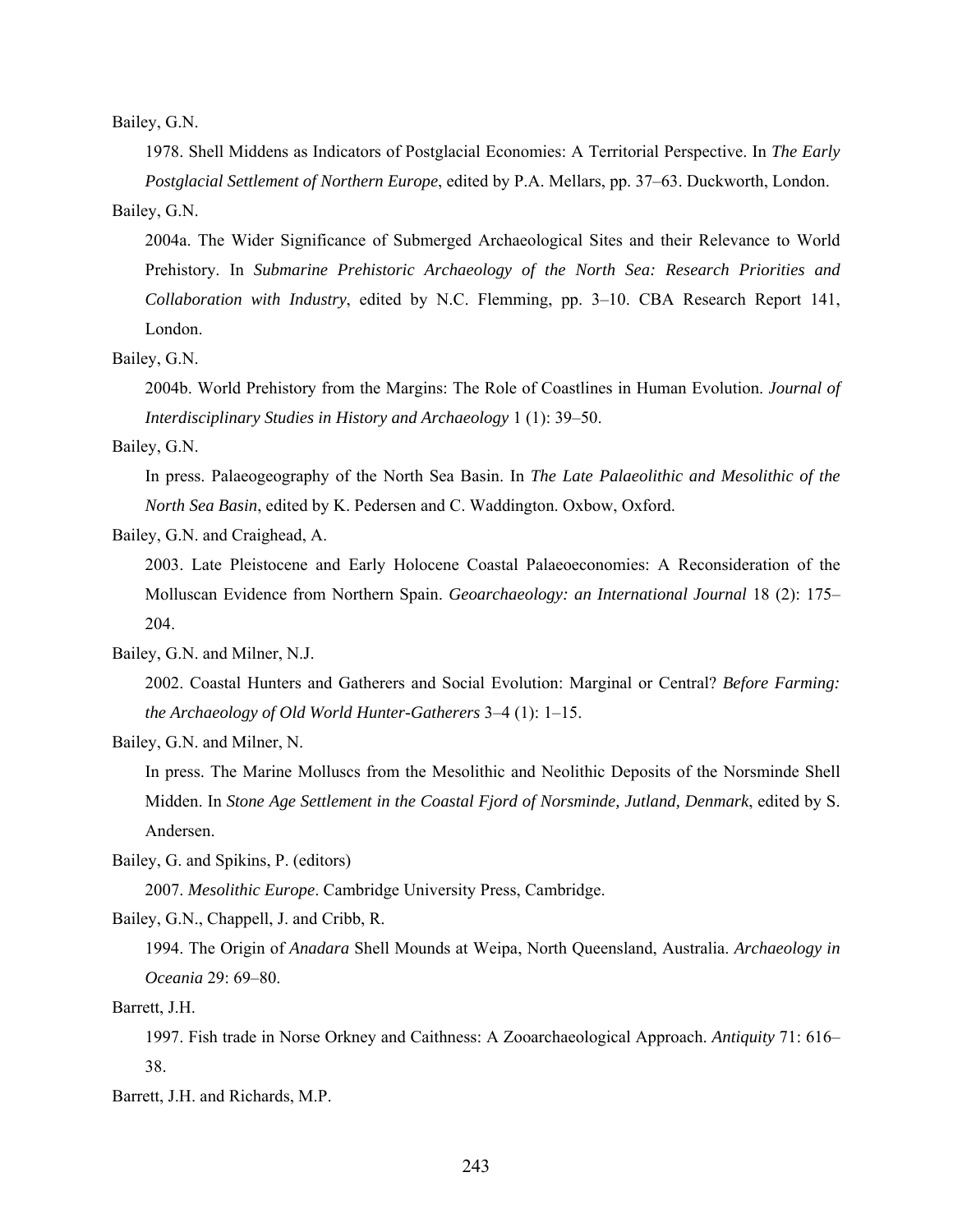2004. Identity, Gender, Religion and Economy: New Isotope and Radiocarbon Evidence for Marine Resource Intensification in Early Historic Orkney, Scotland. *European Journal of Archaeology* 7: 249–71.

Barrett, J.H., Nicholson, R.A. and Cerón-Carrasco, R.

1999. Archaeo-ichthyological Evidence for Long-term Socioeconomic Trends in Northern Scotland: 3500 BC to AD 1500. *Journal of Archaeological Science* 26: 353–88.

Barrett, J.H., Beukens, R.P. and Nicholson, R. A.

2001. Diet and Ethnicity during the Viking Colonisation of Northern Scotland: Evidence from Fish Bones and Stable Carbon Isotopes. *Antiquity* 75: 145–54.

Barrett, J.H., Locker, A.M. and Roberts, C. M.

2004a. 'Dark Age Economics' Revisited: The English Fish Bone Evidence AD 600–1600. *Antiquity* 78 (301): 618–36.

Barrett, J.H., Locker, A.M. and Roberts, C.M.

2004b. The Origin of Intensive Marine Fishing in Medieval Europe: The English Evidence. *Proceedings of the Royal Society B* 271: 2417–21.

Barrett, J., Hall, A., Johnstone, C., Kenward, H., O'Connor, T. and Ashby, S. Forthcoming. Interpreting the Plant and Animal Remains from Viking Age Kaupang. In *Excavations and Surveys at Kaupang and Huseby 1998-2003, Background and Results*, edited by D. Skre and L. Pilø.

Barton, C.M., Schmich, S. and James, S.R.

2004. The Ecology of Human Colonization in Pristine Landscapes. In *The Settlement of the American Continents: A Multidisciplinary Approach to Human Biogeography*, edited by C. M. Barton, G. A. Clark, D. R. Yesner, and G. A. Pearson, pp. 138–61. University of Arizona Press, Tucson.

Benecke, N.

1982. Zur frühmittelalterlichen heringsfischerei im südlichen Ostseeraum - ein archäozoologischer beitrag. *Zeitschrift für Archäologie* 16: 283–90.

Bjerck, H.

1995. The North Sea Continent and the Pioneer Settlement of Norway. In *Man and Sea in the Mesolithic: Coastal Settlement Above and Below Present Sea Level, edited by A. Fischer, pp. 131–* 44. Oxbow, Oxford.

Bjerck, H.

In press (a). Norwegian Mesolithic Trends: A Review. In *Mesolithic Europe*, edited by G. Bailey and P. Spikins. Cambridge University Press, Cambridge.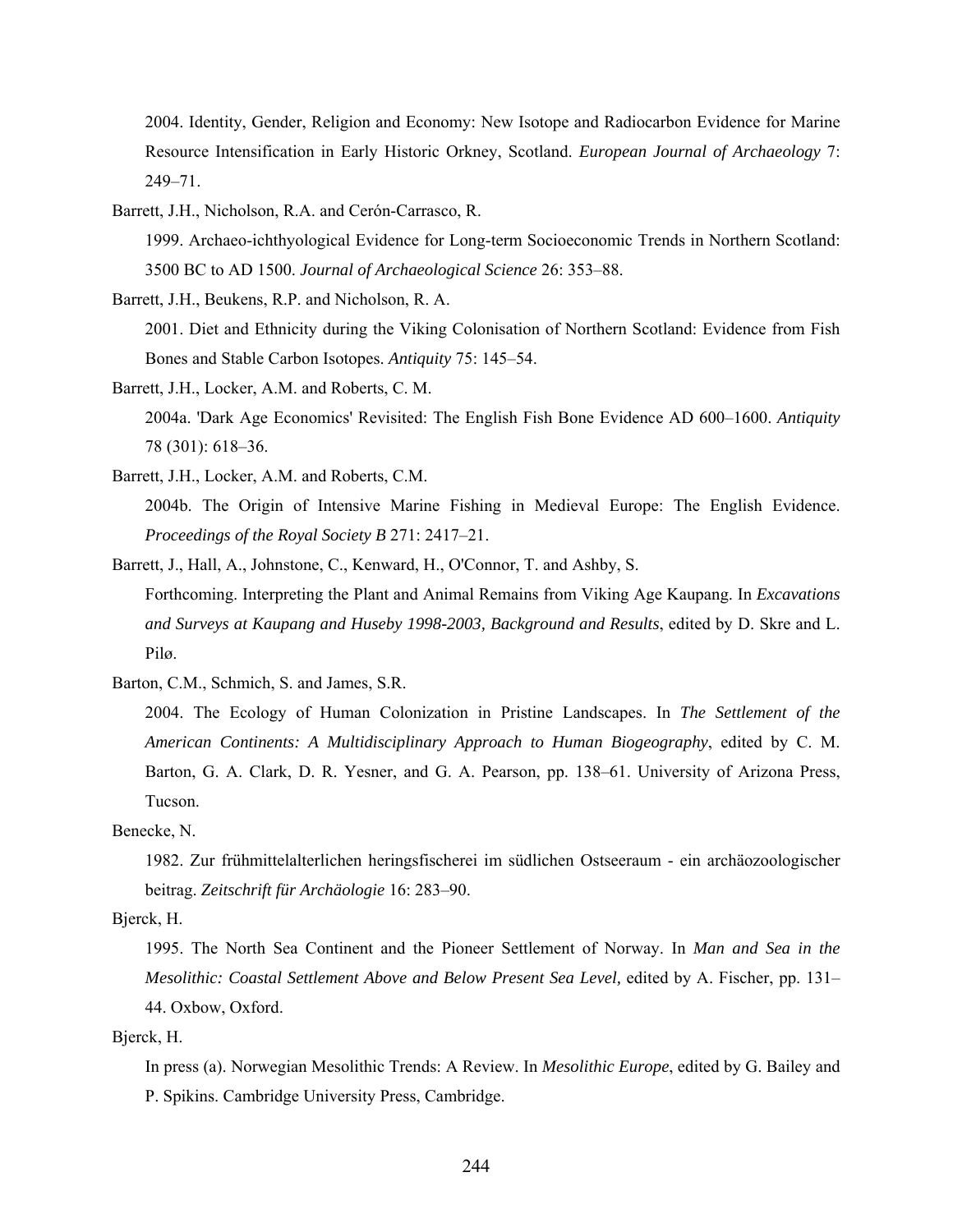Bjerck, H.

In press (b). Mesolithic Coastal Settlements and Shell Middens (?) in Norway. In *Shell Middens in Atlantic Europe*, edited by N. Milner, G. Bailey and O. Craig. Oxbow, Oxford.

Bolle, L.J., Rijnsdorp, A.D., van Neer, W., Millner, R.S., van Leeuwen, P.I., Ervynck, A., Ayers, R. & Ongenac, E.

2004. Growth Changes in Plaice, Cod, Haddock and Saithe in The North Sea: A Comparison of (Post-)Medieval and Present-Day Growth Rates based on Otolith Measurements. *Journal of Sea Research* 51: 313–28.

Burton, R.K., Snodgrass, J.J., Gifford-Gonzalez, D., Guilderson, T., Brown, T. and Koch. P.L.

2001. Holocene Changes in the Ecology of Northern Fur Seals: Insights from Stable Isotopes and Archaeofauna. *Oecologia* 28: 107–15.

Clark, J.G.D.

1975. *The Earlier Stone Age Settlement of Scandinavia*. Cambridge University Press, Cambridge. Clark, J.G.D.

1977. The Economic Context of Dolmens and Passage Graves in Sweden. In *Ancient Europe: Studies Presented in Honour of Hugh Hencken*, edited by V. Markovic, pp. 35–49. Aris & Phillips, **Warminster** 

Clark, J.G.D.

1983. Coastal Settlement in European Prehistory with Special Reference to Fennoscandia. In *Prehistoric Settlement Patterns: Essays in Honor of Gordon R. Willey*, edited by E. von Z. Vogt and R.M. Leventhal, pp. 295–317. University of New Mexico Press, Albuquerque, NM.

Cerón-Carrasco, R.

2005. *Of Fish and Men ('De iasg agus dhaoine'): A Study of the Utilization of Marine Resources as Recovered from Selected Hebridean Archaeological Sites*. Hadrian Books, British Archaeological Reports British Series 400, Oxford.

Coles, B.J.

1998. Doggerland: A Speculative Survey. *Proceedings of the Prehistoric Society* 64: 45–81.

Coles, J.M.

1971. The Early Settlement of Scotland: Excavations at Morton, Fife. *Proceedings of the Prehistoric Society* 37: 284–366.

Colley, S.M.

1983. Interpreting Prehistoric Fishing Strategies: An Orkney Case Study. In *Animals and Archaeology: 2. Shell Middens, Fishes and Birds*, edited by C. Grigson and J. Clutton-Brock, pp. 157–71. British Archaeological Reports International Series 183, Oxford.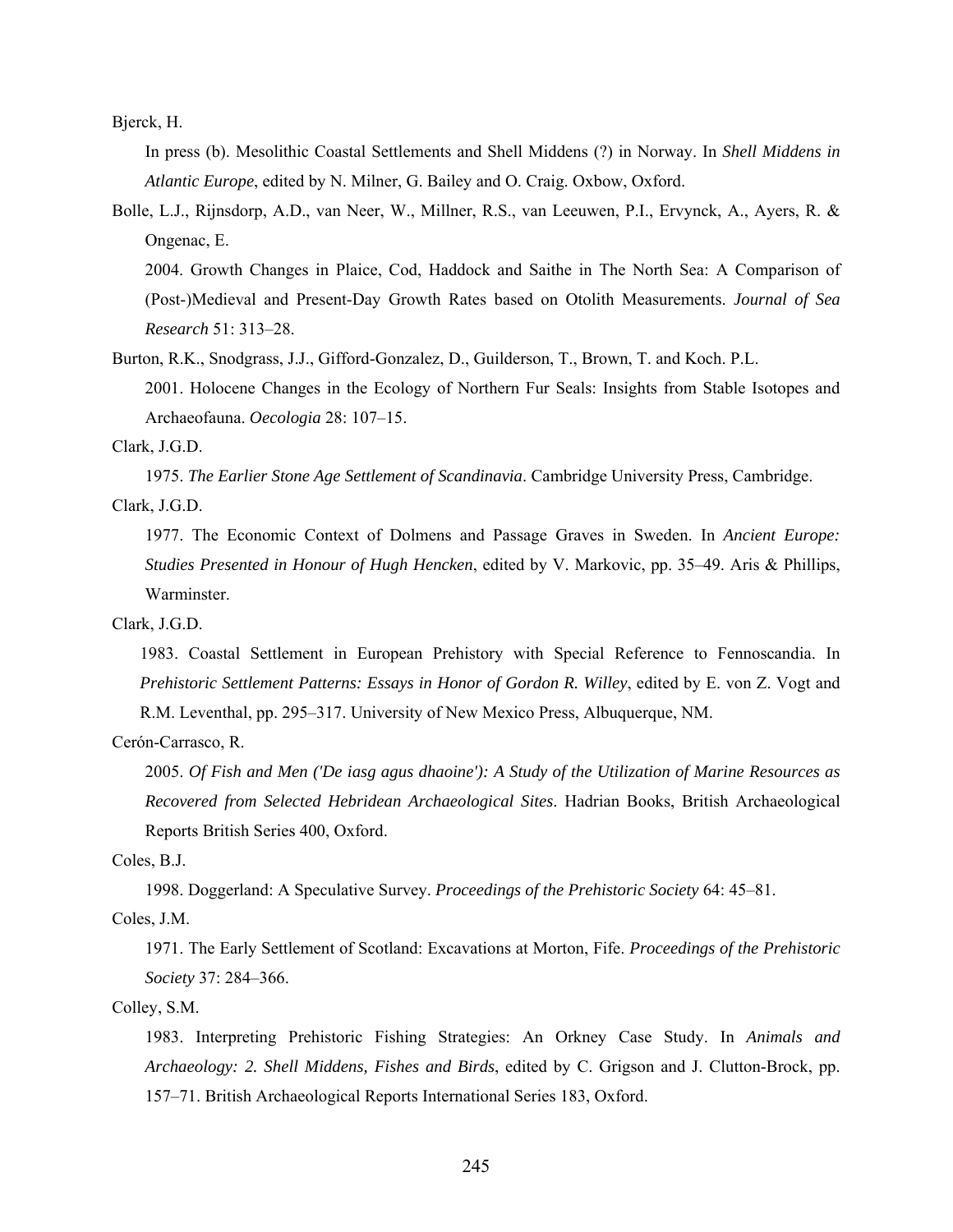Collins, R. and Gerrard, J. (editors).

2004. *Debating Late Antiquity in Britain AD 300–700*. Hadrian Books, British Archaeological Reports British Series 365, Oxford.

Craig, O.E., Ross, R., Milner, N., Bailey, G.N.

2006. Sulphur Isotope Variation in Archaeological Marine Fauna from Northern Europe. *Journal of Archaeological Science* 33, 1642–6.

Cunliffe, B.

2001. *Facing the Ocean*. Oxford University Press, Oxford.

Das, K., Lepoint, G., Leroy, Y. and Bouquegneau, J.M.

2003. Marine Mammals from the Southern North Sea: Feeding Ecology Data from  $\delta^{13}C$  and  $\delta^{15}N$ measurements. *Marine Ecology Progress Series* 263: 287–98.

Deith, M.R.

1988. A Molluscan Perspective on the Role of Foraging in Neolithic Farming Economies. In *The Archaeology of Prehistoric Coastlines*, edited by G.N. Bailey and J.E. Parkington, pp. 116–24. Cambridge University Press, Cambridge.

Enghoff, I.B.

1999. Fishing in the Baltic Region from the 5th Century BC to the 16th Century AD: Evidence from Fish Bones. *Archaeofauna* 8: 41–85.

Enghoff, I.B.

2000. Fishing in the Southern North Sea Region from the 1st to the 16th Century AD: Evidence from Fish Bones. *Archaeofauna* 9: 59–132.

Ervynck, A. and Van Neer, W.

1994. A Preliminary Survey of Fish Remains in Medieval Castles, Abbeys and Towns of Flanders (Belgium). *Offa* 51: 303–7.

Fenton, A.

1978. *The Northern Isles: Orkney and Shetland*. John Donald, Edinburgh.

Fischer, A. (editor)

1995a. *Man and Sea in the Mesolithic: Coastal Settlement Above and Below Present Sea Level*. Oxbow, Oxford.

Fischer, A.

1995b. An Entrance to the Mesolithic World below the Ocean: Status of Ten Years' Work on the Danish Sea Floor. In *Man and Sea in the Mesolithic: Coastal Settlement Above and Below Present Sea Level,* edited by A. Fischer, pp. 371–84. Oxbow, Oxford.

Fischer, A.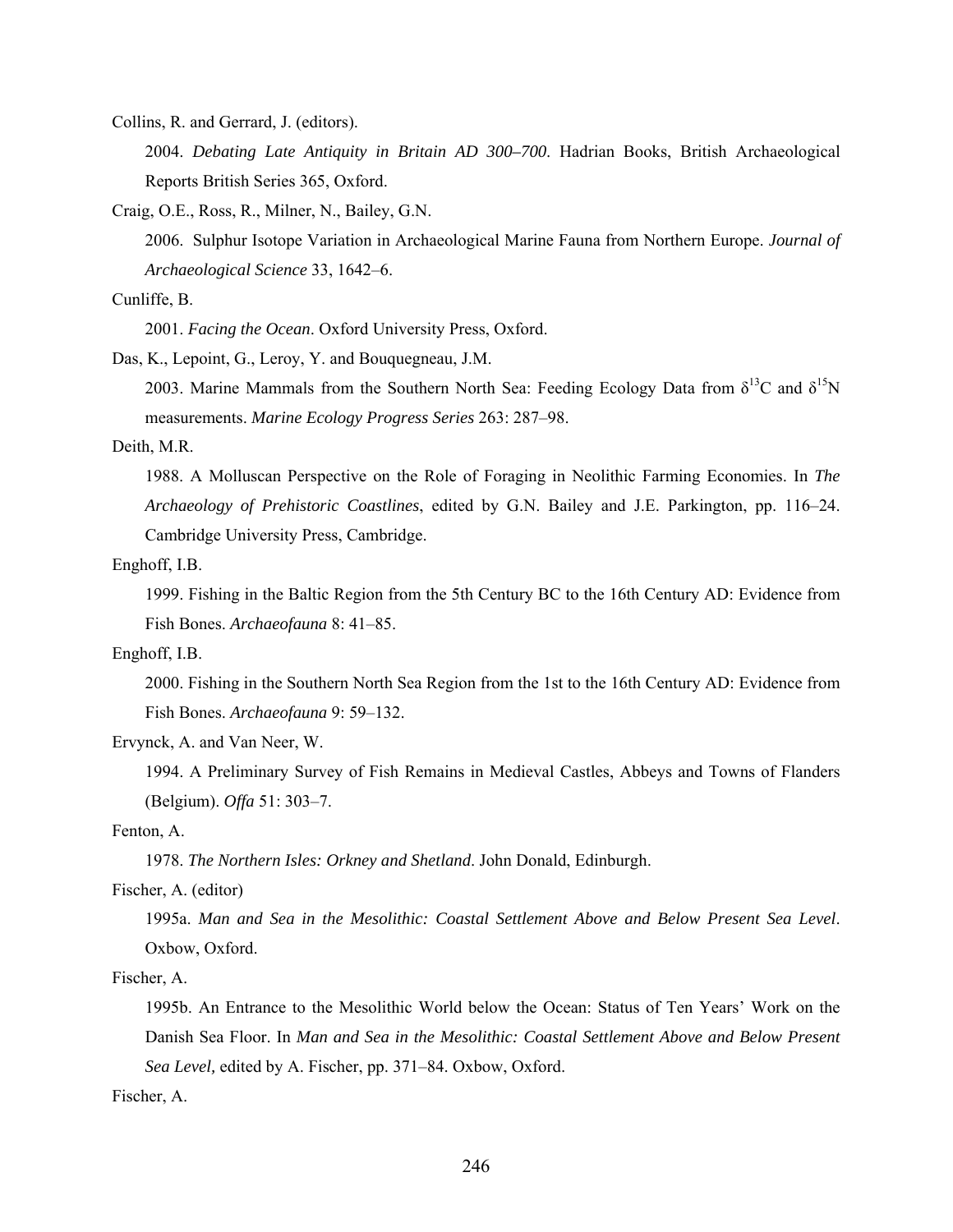1996. At the Border of Human Habitat: the Late Palaeolithic and Early Mesolithic in Scandinavia. In *The Earliest Settlement of Scandinavia and its Relationship with Neighbouring Areas*, edited by L. Larsson, pp. 157–76. Acta Archaeologica Lundensia, Series In 8, 24. Almquist and Wiksell International, Stockholm.

Fischer, A.

2004. Submerged Stone Age — Danish Examples and North Sea Potential. In *Submarine Prehistoric Archaeology of the North Sea: Research Priorities and Collaboration with Industry*, edited by N.C. Flemming, pp. 23–36. CBA Research Report 141, London.

Fischer, A.

In press. Coastal Fishing in Stone Age Denmark — Evidence from Below and Above the Present Sea Level and from the Bones of Human Beings. In *Shell Middens in Atlantic Europe*, edited by N. Milner, G. Bailey and O. Craig. Oxbow, Oxford.

Fitch, S., Thomson, K. & Gaffney, V.

2005. Late Pleistocene and Holocene Depositional Systems and the Palaeogeography of the Dogger Bank, North Sea. *Quaternary Research* 64: 185–96.

Glimerveen, J., Mol, D., Post, K., Reumer, J.W.F., Van der Plicht, H., De Vos, J., Van Geel, B., Van Reene, G. and Pals, J.P.

2004. The North Sea project: the first palaeontological, palynological, and archaeological results. In *Submarine Prehistoric Archaeology of the North Sea: Research Priorities and Collaboration with Industry*, edited by N.C. Flemming, pp. 43–52. CBA Research Report 141, London.

Griffiths, D.

2003. Exchange, Trade and Urbanization. In *From the Vikings to the Normans*, edited by W. Davies, pp. 73–106. Oxford University Press, Oxford.

Hardy, K. and Wickham-Jones, C.

2002. Scotland's First Settlers: the Mesolithic Seascape of the Inner Sound, Skye and its Contribution to the Early Prehistory of Scotland. *Antiquity* 76: 825–33.

Harland, J.

2006. Zooarchaeology in the Viking Age to Medieval Northern Isles, Scotland: An Investigation of Spatial and Temporal Patterning. Unpublished Ph.D. thesis, Department of Archaeology, University of York.

Hedges, R.E.M.

2004. Isotopes and Red Herrings: Comments on Milner et al. and Lidén et al. *Antiquity* 78: 34–7. Heinrich, D.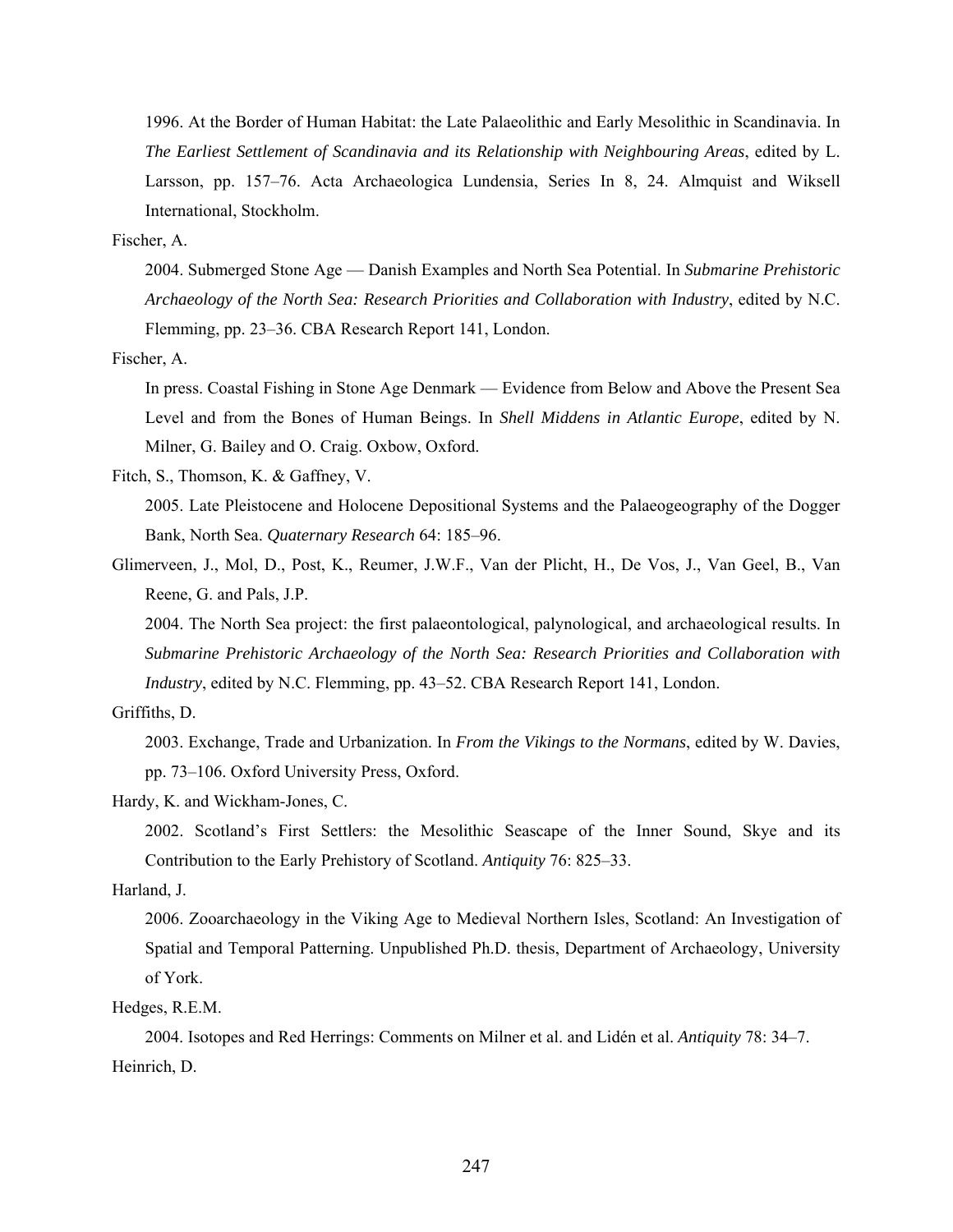1983. Temporal Changes in Fishery and Fish Consumption between Early Medieval Haithabu and its Successor, Schleswig. In *Animals and Archaeology 2. Shell Middens, Fishes and Birds*, edited by C. Grigson and J. Clutton-Brock, pp. 151–6. British Archaeological Reports International Series 183, Oxford.

Hill, D. and Cowie, R.

2001. *Wics: The Early Medieval Trading Centres of Northern Europe*. Sheffield Academic Press, Sheffield.

Hinton, D.A.

1998. *Archaeology, Economy, and Society: England from the Fifth to the Fifteenth Century*. London: Routledge.

Hirons, A.C., Schell, D.M. And Finney, B.P.

2001. Temporal Records of  $d^{13}C$  and  $d^{15}N$  in North Pacific Pinnipeds: Inferences Regarding Environmental Change and Diet. *Oecologia* 129(4): 591–601.

Hodges, R.

1982. *Dark Age Economics: The Origins of Towns and Trade AD 600–1000*. Duckworth, London. Hoffmann, R.C.

1996. Economic Development and Aquatic Ecosystems in Medieval Europe. *The American Historical Review* 101: 631–69.

Hufthammer, A.K.

2003. Med kjøtt og fisk på menyen. In *Middelalder-Gården i Trøndelag,* edited by O. Skevik, pp. 182–96. Stiklestad Nasjonale Kultursenter.

Jackson, J.B.C., Kirby, M.X., Berger, W.H., Bjorndal, K.A., Botsford, L.W., Bourque, B.J., Bradbury, R.H., Cooke, R., Erlandson, J., Estes, J.A., Hughes, T.P., Kidwell, S., Lange, C.B., Lenihan, H.S., Pandolfi, J.M., Peterson, C.H., Steneck, R.S., Tegner, M.J., Warner, R.R.

2001. Historical Overfishing and the Recent Collapse of Coastal Ecosystems. *Science* 293: 629–38. Jones, A.K.G.

1981. Reconstruction of fishing techniques from assemblages of fish bones. In I.G. Enghoff, J. Richter and K. Rosenlund (eds.) *Fish Osteoarchaeology Meeting: Copenhagen 28th–29th August 1981*. Copenhagen: Danish Zoological Museum, pp. 4–5.

Jones, A.K.G.

1988. Provisional Remarks on Fish Remains from Archaeological Deposits at York. In (eds.) *The Exploitation of Wetlands*, edited by P. Murphy and C. French, pp. 113–27. British Archaeological Reports British Series 186, Oxford.

Larsson. L. (editor)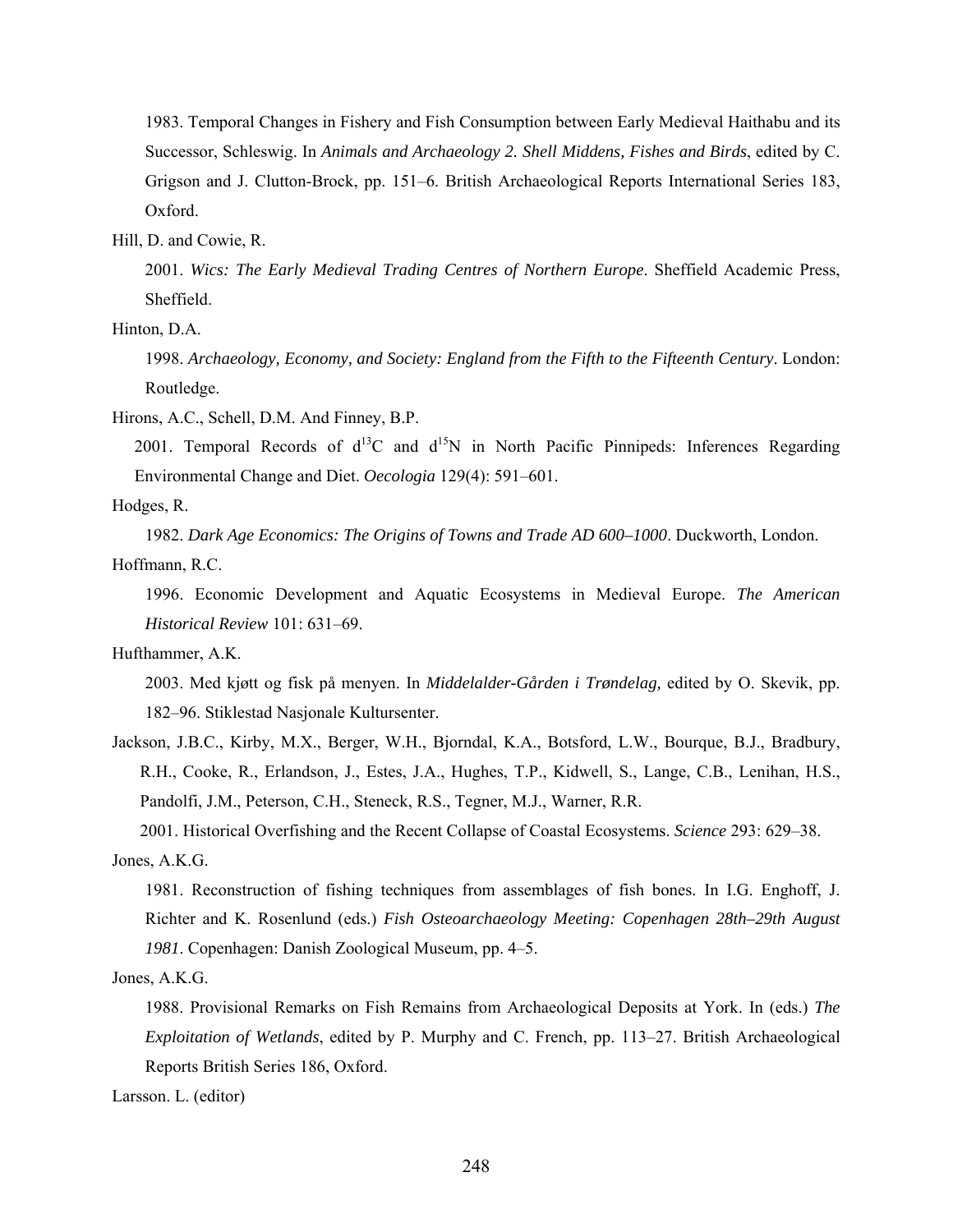1996. *The Earliest Settlement of Scandinavia and its Relationship with Neighbouring Areas*. Acta Archaeologica Lundensia, Series In 8, 24. Almquist and Wiksell International, Stockholm.

Lidén, K., Eriksson, G., Nordqvist, B., Götherstörm, A. and Bendixen, E.

2004. "The wet and the wild followed by the dry and the tame" — Or Did They Occur at the Same Time? Diet in Mesolithic-Neolithic Southern Sweden. *Antiquity* 78: 23–33.

Locker, A.

1988. The Fish Bones. In *Two Middle Saxon Occupation Sites: Excavations at Jubilee Hall and 21– 22 Maiden Lane*, edited by R. Cowie, R.L. Whytehead and L. Blackmore, pp. 149–50. Transactions of the London and Middlesex Archaeological Society, vol. 39.

Long, D., Wickham-Jones, C.R. and Ruckley, N.A.

1986. A Flint Artefact from the Northern North Sea, in *Studies in the Upper Palaeolithic of Britain and Northwest Europe*, edited by D.A. Roe, pp. 55–62. British Archaeological Reports International Series 296, Oxford.

Louwe Kooijmans, L.P.

2003. The Hardinxveld Sites in the Rhine/Meuse Delta, the Netherlands, 5500-4500 cal BC. In *Mesolithic on the Move: Papers Presented at the Sixth International Conference on the Mesolithic in Europe, Stockholm 2000*, edited by L. Larsson, H. Kindgren, K. Knutsson, D. Loeffler and A. Åkerlund, pp. 608–24. Oxbow, Oxford.

Lubell, D., Jackes, M., Schwarcz, H., Knyf, M. and Meiklejohn, C.

1994. The Mesolithic Neolithic Transition in Portugal — Isotopic and Dental Evidence of Diet. *Journal of Archaeological Science* 21: 201–16.

Mannino, M.A. and Thomas, K.D.

2001. Intensive Mesolithic exploitation of coastal resources? Evidence from a shell deposit on the Isle of Portland (Southern England) for the impact of human foraging on populations of inter-tidal rocky shore molluscs. *Journal of Archaeological Science* 28: 1101–14.

Mannino, M.A. and Thomas, K.D.

In press. Determining the Season of Collection of Inter-tidal Gastropods from  $\delta^{18}O$  Analyses of Shell Carbonates: Modern Analogue Data and 'Internal Analysis' of Data from Archaeological Shells. In *Shell Middens in Atlantic Europe*, edited by N. Milner, G. Bailey and O. Craig. Oxbow, Oxford.

Meehan, B.

1982. *Shell Bed to Shell Midden*. Australian Institute of Aboriginal Studies, Canberra.

Mellars, P.A.

1987. *Excavations on Oronsay: Prehistoric Human Ecology on a Small Island*. Edinburgh University Press, Edinburgh.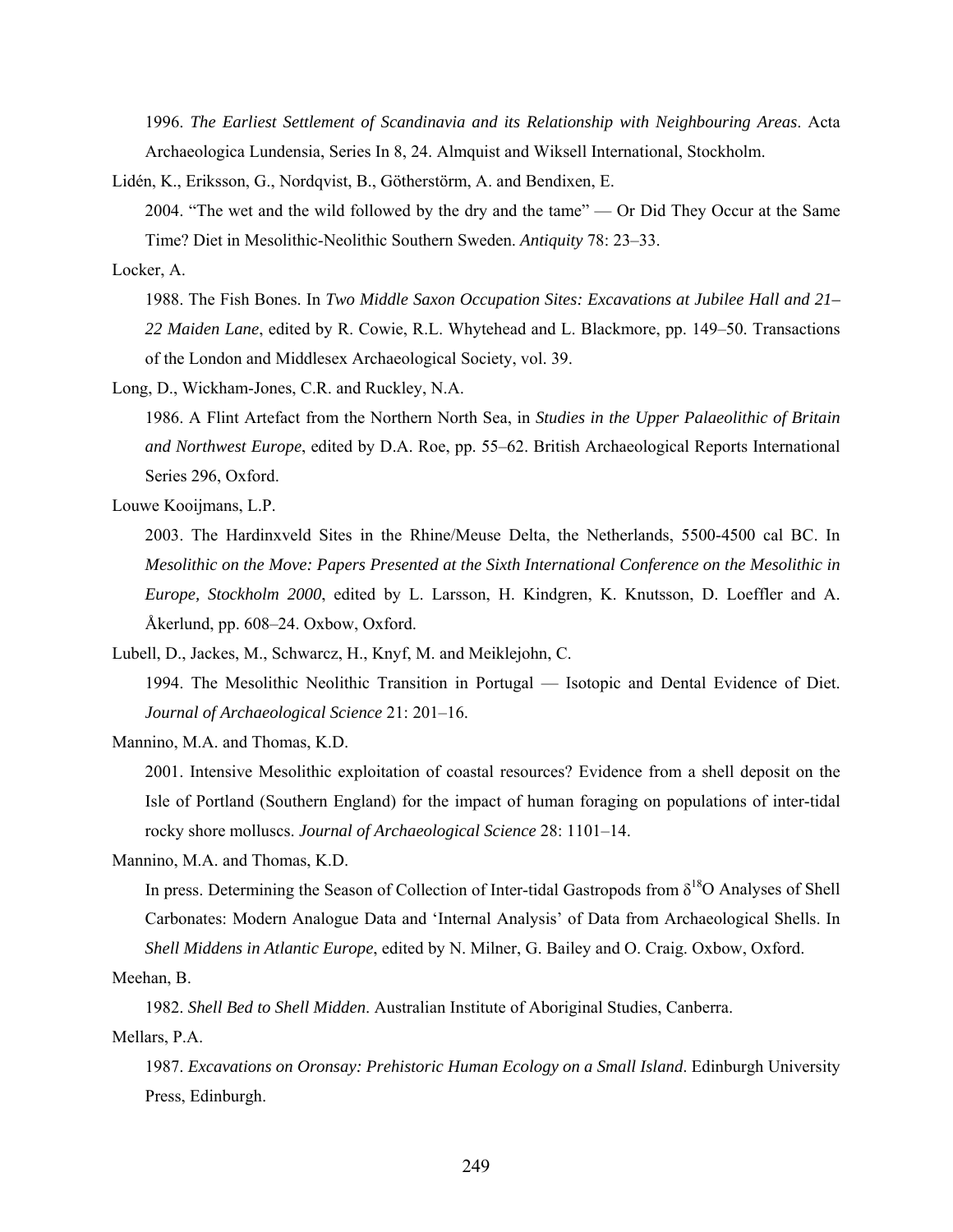Mellars, P.A.

2004. Mesolithic Scotland, Coastal Occupation, and the Role of the Oronsay Middens. In *Mesolithic Scotland and its Neighbours*, edited by A. Saville, pp. 167–83. Society of Antiquaries of Scotland, Edinburgh.

Mellars, P.A. and Wilkinson, T.

1980. Fish Otoliths as Indicators of Seasonality in Prehistoric Shell Middens: The Evidence from Oronsay (Inner Hebrides). *Proceedings of the Prehistoric Society* 46: 19–44.

Melton, N.D. & Nicholson, R.A.

In press. A Late Mesolithic – Early Neolithic midden at West Voe, Shetland**.** In *Shell Middens in Atlantic Europe*, edited by N. Milner, G. Bailey and O. Craig. Oxbow, Oxford.

Milner, N.

2001. At the Cutting Edge: Using Thin Sectioning to Determine Season of Death of the European Oyster, *Ostrea edulis*. *Journal of Archaeological Science* 28: 861–73.

Milner, N.

2002. *Incremental Growth of the European Oyster,* Ostrea edulis*: Seasonality Information from Danish Kitchenmiddens*. British Archaeological Reports International Series 1057, Oxford.

Milner, N., Craig, O.E., Bailey, G.N., Pedersen, K. and Andersen, S.H. 2004. Something Fishy in the Neolithic? A Re-evaluation of Stable Isotope Analysis of Mesolithic and Neolithic Coastal Populations. *Antiquity* 78: 9–22.

Milner, N., Craig, O.E., Bailey, G.N. and Andersen, S.H.

2006. A Response to Richards & Schulting. *Antiquity* 80 (308): 456–8.

Milner, N., Bailey, G. and Craig, O. (editors)

In press (a). *Shell Middens in Atlantic Europe*. Oxbow, Oxford.

Milner, N., Barrett, J. and Welsh, J.

In press (b). Marine Resource Intensification in Viking Age Europe: The Molluscan Evidence from Quoygrew, Orkney. *Journal of Archaeological Science*.

Mithen, S. (editor)

2000. *Hunter-gatherer Landscape Archaeology: The Southern Hebrides Mesolithic Project (1988– 98)* Vols 1 and 2. MacDonald Institute for Archaeological Research, Cambridge.

Morales, A. and Roselló, E.

2004. Fishing Down the Food Web in Iberian Prehistory? A New Look at the Fishes from Cueva de Nerja (Málaga, Spain). *Petits Animaux Et Sociétés Humaines. Du Complément Alimentaire Aux Resources Utilitaires. XXIVe Rencontres Internationales d'Archéologie et d'Histoire d'Antibes.* Éditions APDCA, Antibes.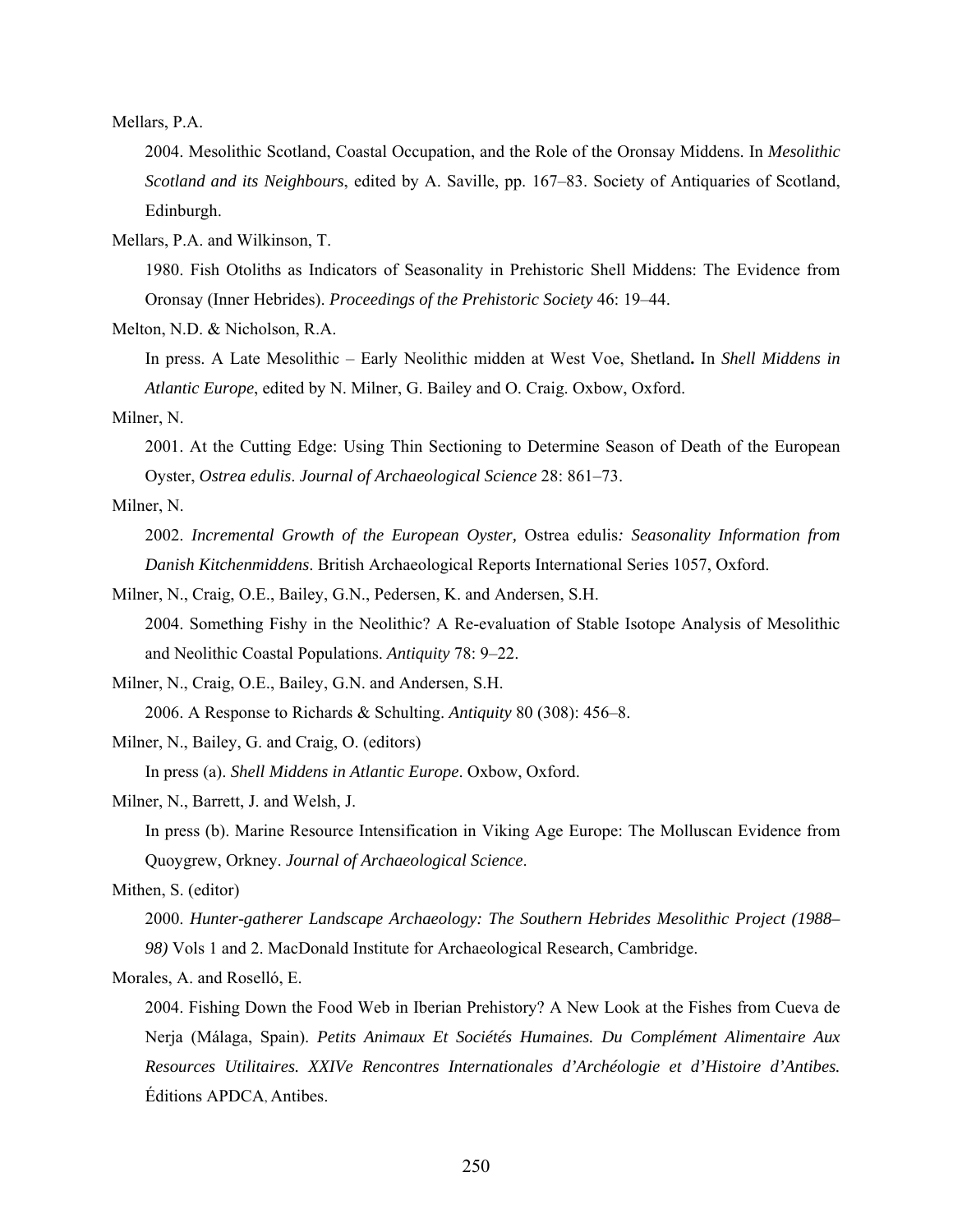Morales, A., Roselló, E. and Hernández, F.

1998. Late Upper Palaeolithic Subsistence Strategies in Southern Iberia: Tardiglacial Faunas from Cueva de Nerja (Málaga, Spain). *European Journal of Archaeology* 1(1): 9–50.

Mulville, J.

2002. The Role of Cetacea in Prehistoric and Historic Atlantic Scotland. *International Journal of Osteoarchaeology* 12: 34–48.

Myhre, B.

1993. The Beginning of the Viking Age — Some Current Archaeological Problems. In *Viking Revaluations*, edited by A. Faulkes and R. Perkins, pp. 182–204. London: Viking Society for Northern Research.

Nicholson, R.A.

1998. Fishing in the Northern Isles: A Case Study Based on Fish Bone Assemblages from Two Multi-period Sites on Sanday, Orkney. *Environmental Archaeology: The Journal of Human Palaeoecology* 2: 15–28.

Nicholson, R.A.

2004. Iron-Age Fishing in the Northern Isles: The Evolution of a Stored Product. In *Atlantic Connections and Adaptations: Economies, Environments and Subsistence in Lands Bordering the North Atlantic*, edited by R. A. Housley and G. Coles, pp. 155–62. Oxbow Books, Oxford.

O'Sullivan, A.

2003. Place, Memory and Identity among Estuarine Fishing Communities: Interpreting the Archaeology of Early Medieval Weirs. *World Archaeology* 35: 449–68.

Pauly, D.

2004. Much Rowing for Fish. *Nature* 432: 913–14.

Pauly, D., Christensen, V., Dalsgaard, J., Froese, R. and Torres, F. Jr.

1998. Fishing Down Marine Food Webs. *Science* 279(5352): 860–3.

Perdikaris, S.

1999. From Chiefly Provisioning to Commercial Fishery: Long-term Economic Change in Arctic Norway. *World Archaeology* 30: 388–402.

Prestell, T. and Ulmschneider, K.

2003. *Markets in Early Medieval Europe: Trading and 'Productive' Sites, 650–850*. Windgather, Macclesfield.

Pickard, C. and Bonsall, C.

2004. Deep-sea Fishing in the European Mesolithic: Fact or Fantasy? *European Journal of Archaeology* 7 (3): 273–90.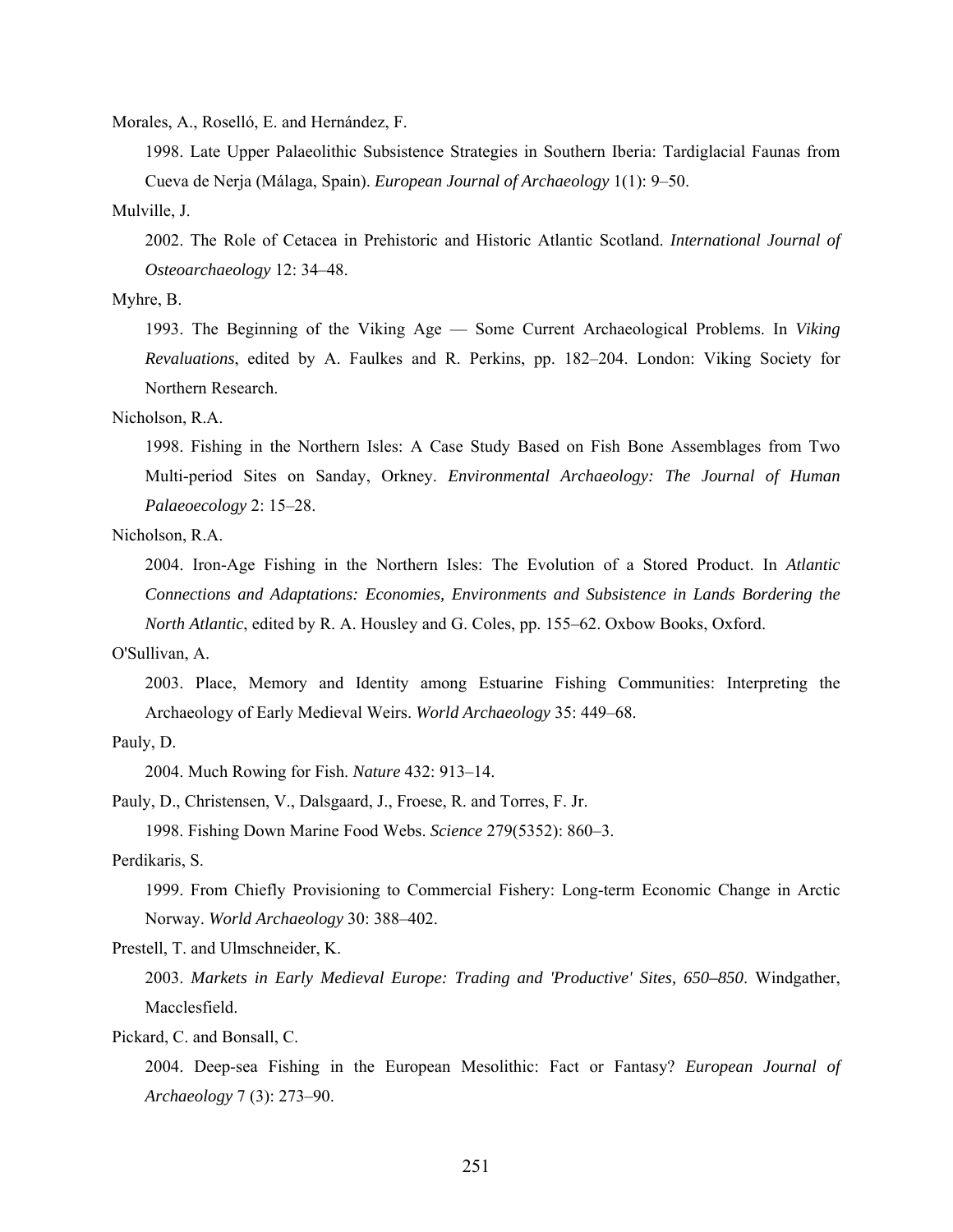Polunin, N.V.C. and Pinnegar, J.K.

2002. In *Handbook of Fish and Fisheries*. Vol. 1, pp 301–20. Blackwell, Oxford.

Richards, M.P. and Hedges, R.E.M.

1999a. Stable Isotope Evidence for Similarities in the Types of Marine Foods Used by Late Mesolithic Humans on the Atlantic Coast of Europe. *Journal of Archaeological Science* 26: 717–22.

Richards, M.P. and Hedges, R.E.M.

1999b. A Neolithic Revolution? New evidence of Diet in the British Neolithic. *Antiquity* 73: 891–7. Richards, M.P. and Schulting, R.J.

2006. Touch Not the Fish: A Response to Milner et al. *Antiquity* 80 (308): 444–56.

Richards, M.P., Schulting, R.J. and Hedges, R.E.M.

2003. Sharp Shift in Diet at Onset of Neolithic. *Nature* 425: 366.

Rowley-Conwy, P.

1983. Sedentary Hunters: The Ertebølle Example. In *Hunter-gatherer Economy in Prehistory*, edited by G. Bailey, pp. 111–26. Cambridge University Press. Cambridge.

Sawyer, P. H.

1971. *The Age of the Vikings*. Arnold, London.

Schaller Åhrberg, E.

In press. Fishing for Storage: Mesolithic Short Term Fishing for Long Term consumption. In *Shell Middens in Atlantic Europe*, edited by N. Milner, G. Bailey and O. Craig. Oxbow, Oxford.

Schulting, R.J and Richards, M.P.

2002. The Wet, the Wild and the Domesticated: the Mesolithic-Neolithic Transition on the West Coast of Scotland. *Journal of European Archaeology* 5: 147–18.

Shennan, I. and Andrews J. (editors)

2000. *Holocene Land-Ocean Interaction and Environmental Change around the North Sea*. Geological Society, Special Publications, 166, London.

Skaarup, J. and Grøn, O.

2004. *Møllegebaet: A Submerged Mesolithic Settlement in Southern Denmark*. Archaeopress, British Archaeological Reports International Series 1328, Oxford.

Straus, L.G.

In press. The Mesolithic of Atlantic Iberia. In *Mesolithic Europe*, edited by G. Bailey and P. Spikins Cambridge University Press, Cambridge.

Straus, L.G. and Clark, G.A. (editors)

1986. *La Riera Cave. Stone Age Hunter-gatherer Adaptations in Northern Spain*. Arizona State University, Tempe, AZ.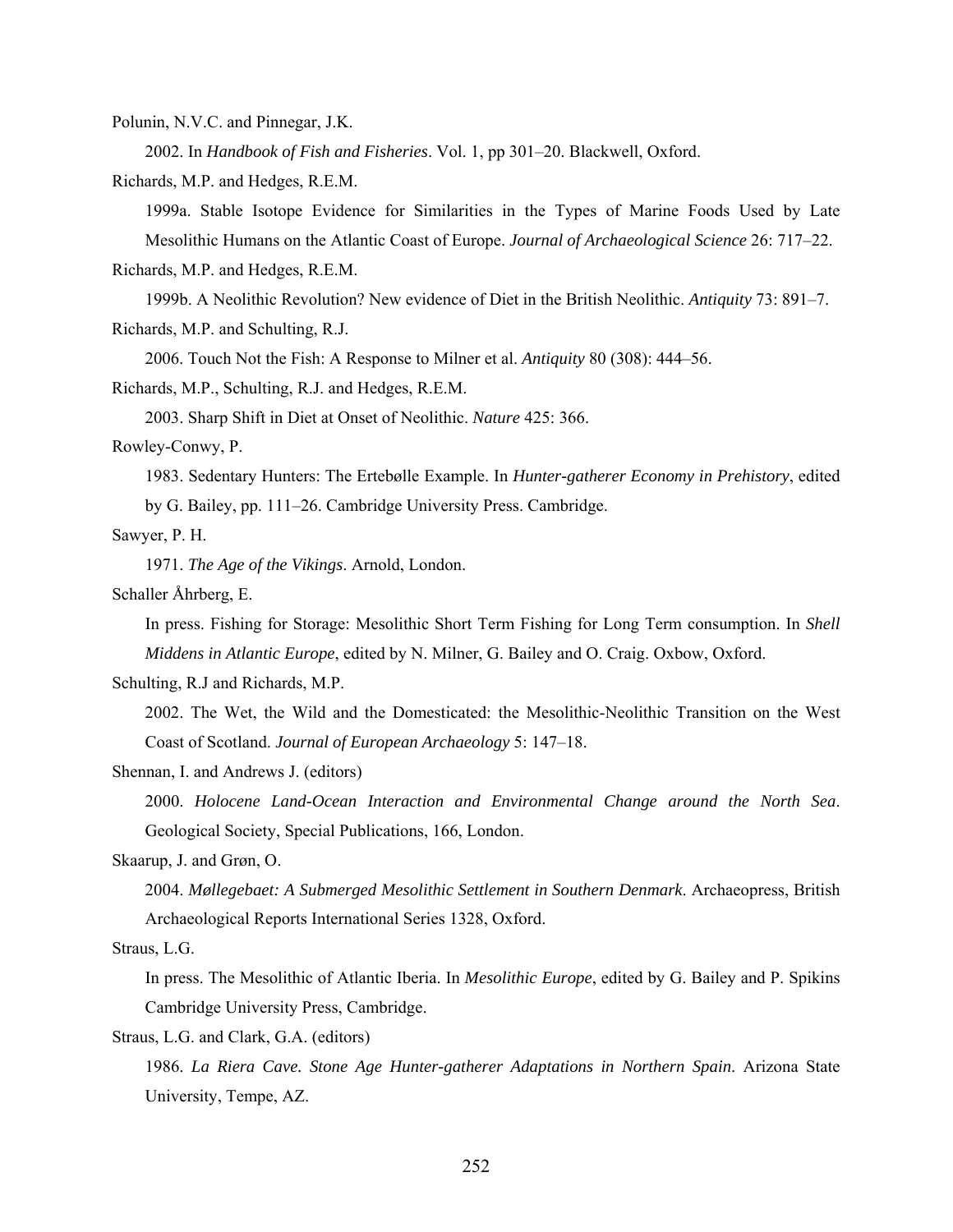Stringer, C.B., Barton, R.N.E. and Finlayson, J.C. (editors)

2000. *Neanderthals on the Edge: Papers from a Conference Marking the 150th Anniversary of the Forbes' Quarry Discovery, Gibraltar*. Oxbow, Oxford.

Tauber, H.

1981. 13C Evidence for Dietary Habits of Prehistoric Man in Denmark. *Nature* 292: 332–3.

Thomas, J.

2003. Thoughts on the "Repacked" Neolithic Revolution. *Antiquity* 77 (295): 67–75.

Thomson, W.P.L.

2001. *The New History of Orkney*. Mercat, Edinburgh.

Tolan-Smith, C.

In press. Mesolithic Britain. In *Mesolithic Europe*, edited by G. Bailey and P. Spikins Cambridge University Press, Cambridge.

Tolan-Smith, C. and Bonsall, C.

1999. Stone Age Studies in the British Isles: The Impact of Accelerator Dating. In *14C et Archéologie. Actes du 3ème congrès international (Lyon, 6-10 avril 1998)*, edited by J. Evin, C. Oberlin, J-P. Daugas and J-F. Salles, pp. 249–257. Mémoires de la Société Préhistorique Française 26, 1999 et Supplément 1999 de la Revue d'Archéometrie, Paris.

Van Kolfschoten, T. and Van Essen, H.

2004. Palaeozoological Heritage from the Bottom of the North Sea. In *Submarine Prehistoric Archaeology of the North Sea: Research Priorities and Collaboration with Industry*, edited by N.C. Flemming, pp. 70–80. CBA Research Report 141, London.

Verhart, L.B.M.

2004. The Implications of Prehistoric Finds On and Off the Dutch Coast. In *Submarine Prehistoric Archaeology of the North Sea: Research Priorities and Collaboration with Industry*, edited by N.C. Flemming, pp. 57–61. CBA Research Report 141, London.

Waddington, C., Bailey, G., Bayliss, A., Boomer, I., Milner, N., Shiel R. and Stevenson, T.

2003. A Mesolithic Settlement Site at Howick, Northumberland: A Preliminary Report. *Archaeologia Aeliana* 32: 1–12.

Wainwright, S.C., Fogarty, M.J., Greenfield, R.C. and Fry, B.

1993. Long-term Changes in the Georges Bank Food Web — Trends in Stable Isotopic Compositions of Fish Scales. *Marine Biology* 115 (3): 481–93.

Watson, R. and Pauly, D.

2002. Systematic Distortions in World Fisheries Catch Trends. *Nature* 414: 534–6, Wickham-Jones, C.R.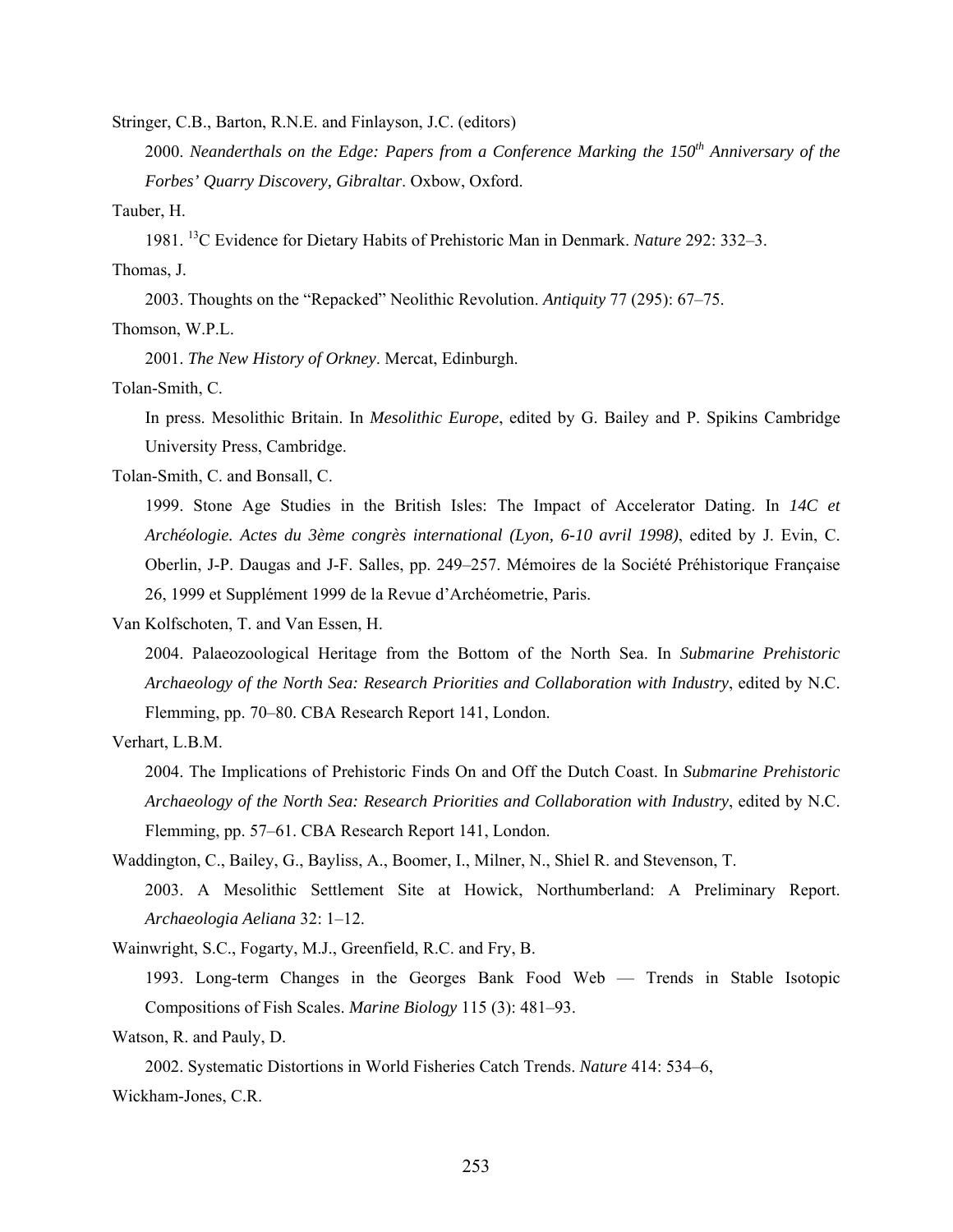In press. Middens in Scottish Prehistory: Time, Space and Relativity. In *Shell Middens in Atlantic Europe*, edited by N. Milner, G. Bailey and O. Craig. Oxbow, Oxford.

Wigfors, J.

1995. West Swedish Mesolithic Settlements Containing Faunal Remains—Aspects of the Topography and Economy. In *Man and Sea in the Mesolithic: Coastal Settlement Above and Below Present Sea Level,* edited by A. Fischer, pp. 197–206. Oxbow, Oxford.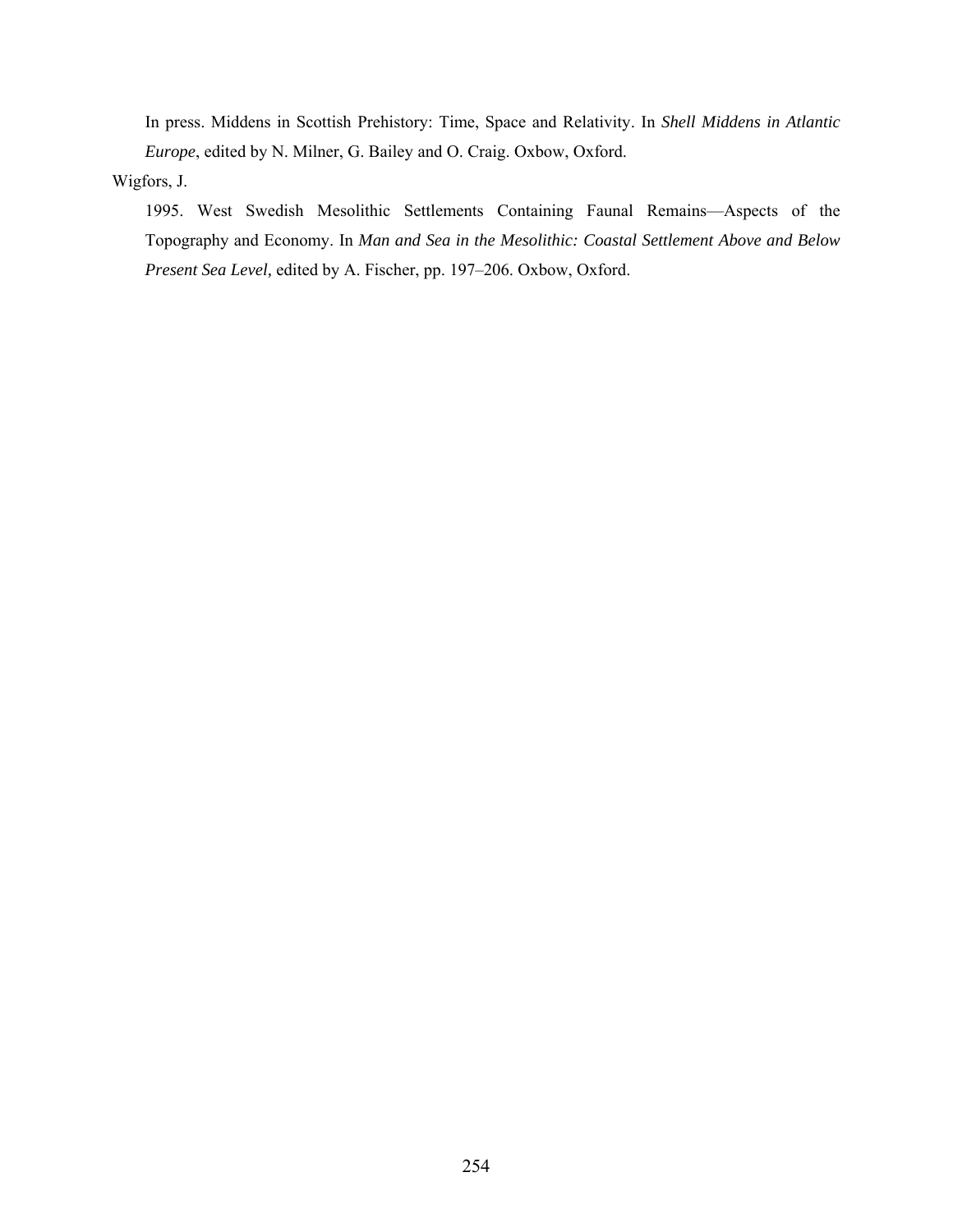

Figure 1. Map of North Sea region indicating position of coastline at different periods, sites and places mentioned in the text. Shoreline positions are based on data from Shennan & Andrews (2000).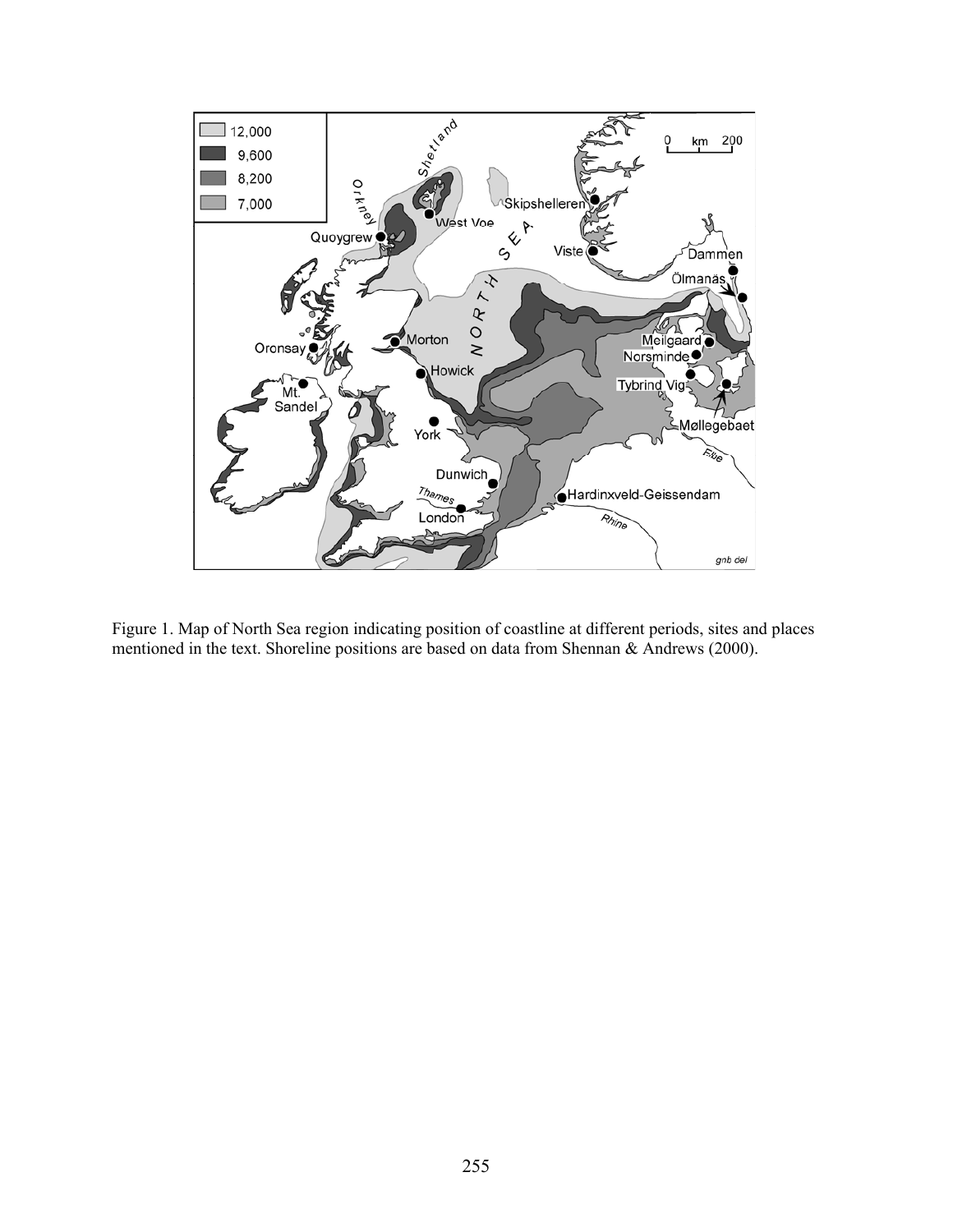

Figure 2. Effect of human impact and environmental change on age structure and size characteristics of marine organisms. The example given here is for molluscs. Similar effects are likely with all marine organisms that grow continuously throughout their life span such as fish, but are likely to be moderated by differences in feeding areas and behavior patterns of different age cohorts.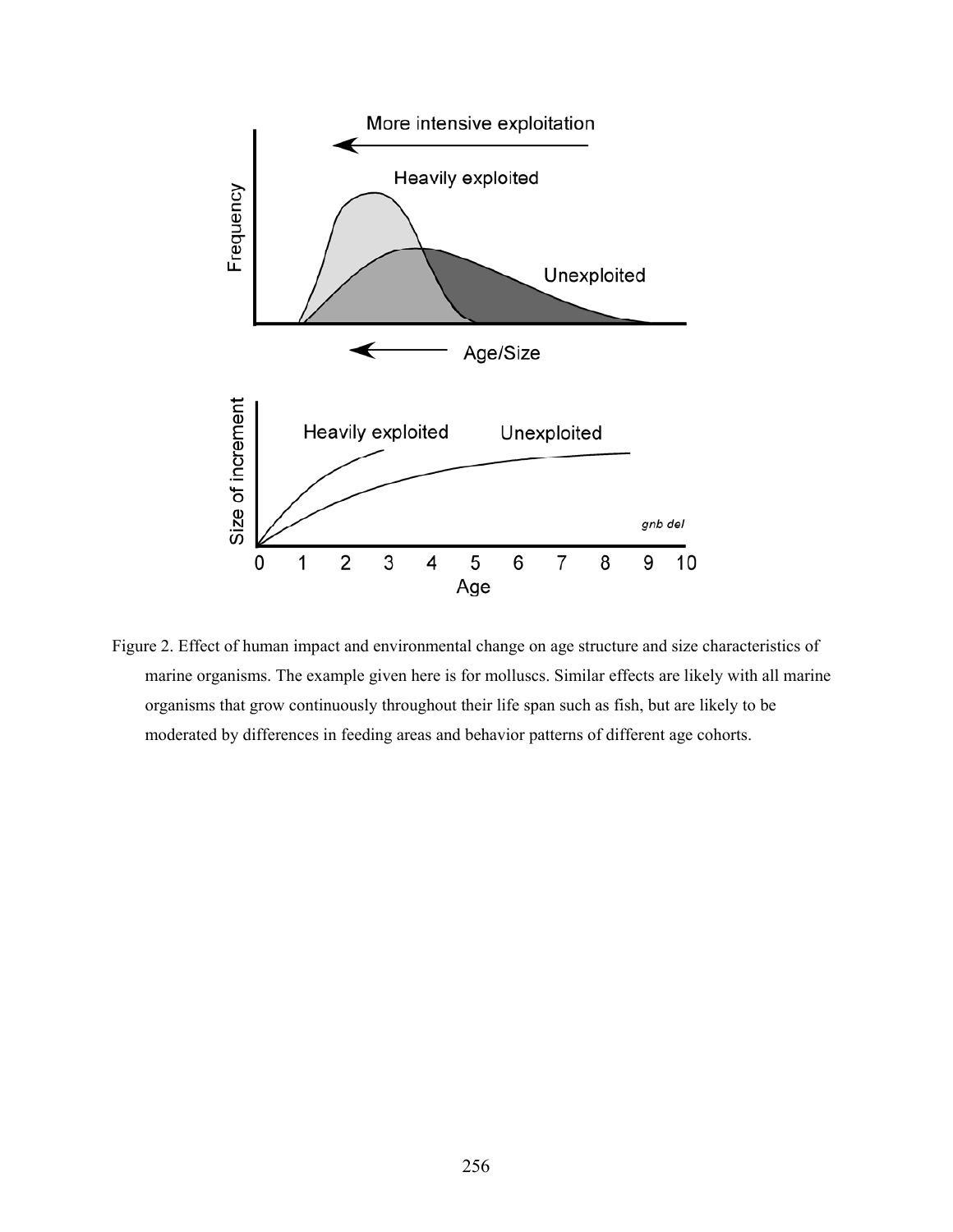

Figure 3. Change in frequency of molluscan taxa at the Danish shell midden of Norsminde. Data from Bailey & Milner (in press).



Figure 4. Change in size frequency of oyster shells in the Norsminde sequence. Data from Bailey and Milner (in press).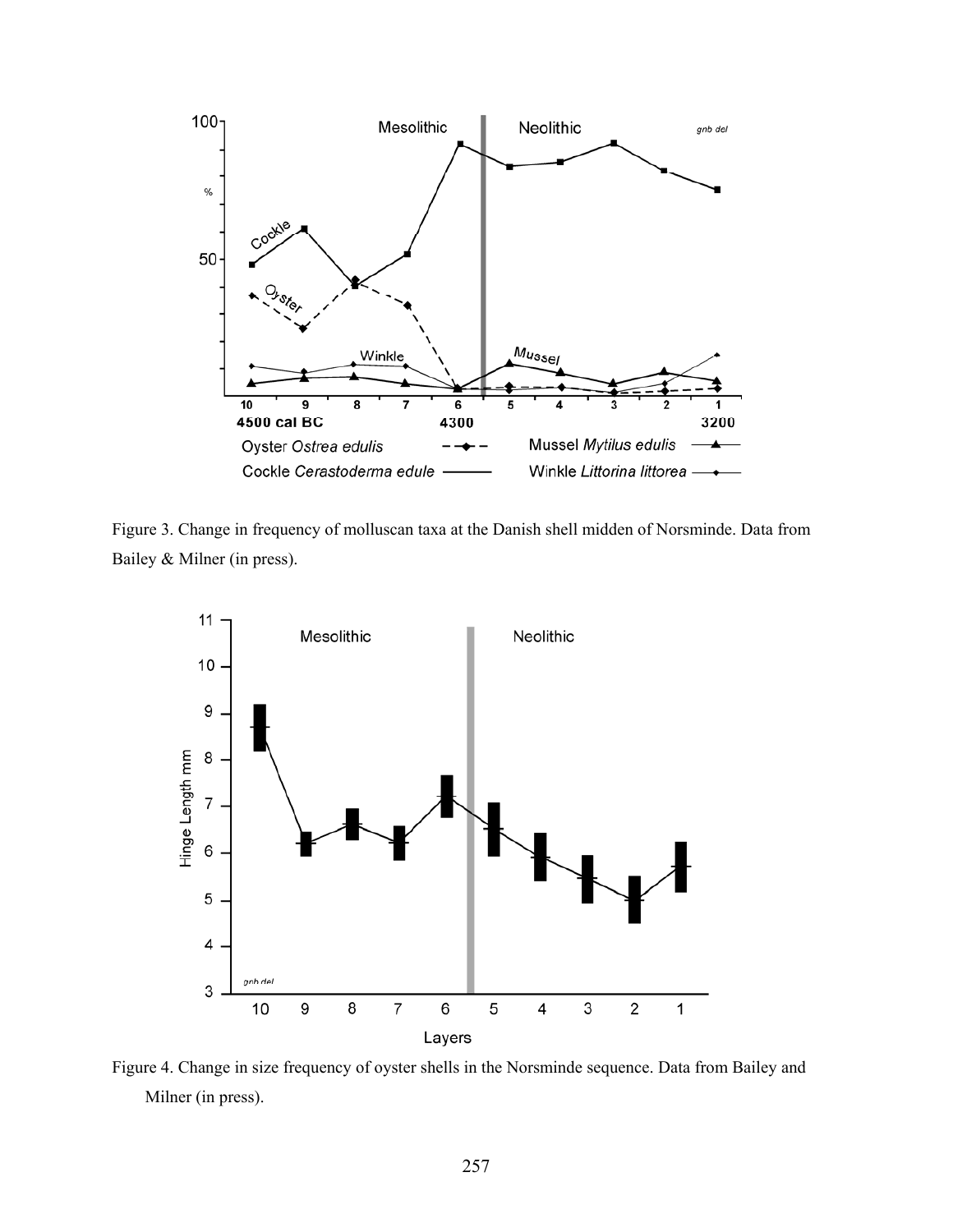

Figure 5. Change in age structure of oyster shells in the Norsminde sequence. Data from Bailey and Milner (in press).



Figure 6. Seasonality of oyster gathering in the Norsminde sequence. Data from Bailey and Milner (in press).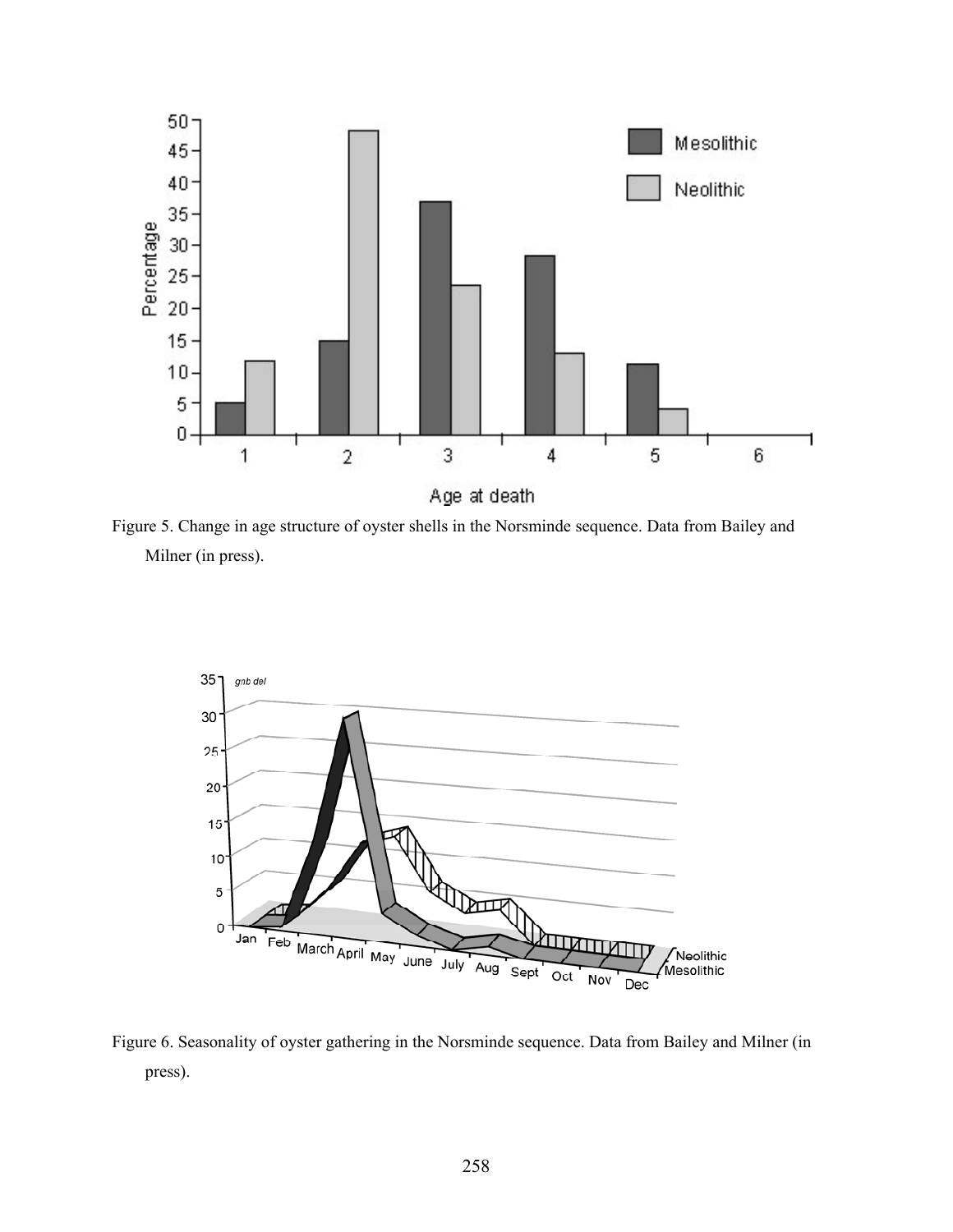

Figure 7. Stable isotope composition of human skeletal material from Mesolithic and Neolithic contexts in Denmark. Data from Milner et al. (2004)



Figure 8. Stable isotope composition of human skeletal material from Mesolithic and Neolithic contexts in Britain. Data from Milner et al. (2004)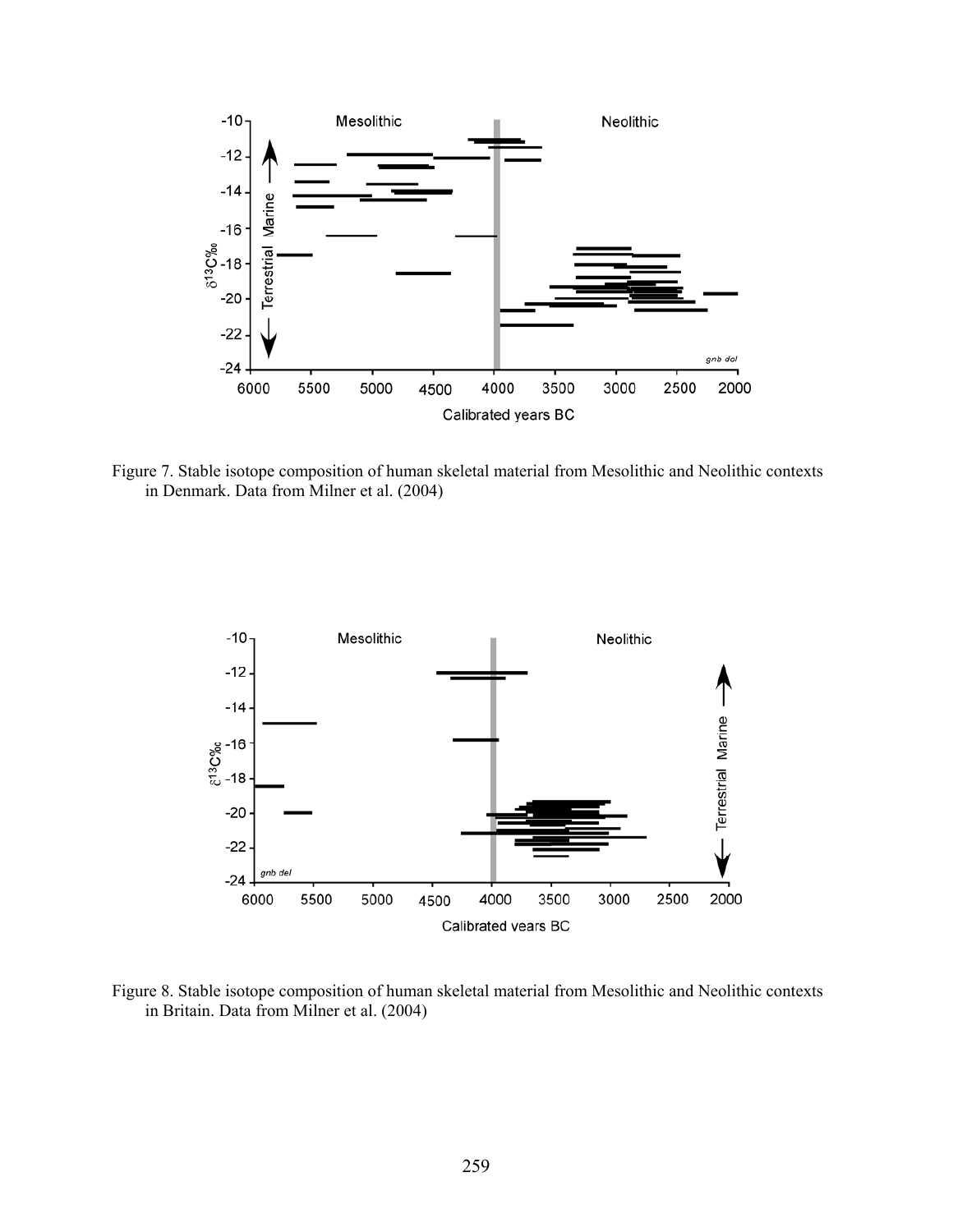

Figure 9. Map of Britain showing location of Quoygrew and changes in patterns of inland fish consumption: a.  $9<sup>th</sup>$  and  $10<sup>th</sup>$  centuries AD; b.  $11<sup>th</sup>$  and  $12<sup>th</sup>$  centuries AD. Size of circles indicates relative proportion of cod and herring in fish bone assemblages of the two periods. In the earlier period, freshwater fish dominated fish consumption at inland centers. Data from Barrett et al. (2004a). See text for further discussion.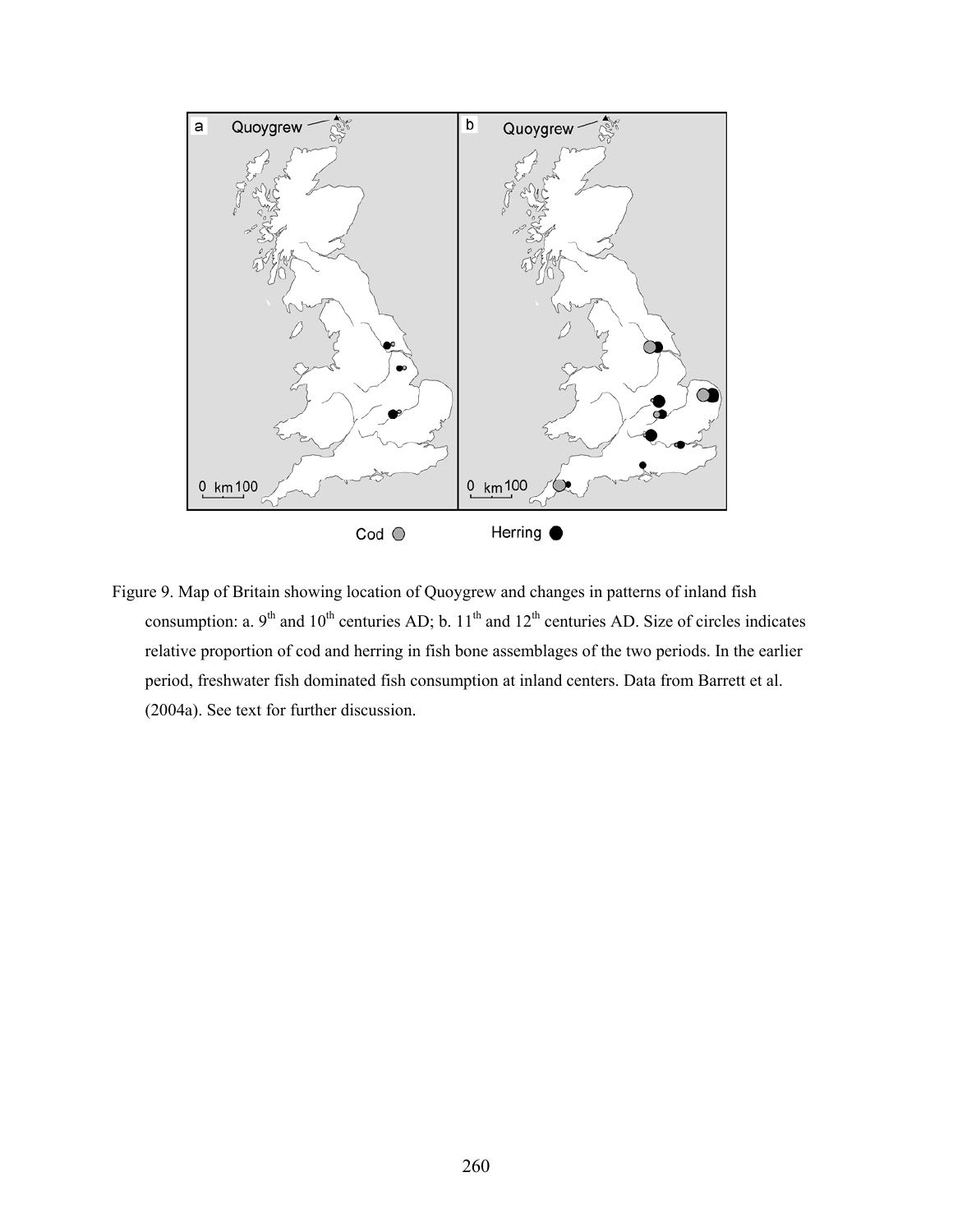

Figure 10. Change in size of limpets in the Quoygrew sequence. Horizontal bar is the mean, vertical bar the range. Data from Milner et al. (in press (b)).



Figure 11. Change in age structure of limpets in the Quoygrew sequence, using the same horizontal scale as in Figure 10. Each age distribution is based on a sample of 30 measurements. The continuous line shows the size trend of Figure 10 for comparison. Data from Milner et al. (in press (b)).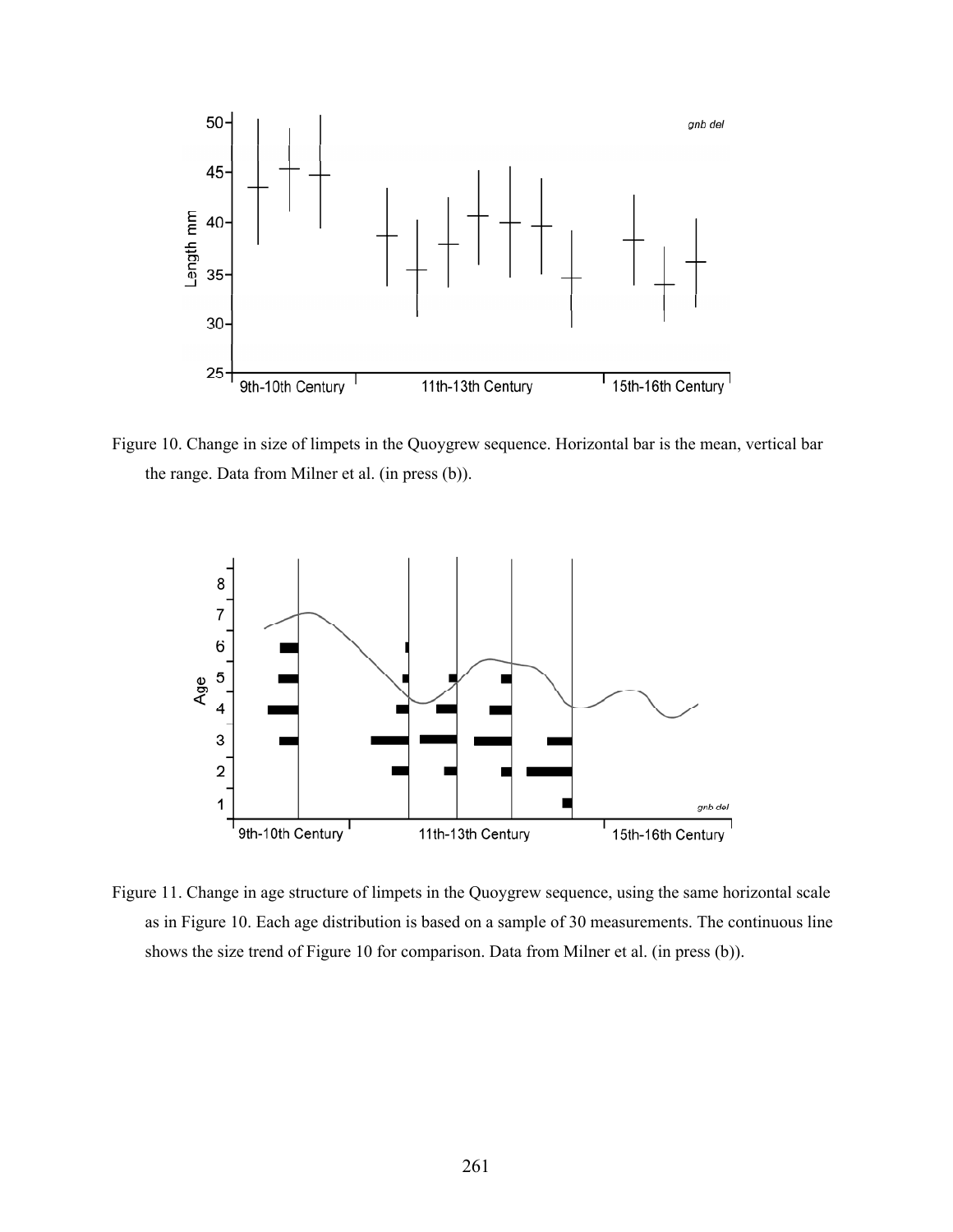

Figure 12. Stable isotope composition of human skeletal material at Newark Bay, Orkney, showing changes associated with the fish event horizon. Data from Barrett & Richards (2004).